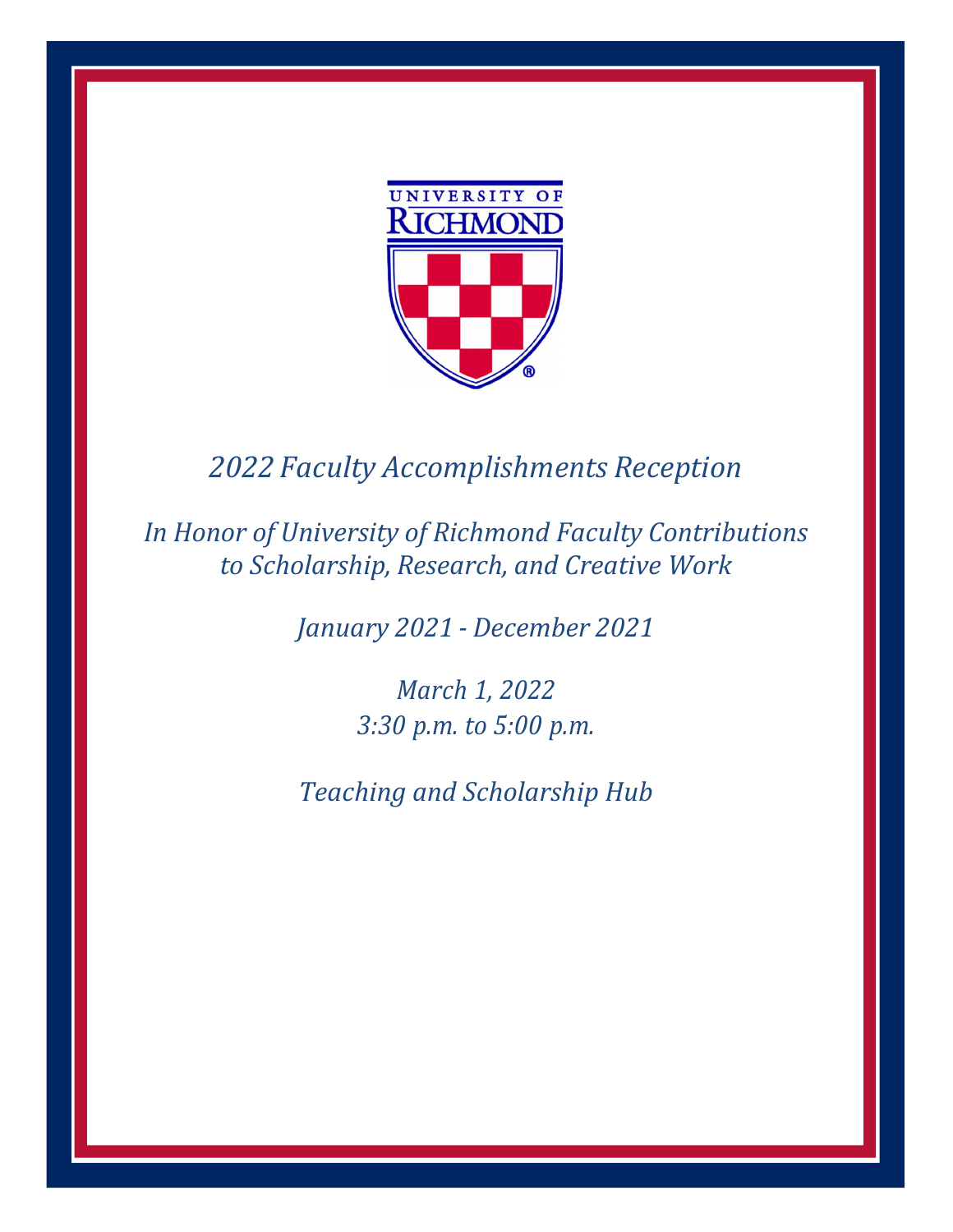The Faculty Accomplishments Reception is held in honor of University of Richmond faculty members who have achieved successes in the form of research and scholarly publications, as well as creative achievements in the visual and performing arts between January 2021 and December 2021.

The Office of the Provost and the staff of the Boatwright Memorial Library and the Teaching and Scholarship Hub join together in congratulating University of Richmond faculty and staff who have represented the University with honor and distinction.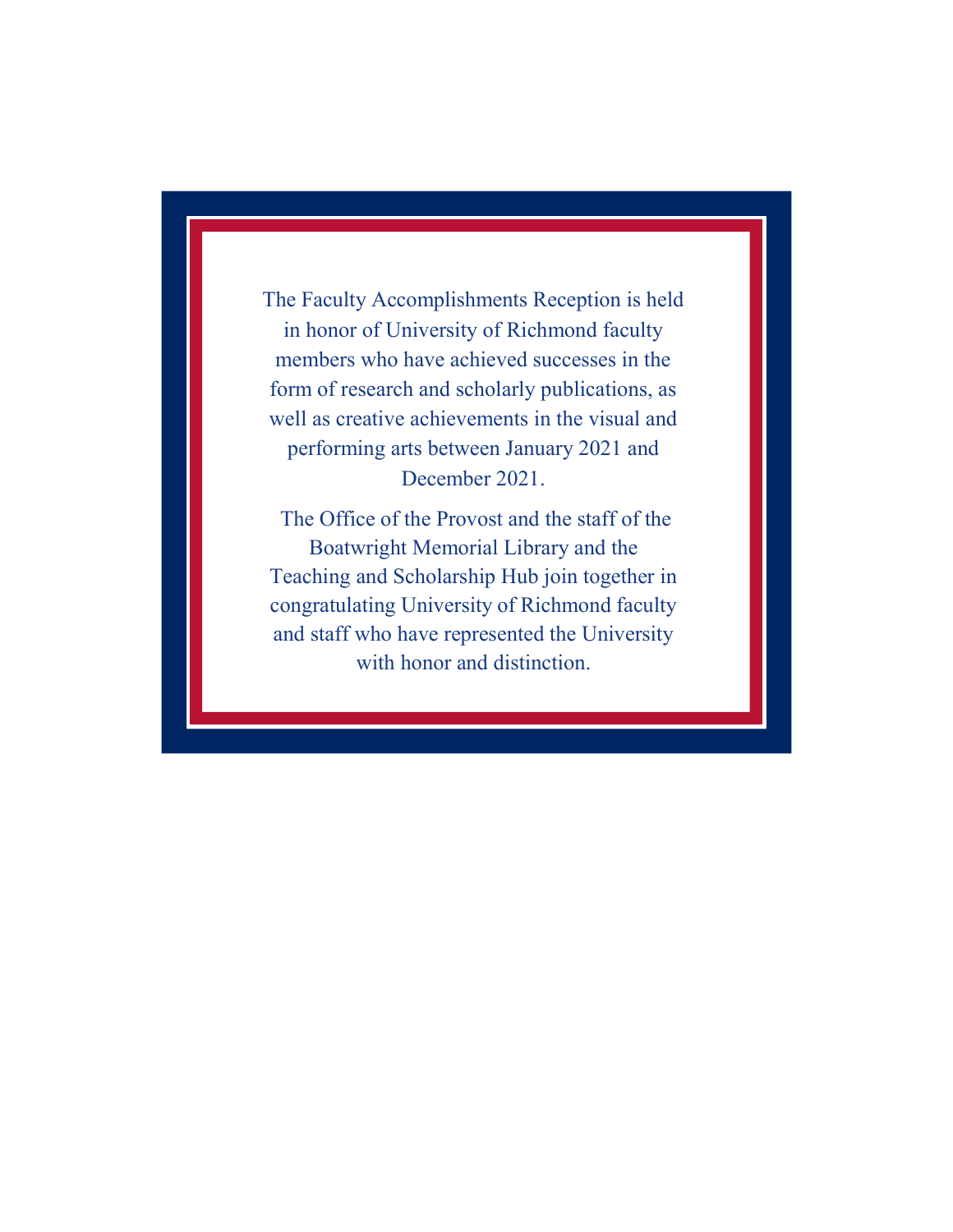Call to Order and Welcoming Remarks…………………………… Dr. Linda M. Boland Associate Provost for Faculty

|  | <b>Executive Vice President and Provost</b> |
|--|---------------------------------------------|
|  | President                                   |
|  |                                             |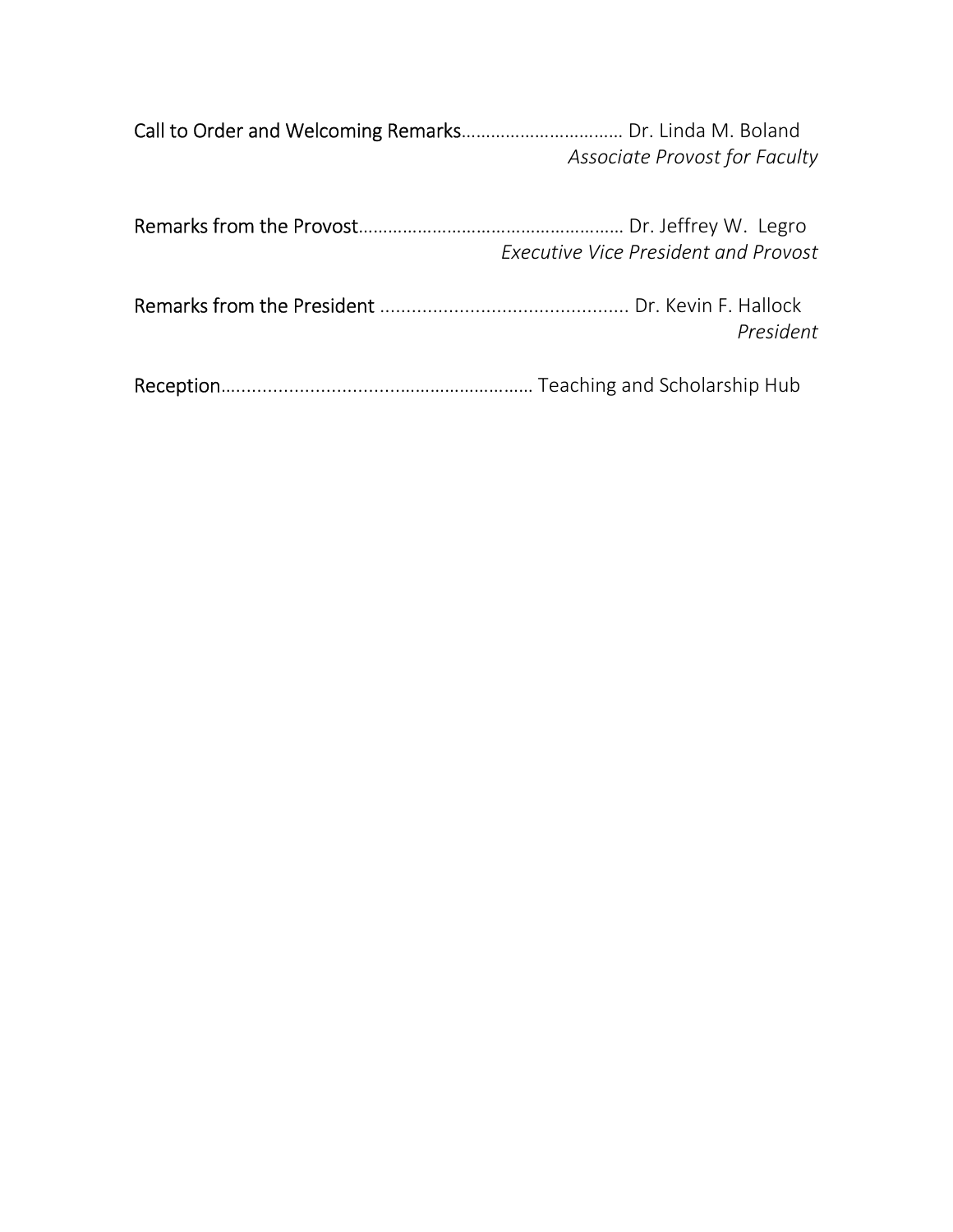# **FACULTY ACCOMPLISHMENTS BY SCHOOL**

*Please note: Faculty works will be listed under a faculty member's primary department. In the event that a faculty member is not affiliated with a department, their work will be recognized under the affiliated program.* 

## **School of Arts & Sciences**

## **Department of Art and Art History**

- Hindman, Sandra, Federica Toniolo, and Christopher De Hamel. **Elena M. Calvillo**, contributor. *The Burke Collection of Italian Manuscript Paintings*. London: Ad Ilissvm, 2021.
- **Driscoll, Megan**. "The Technicity of Blackness: On Failures and Fissures in the Art of Sondra Perry." *Art Journal* 80, no. 4 (2021): 7–21. https://doi.org/10.1080/00043249.2021.1947700.
- **Nelson, Brittany**. "Beam Us Home." Solo Exhibition, Reynolds Gallery, Richmond, VA, November 5, 2021.
- **Williams IV, Sandy**. "Killer Cute." Group Exhibition, De Boer Gallery, Los Angeles, CA, August 17, 2021.

## **Department of Biology**

- Colman, Rebecca E., R. **Jory Brinkerhoff**, Joseph D. Busch, Chris Ray, Adina Doyle, Jason W. Sahl, Paul Keim, Sharon K. Collinge, and David M. Wagner. "No Evidence for Enzootic Plague within Black-Tailed Prairie Dog (Cynomys Ludovicianus) Populations." *Integrative Zoology* 16, no. 6 (November 2021): 834–51. https://doi.org/10.1111/1749- 4877.12546.
- Kisten, Dalicia, **Jory Brinkerhoff**, Selaelo Ivy Tshilwane, and Samson Mukaratirwa. "A Pilot Study on the Microbiome of Amblyomma Hebraeum Tick Stages Infected and Non-Infected with Rickettsia Africae." *Pathogens* 10, no. 8 (August 2021): 941. https://doi.org/10.3390/pathogens10080941.
- Laufer, Gabriel, Noelia Gobel, Mauro Berazategui, Matias Zarucki, Sofia Cortizas, Alvaro Soutullo, Claudio Martinez-Debat, and **Rafael O. de Sá**. "American Bullfrog (Lithobates Catesbeianus) Diet in Uruguay Compared with Other Invasive Populations in Southern South America." *North-Western Journal of Zoology* 17, no. 2 (December 2021): 196– 203.
- Nascimento, Filipe A. C. do, **Rafael O. de Sá**, and Paulo C. de A. Garcia. "Tadpole of the Amazonia Frog Edalorhina Perezi (Anura: Leptodactylidae) with Description of Oral Internal and Chondrocranial Morphology." *Journal of Morphology* 252, no. 1 (2021): 115–26. https://doi.org/10.1002/jmor.21286.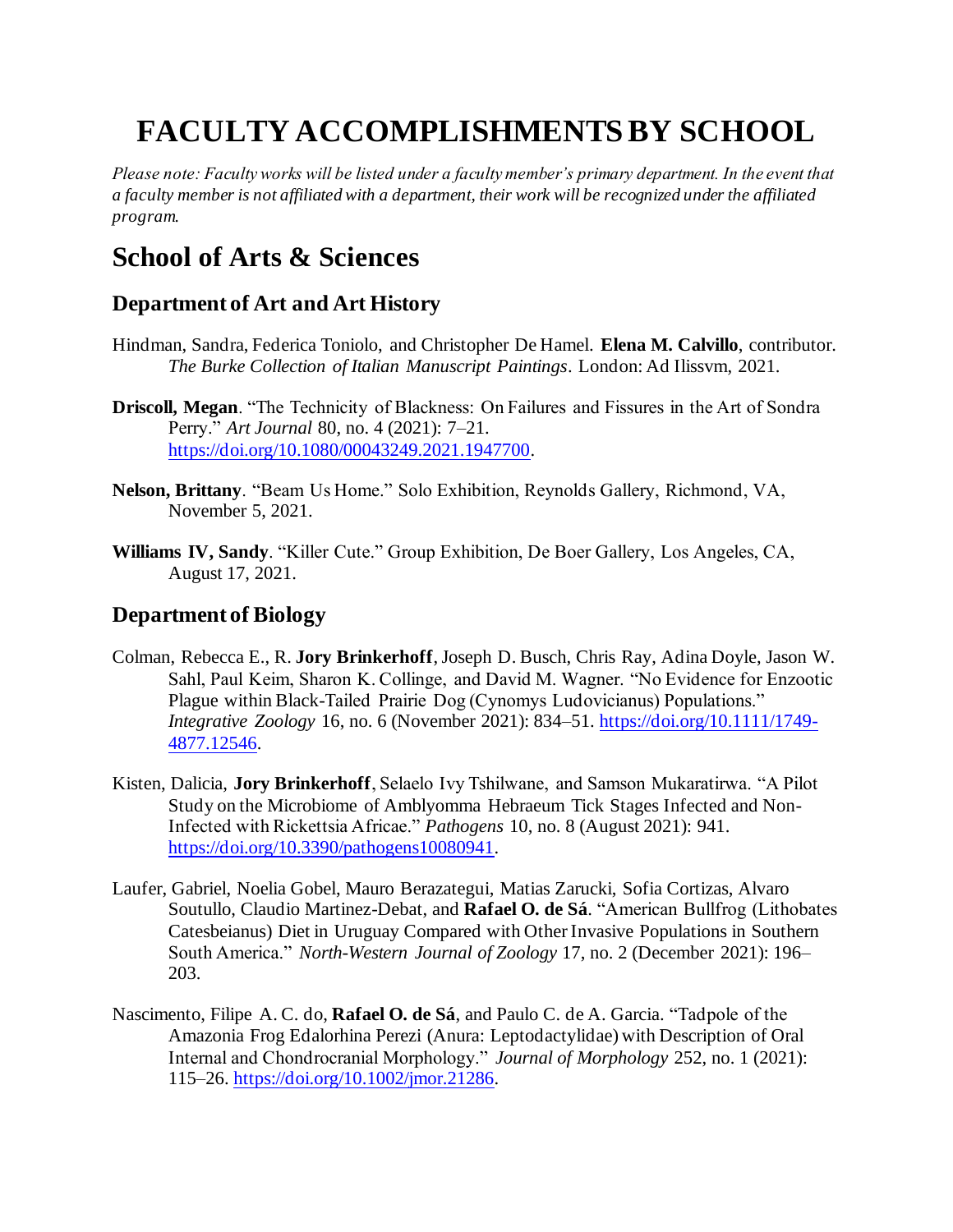- Nascimento, Filipe A. C. do, **Rafael O. de Sá**, and Paulo C. de A. Garcia. "Larval Anatomy of Monotypic Painted Ant Nest Frogs Lithodytes Lineatus Reveals Putative Homoplasies with the Leptodactylus Pentadactylus Group (Anura: Leptodactylidae)." *Zoologischer Anzeiger* 290 (January 2021): 135–47. https://doi.org/10.1016/j.jcz.2020.12.003.
- Rosa Rodrigues de Oliveira, Marianna Isabella, Luiz Norberto Weber, Johnny Sousa Ferreira, Anna Evelin Coimbra Liborio, Andre Masahide Guimaraes Takazone, and **Rafael O. de Sá**. "Larval Chondrocranial and Internal Oral Morphology of the Neotropical Treefrog Boana Crepitans (Wied-Neuwied, 1824; Amphibia, Anura, Hylidae)." *Journal of Morphology* 282, no. 8 (August 2021): 1274–81. https://doi.org/10.1002/jmor.21383.
- Farrell, Kaitlin J., Kathleen C. Weathers, Sarah H. Sparks, Jennifer A. Brentrup, Cayelan C. Carey, Michael C. Dietze, John R. Foster, **Kristine L. Grayson**, Jaclyn H. Matthes, and Michael D. SanClements. "Training Macrosystems Scientists Requires Both Interpersonal and Technical Skills." *Frontiers in Ecology and the Environment* 19, no. 1 (February 2021): 39–45. https://doi.org/10.1002/fee.2287.
- Hernandez-Pacheco, Raisa, Floriane Plard, **Kristine L. Grayson**, and Ulrich K. Steiner. "Demographic Consequences of Changing Body Size in a Terrestrial Salamander." *Ecology and Evolution* 11, no. 1 (January 2021): 174–85. https://doi.org/10.1002/ece3.6988.
- **Pierce, B. Daniel**. "Translating Monastic Lessons to Teaching Undergraduate Biology." *Frontiers in Communication* 6 (November 8, 2021): 731497. https://doi.org/10.3389/fcomm.2021.731497.
- **Richardson, Jonathan L.**, Sozos Michaelides, Matthew Combs, Mihajla Djan, Lianne Bisch, Kerry Barrett, Georgianna Silveira, et al. "Dispersal Ability Predicts Spatial Genetic Structure in Native Mammals Persisting across an Urbanization Gradient." *Evolutionary Applications* 14, no. 1 (January 2021): 163–77. https://doi.org/10.1111/eva.13133.
- DuMez, Rachel, Esmail H. Miyanji, Lesly Corado-Santiago, Bryle Barrameda, Yiqun Zhou, Sajini D. Hettiarachchi, Roger M. Leblanc, and **Isaac Skromne**. "In Vivo Characterization of Carbon Dots-Bone Interactions: Toward the Development of Bone-Specific Nanocarriers for Drug Delivery." *Drug Delivery* 28, no. 1 (2021): 1281–89. https://doi.org/10.1080/10717544.2021.1938753.
- Kumar, Vikas, E. Andrew Bennett, Dongyue Zhao, Yun Liang, Yunpeng Tang, Meng Ren, **Melinda Yang**, et al. "Genetic Continuity of Bronze Age Ancestry with Increased Steppe-Related Ancestry in Late Iron Age Uzbekistan." *Molecular Biology and Evolution* 38, no. 11 (November 2021): 4908–17. https://doi.org/10.1093/molbev/msab216.

## **Department of Chemistry**

**Coppage, Ryan**. *The Anatomy of a Good Pot: Secrets to Successful Pottery*. Westerville, OH: The American Ceramic Society, 2021.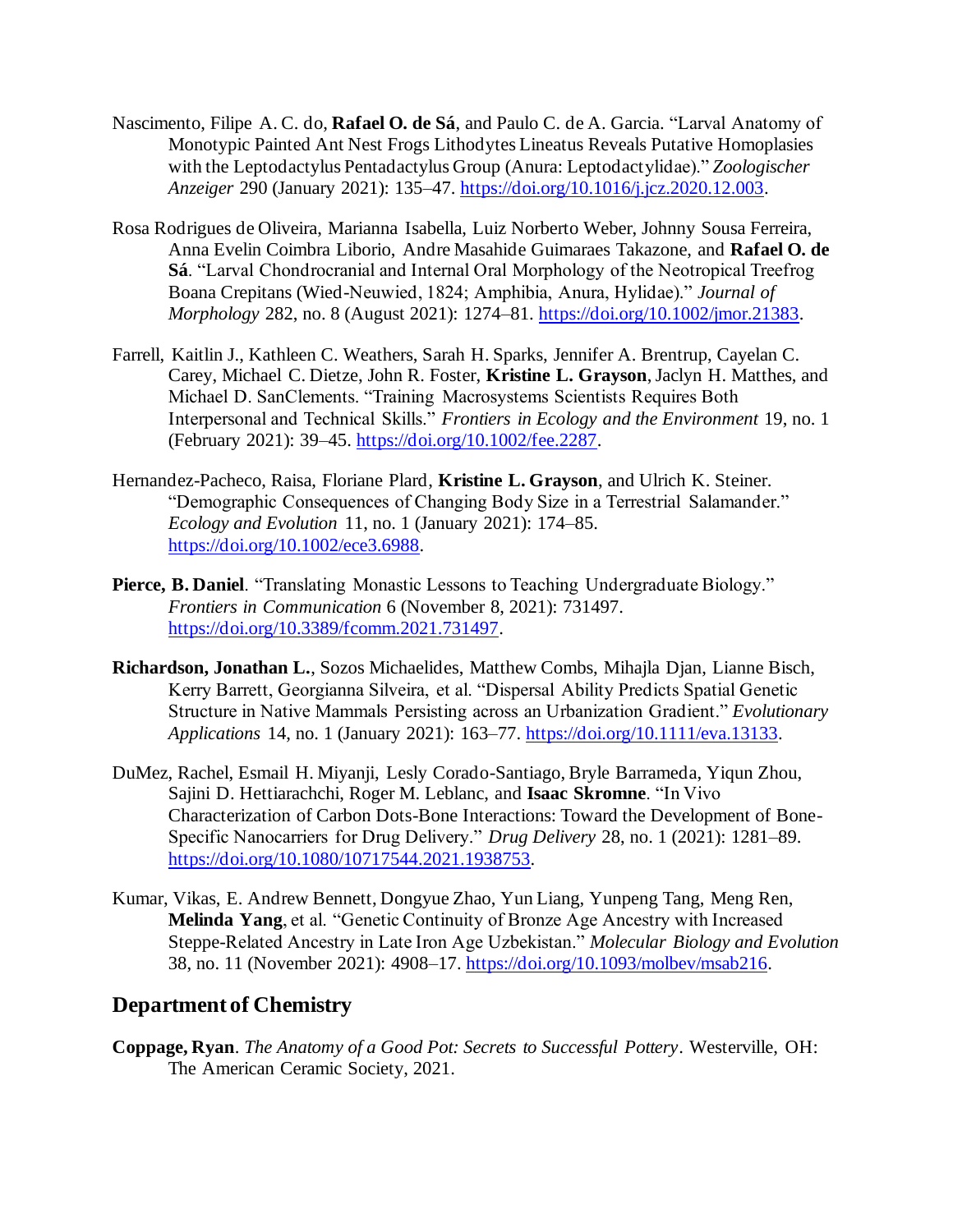- Gaddie, Matthew, and **Ryan Coppage**. "Techno File: By Weight, Not Volume." *Ceramics Monthly*. American Ceramic Society, December 2021. https://ceramicartsnetwork.org/ceramics-monthly/ceramics-monthly-article/techno-fileby-weight-not-volume.
- Lalwani, Karthik, Nathan Dinh, Michael C. Leopold, and **Ryan H. Coppage**. "Sintering-Based In-Situ Synthesis and Characterization by TEM of Noble Metal Nanoparticles for Ceramic Glaze Color Control." *Nanomaterials* 11, no. 8 (August 2021): 2103. https://doi.org/10.3390/nano11082103.
- Lalwani, Karthik, Michael C. Leopold, and **Ryan H. Coppage**. "Techno File: Silver and Gold." *Ceramics Monthly*, American Ceramic Society, October 2021. https://ceramicartsnetwork.org/ceramics-monthly/ceramics-monthly-article/techno-filesilver-and-gold.
- Lalwani, Karthik, Michael Leopold, and **Ryan Coppage**. "Techno File: Copper Red Nanoparticles." *Ceramics Monthly*. American Ceramic Society, September 2021. https://ceramicartsnetwork.org/ceramics-monthly/ceramics-monthly-article/Techno-File-Copper-Red-Nanoparticles-272069#
- Cooper, Valentino R., Jaron T. Krogel, and **Kelling J. Donald**. "From Molecules to Solids: A VdW-DF-C09 Case Study of the Mercury Dihalides." *Journal of Physical Chemistry A* 125, no. 18 (May 13, 2021): 3978–85. https://doi.org/10.1021/acs.jpca.0c10847.
- **Donald, Kelling J.**, Supreeth Prasad, and Kaitlin Wilson. "Group 14 Central Atoms and Halogen Bonding in Different Dielectric Environments: How Germanium Outperforms Silicon." *Chempluschem* 86, no. 10 (October 2021): 1387–96. https://doi.org/10.1002/cplu.202100294.
- Muya, Jules Tshishimbi, **Kelling J. Donald**, Arnout Ceulemans, and Carol Parish. "A Comparison of the Chemical Bonding and Reactivity of Si8H8O12 and Ge8H8O12: A Theoretical Study." *Journal of Chemical Physics* 154, no. 16 (April 28, 2021): 164305. https://doi.org/10.1063/5.0046059.
- Prasad, Supreeth, Dylan D. Rodene, Michael B. Burkholder, **Kelling J. Donald**, and B. Frank Gupton. "Substituent Effects and the Energetics of Noncatalyzed Aryl Halide Aminations: A Theoretical Investigation." *ACS Omega* 6, no. 41 (October 19, 2021): 27216–24. https://doi.org/10.1021/acsomega.1c03934.
- Sklar, Danielle E., Alex V. Helbling, Yiqi Liu, and **C. Wade Downey**. "One-Pot Synthesis of 2- Methylfurans from 3-(Trimethylsilyl)Propargyl Acetates Promoted by Trimethylsilyl Trifluoromethanesulfonate." *Tetrahedron Letters* 87 (December 21, 2021): 153424. https://doi.org/10.1016/j.tetlet.2021.153424.
- Dang, Quang Minh, Jeffrey H. Simpson, Carol A. Parish, and **Michael C. Leopold**. "Evaluating Halogen-Bond Strength as a Function of Molecular Structure Using Nuclear Magnetic Resonance Spectroscopy and Computational Analysis." *Journal of Physical Chemistry A* 125, no. 42 (October 28, 2021): 9377–93. https://doi.org/10.1021/acs.jpca.1c07554.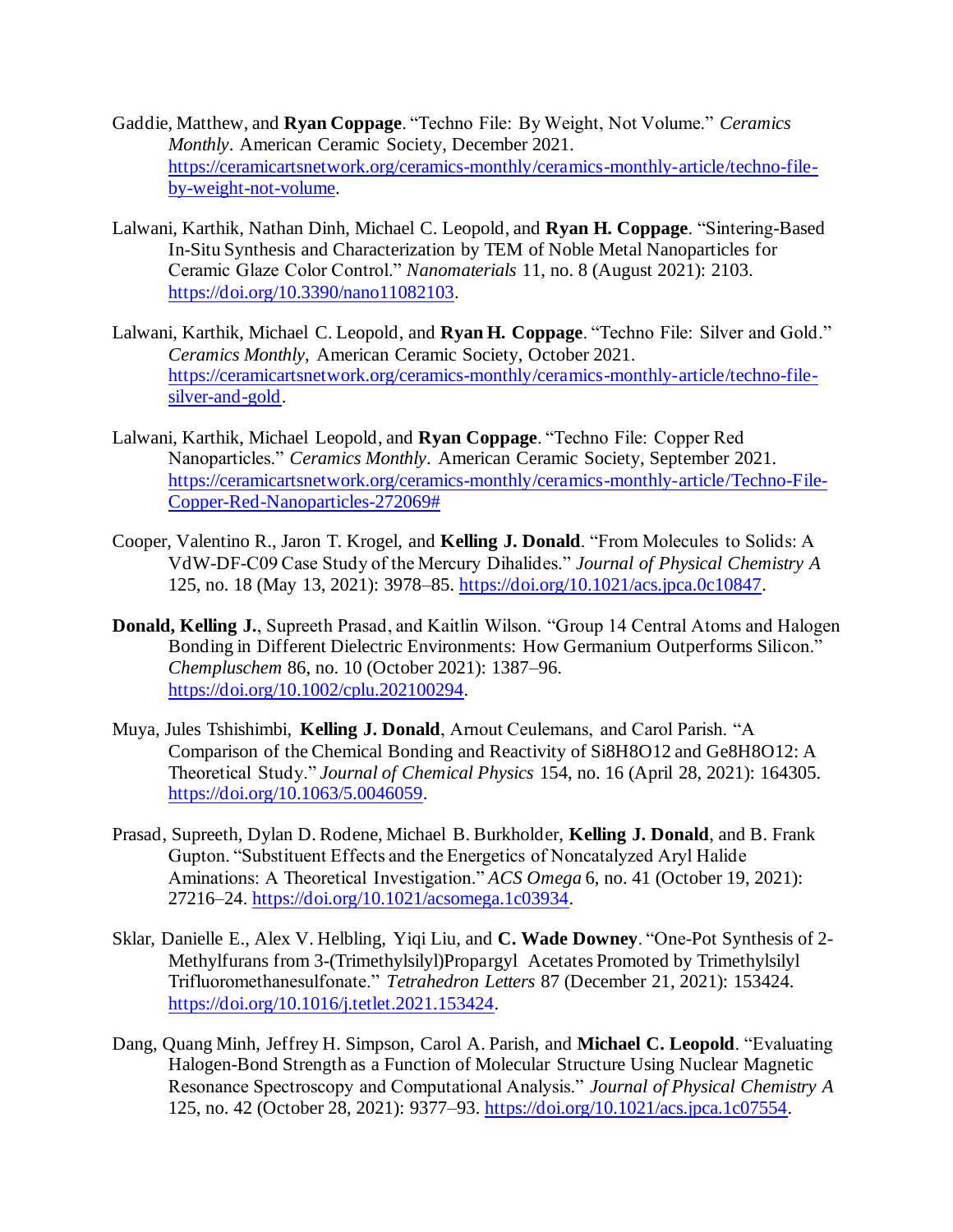- Lalwani, Karthik, Nathan Dinh, **Michael C. Leopold**, and Ryan H. Coppage. "Sintering-Based In-Situ Synthesis and Characterization by TEM of Noble Metal Nanoparticles for Ceramic Glaze Color Control." *Nanomaterials* 11, no. 8 (August 2021): 2103. https://doi.org/10.3390/nano11082103.
- Lalwani, Karthik, **Michael C. Leopold**, and Ryan H. Coppage. "Techno File: Silver and Gold." *Ceramics Monthly*, American Ceramic Society, October 2021. https://ceramicartsnetwork.org/ceramics-monthly/ceramics-monthly-article/techno-filesilver-and-gold.
- Lalwani, Karthik, **Michael Leopold**, and Ryan Coppage. "Techno File: Copper Red Nanoparticles." *Ceramics Monthly*, American Ceramic Society, September 2021. https://ceramicartsnetwork.org/ceramics-monthly/ceramics-monthly-article/Techno-File-Copper-Red-Nanoparticles-272069#
- Dang, Quang Minh, Jeffrey H. Simpson, **Carol A. Parish**, and Michael C. Leopold. "Evaluating Halogen-Bond Strength as a Function of Molecular Structure Using Nuclear Magnetic Resonance Spectroscopy and Computational Analysis." *Journal of Physical Chemistry A* 125, no. 42 (October 28, 2021): 9377–93. https://doi.org/10.1021/acs.jpca.1c07554.
- Muya, Jules Tshishimbi, Kelling J. Donald, Arnout Ceulemans, and **Carol Parish**. "A Comparison of the Chemical Bonding and Reactivity of Si8H8O12 and Ge8H8O12: A Theoretical Study." *Journal of Chemical Physics* 154, no. 16 (April 28, 2021): 164305. https://doi.org/10.1063/5.0046059.
- Ojaghlou, Neda, Justin Airas, Lauren M. McRae, Cooper A. Taylor, Bill R. Miller, and **Carol A. Parish**. "Understanding the Structure and Apo Dynamics of the Functionally Active JIP1 Fragment." *Journal of Chemical Information and Modeling* 61, no. 1 (January 25, 2021): 324–34. https://doi.org/10.1021/acs.jcim.0c01008.
- Ousidi, A. N'Ait, M. Y. Ait Itto, A. Auhmani, M. Loubidi, A. Riahi, J.-C. Daran, M. Esseffar, and **Carol A. Parish**. "Diastereoselective Synthesis of New Thiazolyl-Indazole Derivatives from R-Carvone: A Combined Experimental and Theoretical Study." *Tetrahedron* 78 (January 8, 2021): 131830. https://doi.org/10.1016/j.tet.2020.131830.
- Houk, Kendall N., Fang Liu, Zhongyue Yang, and **Jeffrey I. Seeman**. "Evolution of the Diels-Alder Reaction Mechanism since the 1930s: Woodward, Houk with Woodward, and the Influence of Computational Chemistry on Understanding Cycloadditions." *Angewandte Chemie-International Edition* 60, no. 23 (June 1, 2021): 12660–81. https://doi.org/10.1002/anie.202001654.
- **Seeman, Jeffrey I.** "The Relationship of William Henry Perkin, Jr. and Sir Robert Robinson: Teacher and Student, Then Student and Teacher." *Chemistry-A European Journal* 27, no. 5 (January 21, 2021): 1576–91. https://doi.org/10.1002/chem.202002924.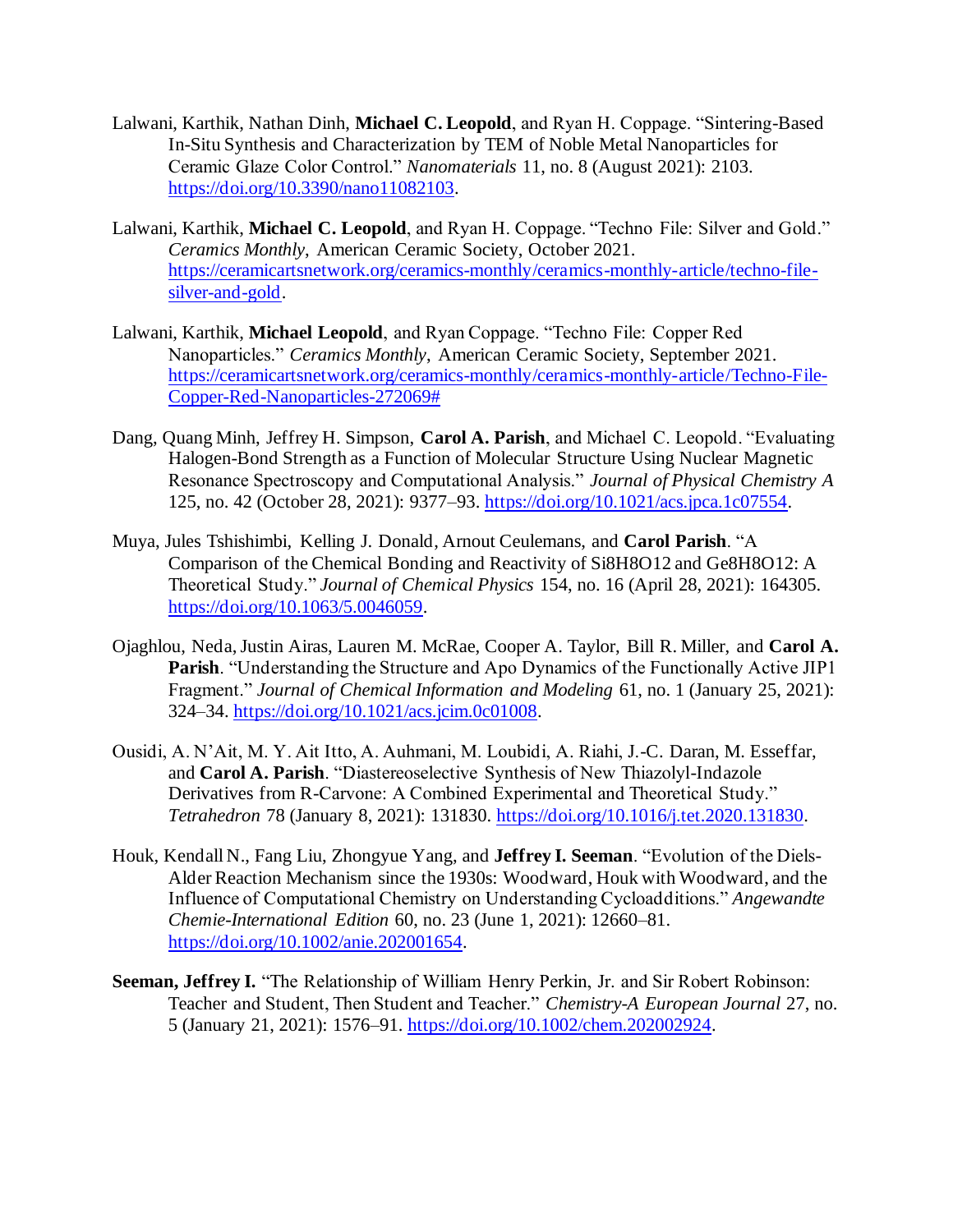- **Seeman, Jeffrey I.**, and Mark C. House. "Peer Review Experiences of Academic Chemists in Ph.D. Granting Institutions in the United States." *Accountability in Research-Policies and Quality Assurance* (August 31, 2021). https://doi.org/10.1080/08989621.2021.1962714.
- Tantillo, Dean J., and **Jeffrey I. Seeman**. "On the Structural Assignments Underlying R. B. Woodward's Most Personal Data That Led to the Woodward-Hoffmann Rules: Subramania Ranganathan's Key Role and Related Research by E. J. Corey and A. G. Hortmann." *Chemistry-A European Journal* 27, no. 24 (April 26, 2021): 7000–7016. https://doi.org/10.1002/chem.202004790.

### **Department of Classical Studies**

- Özgen, İlknur, **Elizabeth P. Baughan**, and Elif Ünlü. "Hacımusalar Höyük in the Early Bronze Age." *American Journal of Archaeology* 125, no. 4 (October 2021): 603–38.
- Myers, Micah Young, and **Erika Zimmermann Damer**, eds. *Travel, Geography, and Empire in Latin Poetry*. Routledge Monographs in Classical Studies. Abingdon, Oxon: Routledge, 2022.
- **Damer, Erika Zimmermann**. "'What's in a Name?' Mapping Women's Names from the Graffiti of Pompeii and Herculaneum." In *Women's Lives, Women's Voices: Roman Material Culture and Female Agency in the Bay of Naples*, edited by Brenda Longfellow and Molly Swetnam-Burland, 151–96. Austin: University of Texas Press, 2021.
- **Stevenson, Walter**. *The Origins of Roman Christian Diplomacy: Constantius II and John Chrysostom as Innovators*. Abingdon, Oxon: Routledge, 2021.

## **Department of English**

- **Henry, Brian.** "Catastrophic." *Your Impossible Voice*, no. 25 (Fall 2021). https://www.yourimpossiblevoice.com/catastrophic/.
- **Henry, Brian.** "In and Out of Order." *The Georgia Review* 75, no. 2 (Summer 2021): 415–18.
- **Henry, Brian.** "Lake Vindictive; Self-Restraint." *Jubilat*, no. 39 (2021).
- **Henry, Brian.** "Mine." *Your Impossible Voice*, no. 25 (Fall 2021). https://www.yourimpossiblevoice.com/mine/.
- Šalamun, Tomaž. "Acqua Alta." Translated by **Brian Henry**. *Bear Review* 8, no. 1 (2021). https://www.bearreview.com/tomaz-salamun-brian-henry-acqua-alta.
- Šalamun, Tomaž. "Cluster." Translated by **Brian Henry**. *Bear Review* 8, no. 1 (2021). https://www.bearreview.com/tomaz-salamun-brian-henry-cluster.
- Šalamun, Tomaž. "Evening." Translated by **Brian Henry**. *Bear Review* 8, no. 1 (2021). https://www.bearreview.com/tomaz-salamun-brian-henry-evening.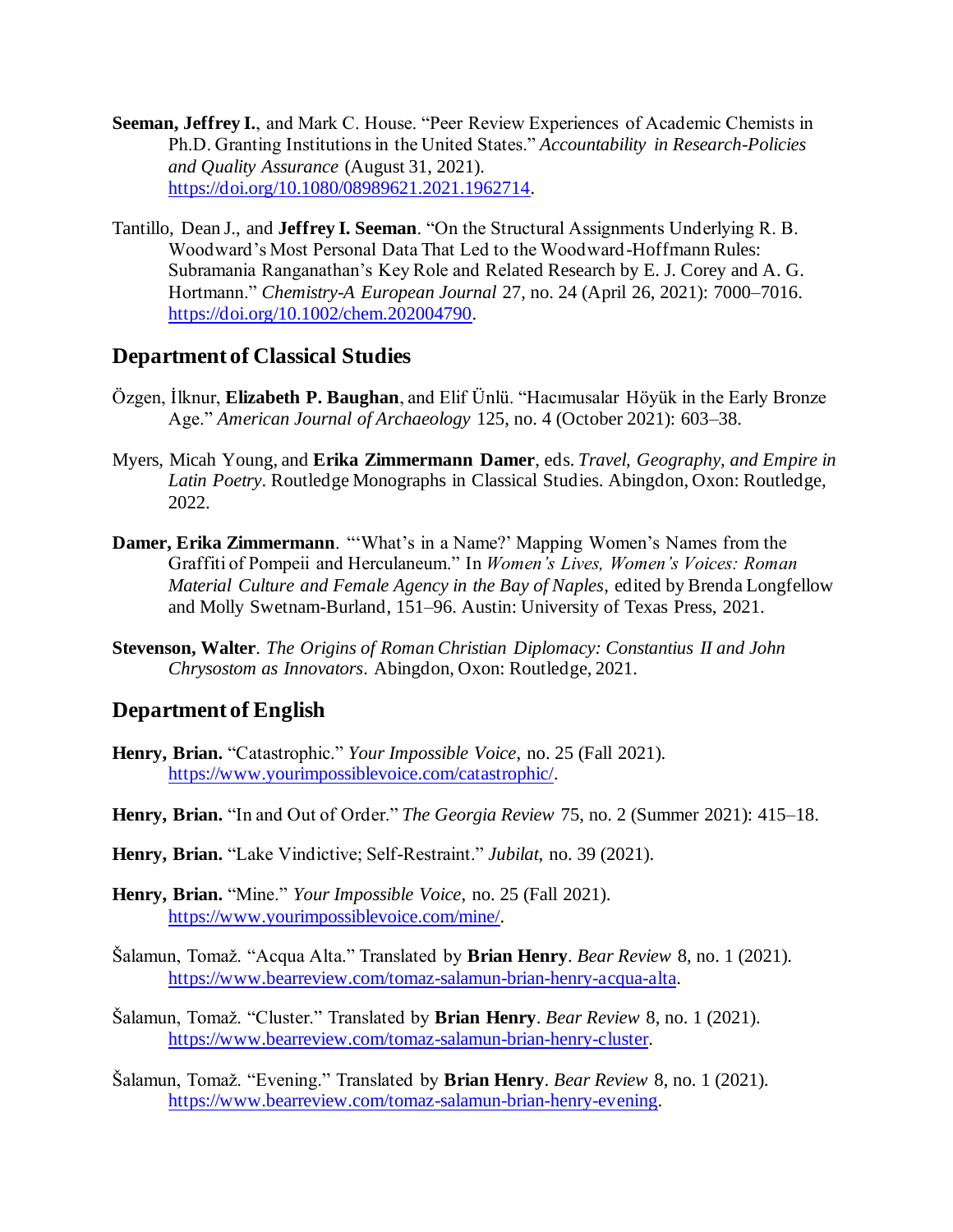- Šalamun, Tomaž. "Flower's Clothing; Klutzes; Poppy; Spiritus Mundi; Vergil; Young People." Translated by **Brian Henry**. *The Laurel Review* 54, no. 1 (Spring 2021).
- Šalamun, Tomaž. "Saint John of the Cross and John Dilg." Translated by **Brian Henry**. *AGNI*, no. 94 (July 2021): 106–106.
- Šalamun, Tomaž. "The Heart of Europe." Translated by **Brian Henry**. *Guernica*, November 4, 2021. https://www.guernicamag.com/the-heart-of-europe/.
- Šalamun, Tomaž. "The Life of a Poet." Translated by **Brian Henry**. *AGNI*, no. 94 (July 2021): 107–8.
- Šalamun, Tomaž. "Tree of Life, and: Acquedotto, and: Only Snow Remains, and: Blue Vault, and: 'Great Poets.'" Translated by **Brian Henry**. *The Missouri Review* 44, no. 4 (2021): 125–29. https://doi.org/10.1353/mis.2021.0058.
- Šalamun, Tomaž. "Twelve Poems." Translated by **Brian Henry**. *Blackbird: An Online Journal of Literature and the Arts* 20, no. 2 (Fall 2021). https://blackbird.vcu.edu/v20n2/poetry/salamun-t/introduction-page.shtml.
- Šalamun, Tomaž, and **Brian Henry**. "Lacquer; The Right of the Powerful; Prayer; Vacation." *Poetry Review* 111, no. 4 (Winter 2021): 8–11.
- Šteger, Aleš. "My Little God." Translated by **Brian Henry**. *The Rupture*, no. 14 (August 2021). https://www.therupturemag.com/rupture/my-little-god.
- Šteger, Aleš. "On a Plate = Na Krožniku; My Dear Father = Dragi Moj Oče." Translated by **Brian Henry**. *The Southern Review* 57, no. 3 (Summer 2021): 432–35.
- Šteger, Aleš. "Only Tonight." Translated by **Brian Henry**. *The Rupture*, no. 14 (August 2021). https://www.therupturemag.com/rupture/only-tonight.
- Šteger, Aleš. "'What Are Our Poets Smiling at?' 2 Poems by Slovenian Poet Aleš Šteger." Translated by **Brian Henry**. *The Calvert Journal*, October 15, 2021. https://www.calvertjournal.com/articles/show/13182/slovenian-poems-alesh-shteger.
- Šteger, Aleš. *Written on Site: Costa Da Morte and Santiago de Compostela, Spain*. Translated by **Brian Henry**. Ljubljana: Beletrina Publishing, 2021.
- Šteger, Aleš, and **Brian Henry**. "Ancestors." *Poetry Review* 111, no. 4 (Winter 2021): 61.
- Šteger, Aleš, and **Brian Henry**. "Poetry in Action #17 | Aleš Šteger Translated from the Slovenian by Brian Henry." *Action Books* (blog), February 19, 2021. https://actionbooks.org/2021/02/poetry-in-action-17-ales-steger-translated-from-theslovenian-by-brian-henry/.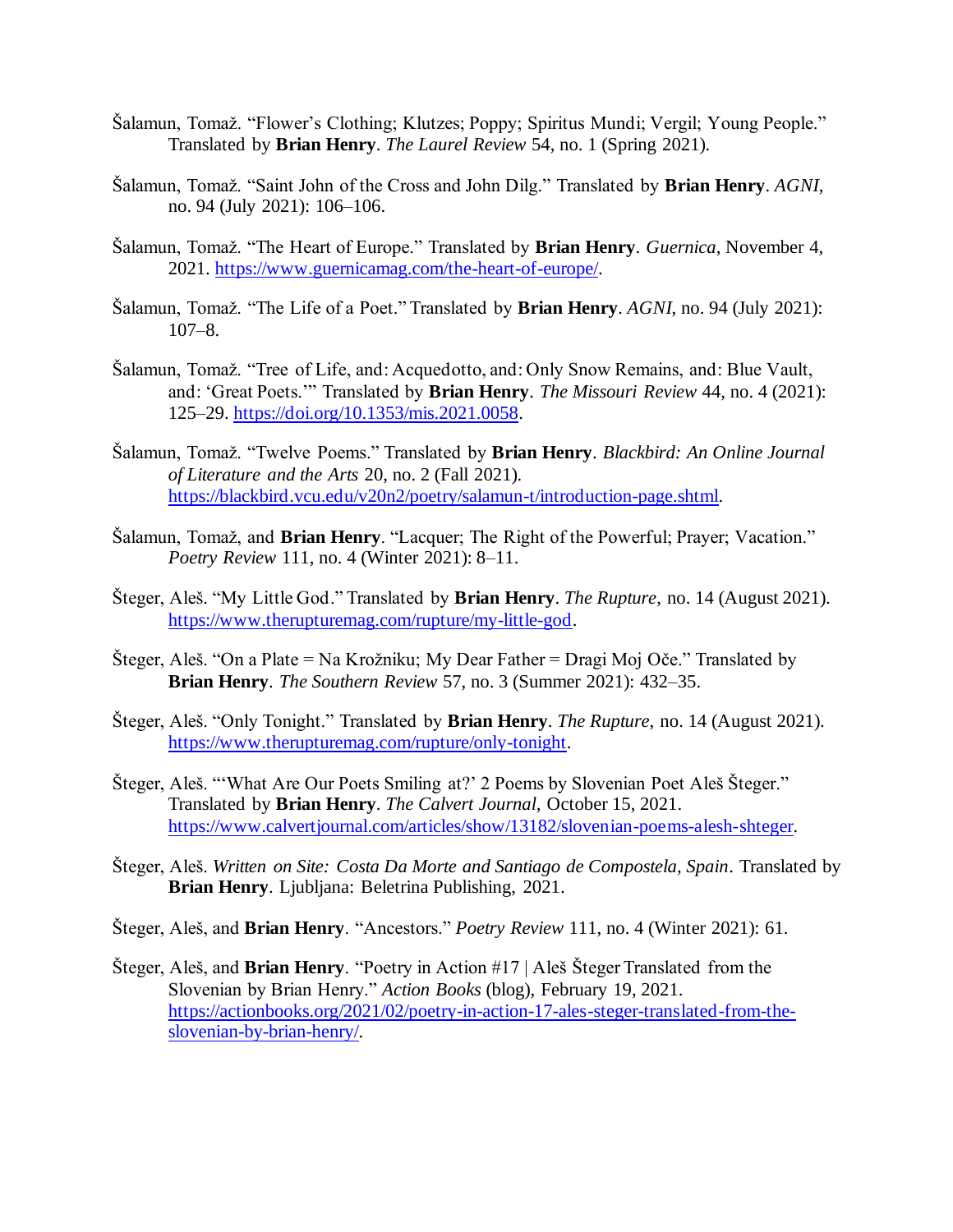- Bezio, Kristin M. S., and **Anthony Presti Russell**, eds. *William Shakespeare and 21st-Century Culture, Politics, and Leadership: Bard Bites*. New Horizons in Leadership Studies Series. Northampton, MA: Edward Elgar Publishing, 2021.
- **Russell, Anthony Presti**. "'Lies like Truth': Macbeth and the American Dream." In *William Shakespeare and 21st-Century Culture, Politics, and Leadership: Bard Bites*, edited by Kristin M. S. Bezio and Anthony Presti Russell, 67–89. New Horizons in Leadership Studies Series. Northampton, MA: Edward Elgar Publishing, 2021.
- **Russell, Anthony Presti**, and Kristin M. S. Bezio. "Introduction: 'I That Please Some, Try All': Shakespeare This Time." In *William Shakespeare and 21st-Century Culture, Politics, and Leadership: Bard Bites*, edited by Kristin M. S. Bezio and Anthony Presti Russell, 1–9. New Horizons in Leadership Studies Series. Northampton, MA: Edward Elgar Publishing, 2021.
- **Singh, Julietta**. *The Breaks*. Minneapolis, MN: Coffee House Press, 2021.

## **Department of Geography and the Environment**

- **Lookingbill, Todd**, Kimberly Meitzen, and Jason P. Julian. "Riverscapes." In *The Routledge Handbook of Landscape Ecology*, edited by Robert A. Francis, James D. A. Millington, George L. W. Perry, and Emily S. Minor, 411–29. London and New York: Routledge, 2022.
- Saverino, Kelly C., Emily Routman, **Todd R. Lookingbill**, Andre M. Eanes, Jeremy S. Hoffman, and Rong Bao. "Thermal Inequity in Richmond, VA: The Effect of an Unjust Evolution of the Urban Landscape on Urban Heat Islands." *Sustainability* 13, no. 3 (February 2021): 1511. https://doi.org/10.3390/su13031511.
- Reygadas, Yunuen, Stephanie Spera, Valerie Galati, **David S. Salisbury**, Sonaira Silva, and Sidney Novoa. "Mapping Forest Disturbances across the Southwestern Amazon: Tradeoffs between Open-Source, Landsat-Based Algorithms." *Environmental Research Communications* 3, no. 9 (September 2021): 091001. https://doi.org/10.1088/2515- 7620/ac2210.
- Rattis, Ludmila, Paulo M. Brando, Marcia N. Macedo, **Stephanie A. Spera**, Andrea D. A. Castanho, Eduardo Q. Marques, Nathane Q. Costa, Divino Silverio, and Michael T. Coe. "Climatic Limit for Agriculture in Brazil." *Nature Climate Change* 11 (2021): 1098– 1104. https://doi.org/10.1038/s41558-021-01214-3.
- Reygadas, Yunuen, **Stephanie Spera**, Valerie Galati, David S. Salisbury, Sonaira Silva, and Sidney Novoa. "Mapping Forest Disturbances across the Southwestern Amazon: Tradeoffs between Open-Source, Landsat-Based Algorithms." *Environmental Research Communications* 3, no. 9 (September 2021): 091001. https://doi.org/10.1088/2515- 7620/ac2210.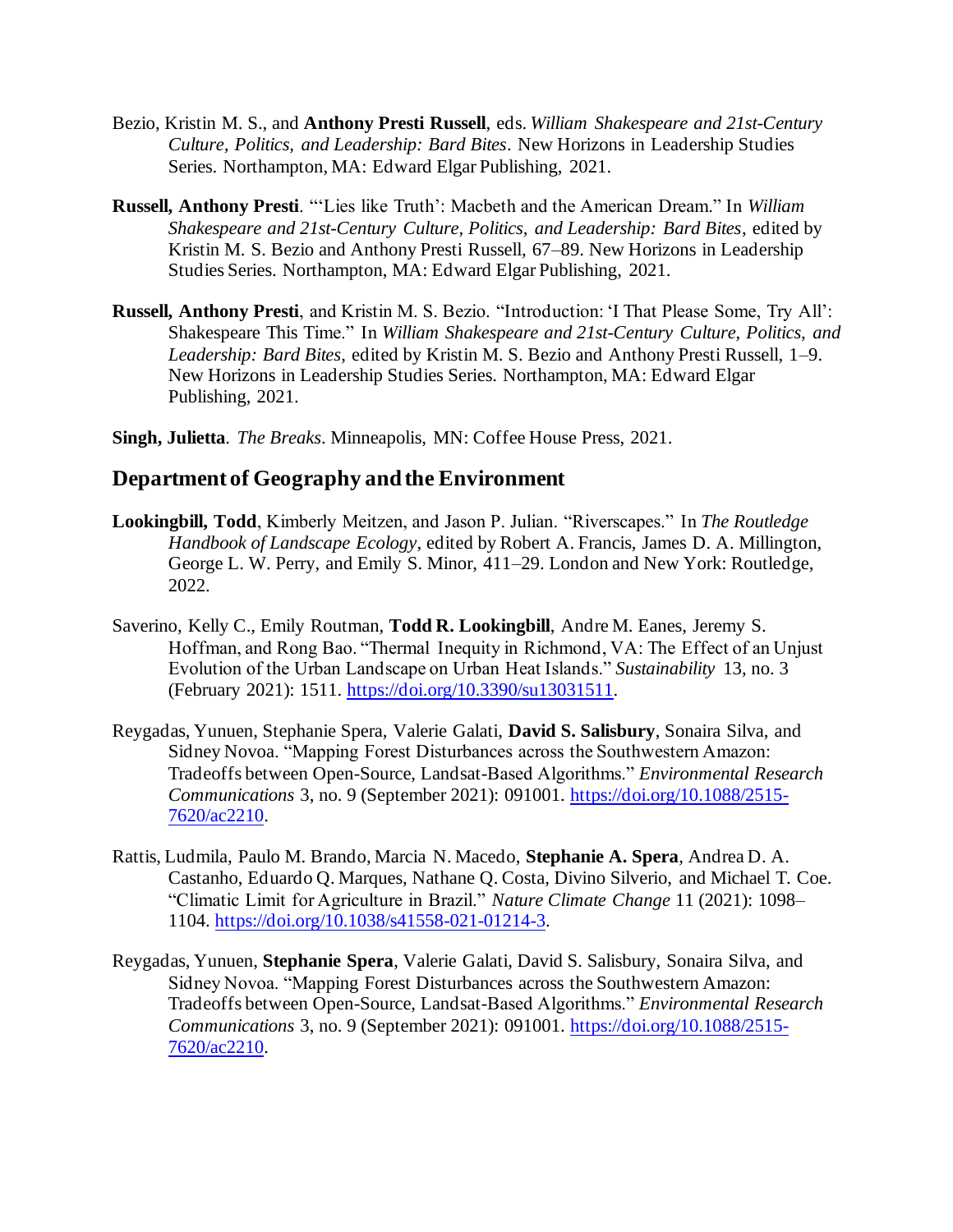## **Department of Health Studies**

- **Jacobsen, Kathryn H.**, Helen A. Zeraye, Michael S. Bisesi, Meredith Gartin, Rebecca Malouin, and Caryl E. Waggett. "Master of Public Health Concentrations in Global Health in 2020: Preparing Culturally Competent Professionals to Address Health Disparities in the Context of Globalization." *Health Promotion Practice* 22, no. 4 (2021): 574–84. https://doi.org/10.1177/1524839920913546.
- Leski, Tomasz A., Chris Rowe Taitt, Umaru Bangura, Joseph Lahai, Joseph M. Lamin, Victoria Baio, Mohamed S. Koroma, Abdulai G. Swaray, **Kathryn H. Jacobsen**, Olivia Jackson, et al. "Comparison of Capillary and Venous Blood for Malaria Detection Using Two PCR-Based Assays in Febrile Patients in Sierra Leone." *Malaria Journal* 20 (2021): 133. https://doi.org/10.1186/s12936-021-03644-y.
- McCoy, Kaci D., Caroline T. Weldon, Rashid Ansumana, Joseph M. Lamin, David A. Stenger, Sadie J. Ryan, Kevin Bardosh, **Kathryn H. Jacobsen**, and Rhoel R. Dinglasan. "Are Malaria Transmission-Blocking Vaccines Acceptable to High Burden Communities? Results from a Mixed Methods Study in Bo, Sierra Leone." *Malaria Journal* 20 (2021): 183. https://doi.org/10.1186/s12936-021-03723-0.
- Oh, Kyeung Mi, Byeonghwa Park, and **Kathryn H. Jacobsen**. "A Qualitative Analysis of Barriers to Colorectal Cancer Screening among Korean Americans." *Journal of Cancer Education* 36, no. 2 (2021): 261–70. https://doi.org/10.1007/s13187-019-01621-3.
- Paulson, Katherine R, Aruna M Kamath, Tahiya Alam, Kelly Bienhoff, Gdiom Gebreheat Abady, Jaffar Abbas, **Kathryn H. Jacobsen**, et al. "Global, Regional, and National Progress towards Sustainable Development Goal 3.2 for Neonatal and Child Health: All-Cause and Cause-Specific Mortality Findings from the Global Burden of Disease Study 2019." *The Lancet* 398, no. 10303 (September 2021): 870–905. https://doi.org/10.1016/S0140-6736(21)01207-1.
- **Mayes, Rick**, and Kenneth R. White. "Problem Identification and Agenda Setting: What Rises to a Policymaker's Attention?" In *Milstead's Health Policy and Politics: A Nurses' Guide*, edited by Nancy M. Short, 7th ed., 102–26. Burlington, MA: Jones & Bartlett Learning, 2022.

## **Department of History**

- **Drell, Joanna H.**, and Paul Oldfield, eds. *Rethinking Norman Italy: Studies in Honour of Graham A. Loud*. Artes Liberales. Manchester: Manchester University Press, 2021.
- **Kahn, Michelle Lynn**. "The Long Road Home: Vacations and the Making of the 'Germanized Turk' across Cold War Europe\*." *Journal of Modern History* 93, no. 1 (March 2021): 109–49. https://doi.org/10.1086/712801.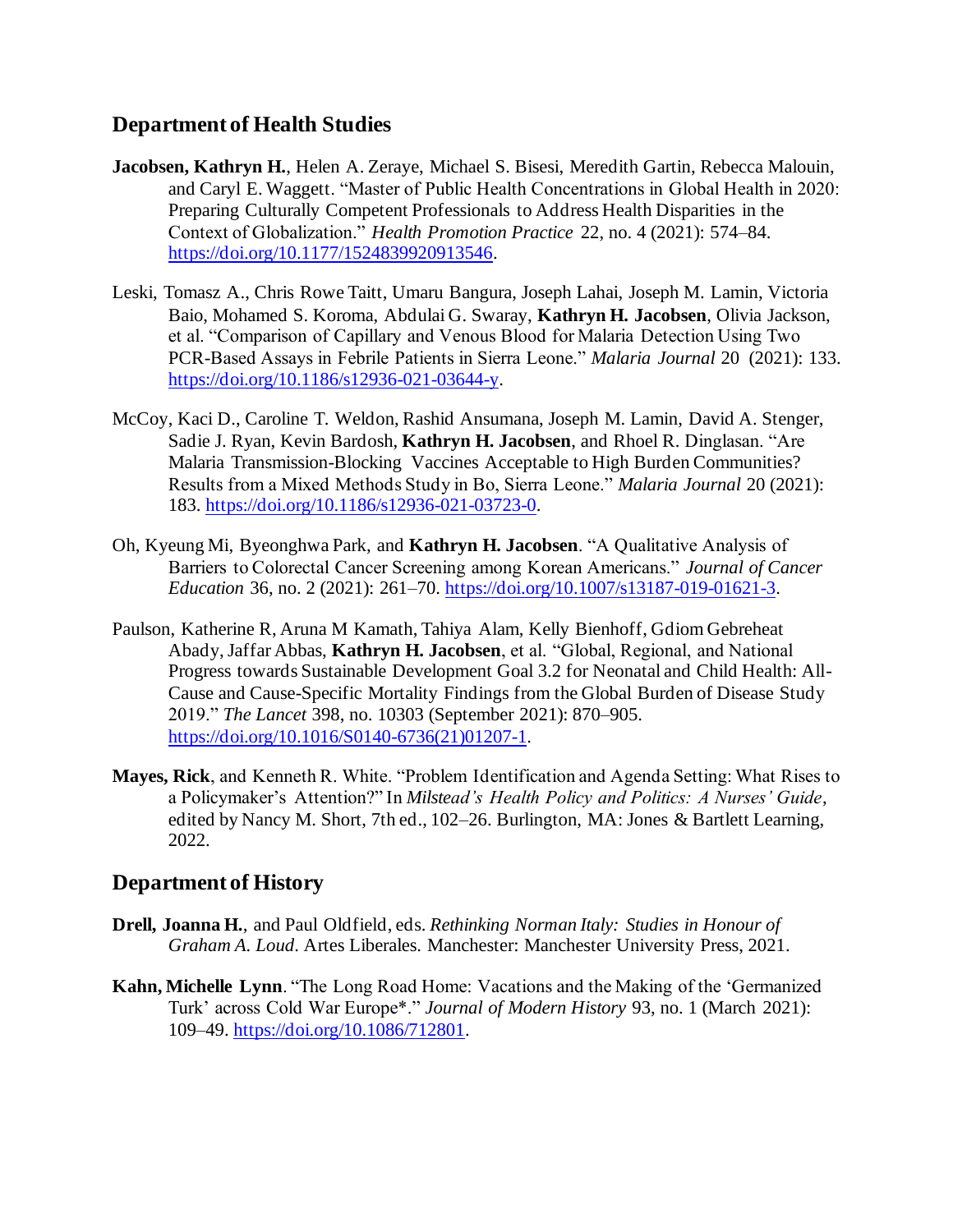**Seeley, Samantha**. *Race, Removal, and the Right to Remain: Migration and the Making of the United States*. Williamsburg, VA: Omohundro Institute of Early American History and Culture, 2021.

## **Department of Languages, Literatures, and Cultures**

- Chen, Dan, and **Gengsong Gao**. "The Transgressive Rhetoric of Standup Comedy in China." *Critical Discourse Studies* (August 17, 2021). https://doi.org/10.1080/17405904.2021.1968450.
- **Gao, Gengsong**. "'Arrows Are Targeted at Both the Left and the Right': Han Shaogong's Intervention into Contemporary Chinese Intellectual Debate." *Neohelicon* 48 (2021): 515–38. https://doi.org/10.1007/s11059-021-00579-w.
- **Gao, Gengsong**. "China Studies in America in the Post-Cold War Era: From a Theoretical Shift to Self-Reflective Dialogue." *Academic Journal of Sino-US Humanities*, no. 6 (Winter 2021): 1–12.
- **Gao, Gengsong**. "Post-Tiananmen Chinese Liberal Intellectuals' Political Uses of Confucian Tradition and Chinese History." *Journal of Contemporary China* (November 29, 2021). https://doi.org/10.1080/10670564.2021.2010866.
- Dubas, Aleks. *Moments of Happiness*. Edited and translated by **Yvonne Howell**. Brookline, MA: Cherry Orchard Books, 2021.
- **Howell, Yvonne**. "Conclusion. The New Man: One Hundred Years Later." In *The Art and Science of Making the New Man in Early-Twentieth-Century Russia*, edited by Yvonne Howell and N. L. Krementsov, 262–80. London, UK: Bloomsbury Academic, 2021.
- Howell, Yvonne, and N.L. Krementsov, eds. *The Art and Science of Making the New Man in Early-Twentieth-Century Russia*. London, UK: Bloomsbury Academic, 2021.
- **Kapanga, Kasongo**. "Absorption of Oral Tradition and Folklore Narrative in Written Fictional Works: Paul Lomami-Tchibamba, Ngandu Nkashama and Alain Mabanckou." In *The Palgrave Handbook of African Oral Traditions and Folklore*, edited by Akíntúndé Akínyẹmí and Toyin Falola, 661–83. Cham, Switzerland: Palgrave Macmillan, 2021. https://doi.org/10.1007/978-3-030-55517-7.
- **Kapanga, Kasongo**. "Chinua Achebe and Joseph Conrad: Irreconcilable Differences?" In *Celebrating the 60th Anniversary of "Things Fall Apart,"* edited by Désiré Baloubi and Christina R. Pinkston, 179–92. African Histories and Modernities. Cham: Palgrave Macmillan, 2021. https://doi.org/10.1007/978-3-030-50797-8.
- **Radi, Lidia**. "Albania mon amour: Tales of Female Love and Duty in the Italian Writings of Vorposi, Dones, and Ibrahimi." In *Contemporary Italian Diversity in Critical and Fictional Narratives*, edited by Graziella Parati, Marie Orton, and Ron Kubati, 199–213. Vancouver, BC: Fairleigh Dickinson University Press, 2021.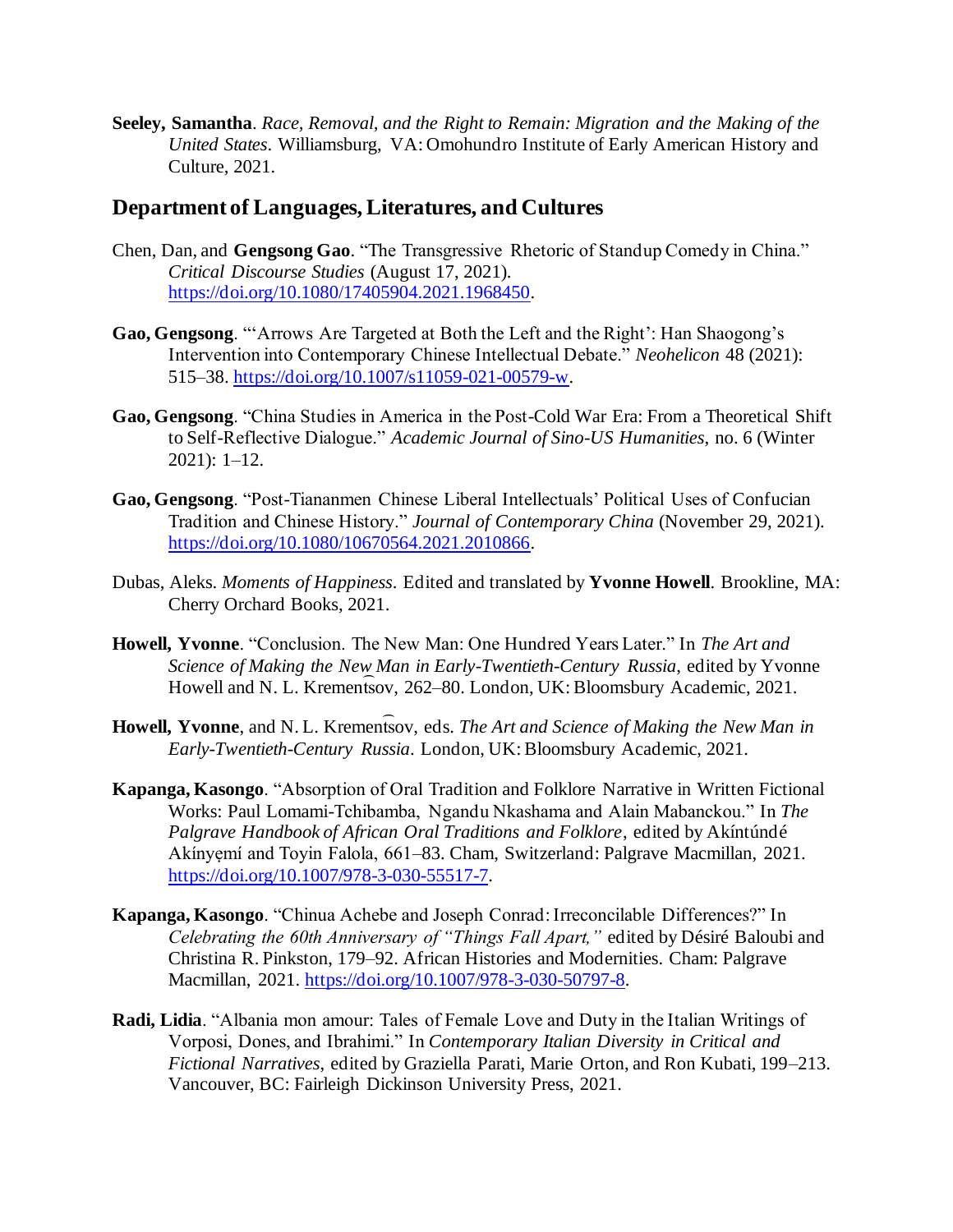- **Radi, Lidia**. "Il paese dove non si muore mai." In *The Literary Encyclopedia*, edited by Carla Bregman and Jo Ann Cavallo. Vol. 1.6.1. The Literary Dictionary Company Limited, 2021. https://www.litencyc.com/php/volume\_display.php?id\_node=33.
- **Weist, Caroline**, and S. E. Jackson. "Special Issue: Performing Resistance." *Feminist German Studies* 37, no. 1 (Spring/Summer 2021): 1–14.

#### **Department of Latin American, Latino, and Iberian Studies**

- Brió Zamora, Gemma. "Liberto." Translated by **Sharon G. Feldman**. *The Mercurian* 8, no. 4 (Fall 2021). https://the-mercurian.com/2021/11/24/liberto/.
- Cunillé, Llüisa. *Nighttime / La Nit*. Translated by **Sharon G. Feldman**. Catalandrama, 2021. https://www.catalandrama.cat/en/theater-pieces/la-nit/?attribute\_pa\_llengua=english.
- **Feldman, Sharon G.** "Guimerà a Broadway, 1914: Dorothy Donnelly i l'estrena Novaiorquesa de Maria Rosa." In *Tot el mon es igual que un escenari: Estudis d'història, crítica i didàctica del teatre oferts a Enric Gallén en el seu setantè aniversari*, edited by Miguel M. Gilbert, Marcel Ortín, and Dídac Pujol, 71–87. Treballs de La Societat Catalana de Llengua i Literatura 22. Barcelona: Institut d'Estudis Catalans, 2021.
- Miró, Josep M. *A Nice Place / Temps salvatge*. Translated by **Sharon G. Feldman**. Catalandrama, 2021. https://www.catalandrama.cat/en/theater-pieces/tempssalvatge/?attribute\_pa\_llengua=english.
- Miró, Josep M. *The Nicest Body Ever Seen Around Here / El cos cés bonic que s'haurà trobat mai en aquest lloc*. Translated by **Sharon G. Feldman**. Catalandrama, 2021. https://www.catalandrama.cat/en/theater-pieces/el-cos-mes-bonic-que-shaura-trobat-maien-aquest-lloc/?attribute\_pa\_llengua=english.
- Austin, Jennifer, Liliana Sánchez, Silvia Pérez-Cortes, and **David Giancaspro**. "The Development of Person and Number Agreement in Child Heritage Speakers of Spanish Learning English as a Second Language." In *Language in Development: A Crosslinguistic Perspective*, edited by Gita Martohardjono and Suzanne Flynn, 103–30. Cambridge, Massachusetts: The MIT Press, 2021.
- **Giancaspro, David**, and Liliana Sanchez. "Me, Mi, My: Innovation and Variability in Heritage Speakers' Knowledge of Inalienable Possession." *Glossa-A Journal of General Linguistics* 6, no. 1 (March 31, 2021): 31. https://doi.org/10.5334/gjgl.1240.
- **Kissling, Elizabeth M.** "From Rule-Based Explicit Instruction to Explicit Knowledge: A Pilot Study on How L1 English Speakers Interpret Pedagogical Rules about Spanish Preterite and Imperfect." *Instructed Second Language Acquisition* 5, no. 1 (2021): 40–68. https://doi.org/10.1558/isla.18098.
- **Méndez, Mariela E.**, Claudia Darrigrandi, and Màcarena Mallea, eds. *El arte de pensar sin riesgos: Cien años de Clarice Lispector*. Buenos Aires: Corregidor, 2021.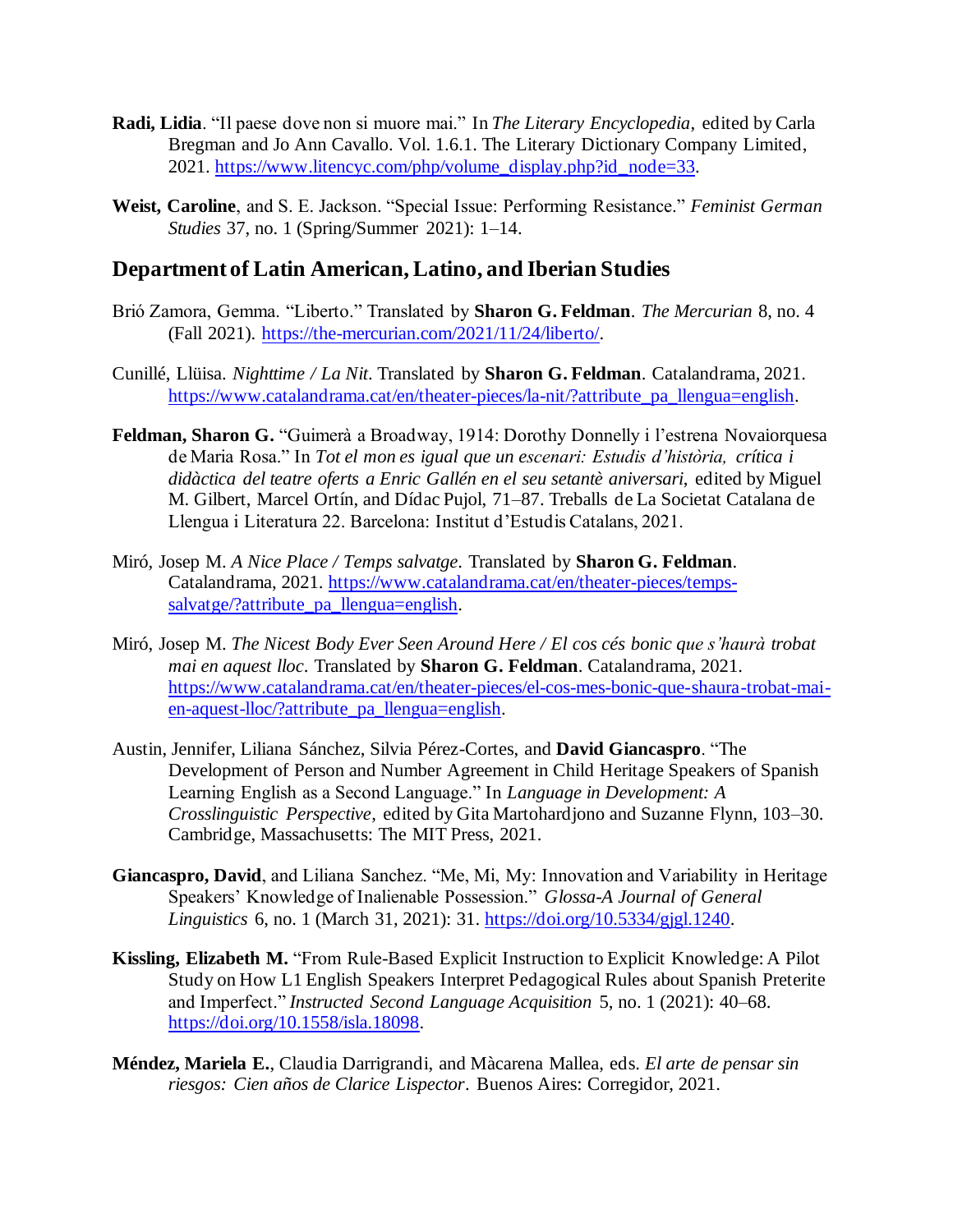## **Department of Mathematics and Computer Science**

- **Arnold, Taylor**, Nathan Ayers, Justin Madron, Lauren Tilton, and Laura Wexler. "Photogrammar 3.0," 2021. https://photogrammar.org.
- **Arnold, Taylor**, Stefania Scagliola, Lauren Tilton, and Jasmijn Van Gorp. "Introduction: Special Issue on AudioVisual Data in DH." *Digital Humanities Quarterly* 15, no. 1 (2021).
- **Arnold, Taylor**, and Lauren Tilton. "Depth in Deep Learning: Layered, Knowledgeable, and Distant Viewing Published Spring 2021 Impenetrable." In *Deep Mediations: Thinking Space in Cinema and Digital Cultures / Karen Redrobe and Jeff Scheible, Editors.*, edited by Karen Redrobe and Jeff Scheible, 309–28. Minneapolis, MN: University of Minnesota Press, 2021.
- Reinhart, Alex, Logan Brooks, Maria Jahja, Aaron Rumack, Jingjing Tang, Sumit Agrawal, **Taylor Arnold**, et al. "An Open Repository of Real-Time COVID-19 Indicators." *Proceedings of the National Academy of Sciences of the United States of America* 118, no. 51 (December 21, 2021): e2111452118. https://doi.org/10.1073/pnas.2111452118.
- **Davis, James A.**, J. J. Hoo, Connor Kissane, Ziming Liu, Calvin Reedy, Kartikey Sharma, Ken Smith, and Yiwei Sun. "Abelian Difference Sets with the Symmetric Difference Property." *Designs Codes and Cryptography* 89 (2021): 517–23. https://doi.org/10.1007/s10623-020-00829-5.
- **Denny, Jory**, David Qin, and Hanglin Zhou. "A Fast and Approximate Medial Axis Sampling Technique." In *2021 IEEE International Conference on Robotics and Automation (ICRA)*, 10213–19, 2021. https://doi.org/10.1109/ICRA48506.2021.9562067.
- **Dumbaugh, Della**. "Oral Exams: A Time-Honored Tool with a Fresh Purpose." *Math Values* (blog), March 11, 2021. https://www.mathvalues.org/masterblog/oral-exams-a-timehonored-tool-with-a-fresh-purpose.
- **Dumbaugh, Della**. "Prospering within Mathematics." *Notices of the American Mathematical Society* 68, no. 11 (December 2021): 1969–78. https://doi.org/10.1090/noti2380.
- **Dumbaugh, Della**. "Rethinking the Teaching and Learning of Mathematics in Light of COVID-19." *Notices of the American Mathematical Society* 68, no. 1 (December 2021): 663–66. https://doi.org/10.1090/noti2196.
- **Dumbaugh, Della**, Nguyen Diep, and Madeline Polhill. "Picture a Scientist: Celebrating Maryam Mirzakhani and Women in Mathematics in 2021." *Math Values* (blog). Accessed December 8, 2021. https://www.mathvalues.org/masterblog/picture-a-scientistcelebrating-maryam-mirazkhani-and-women-in-mathematics-in-2021.
- **Dumbaugh, Della**, and Deanna Haunsperger. "Community and Belonging in Mathematics." *Focus* 41, no. 1 (March 2021): 26–28.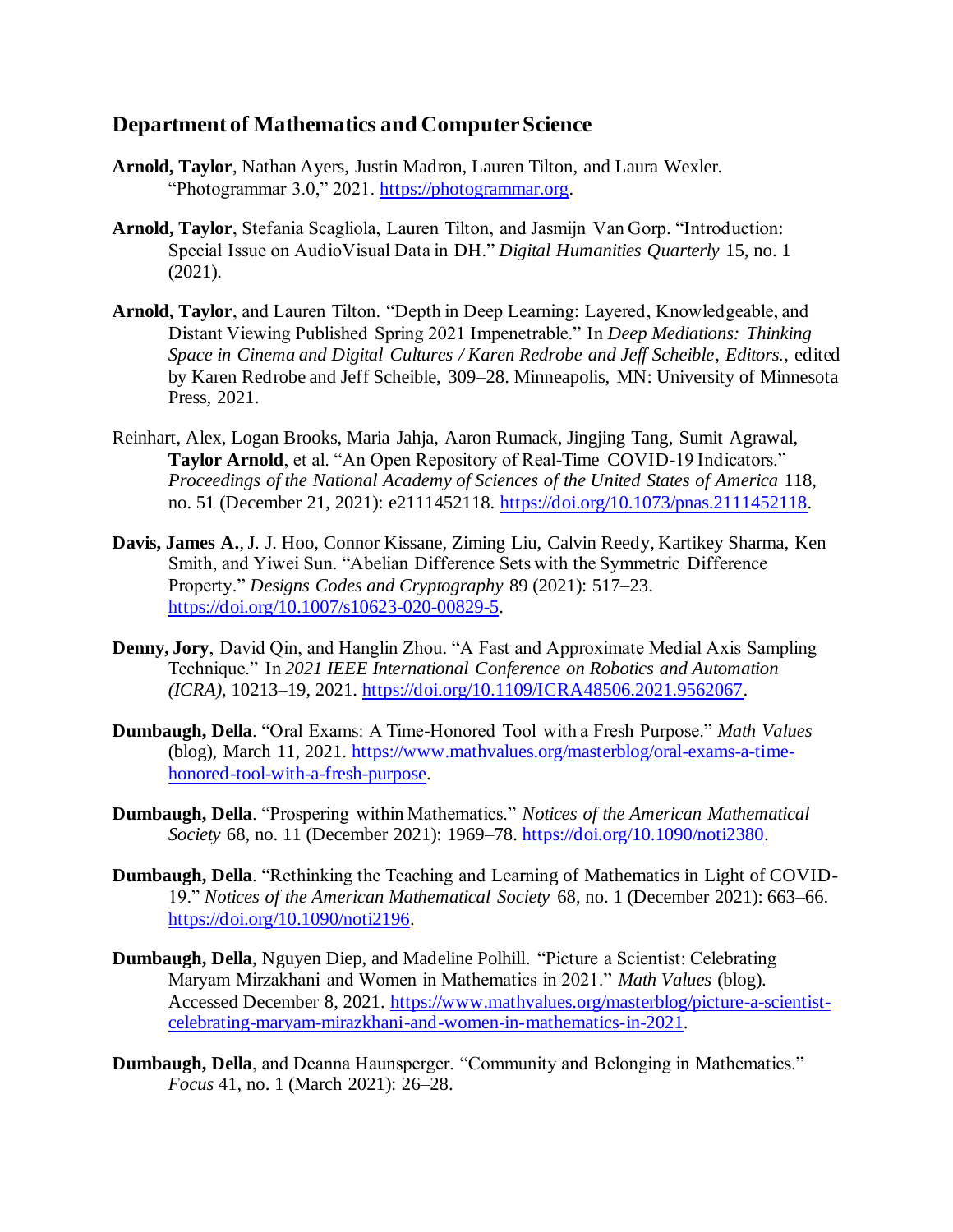- Mun, Byeong Min, **Paul H. Kvam**, and Suk Joo Bae. "Mixed-Effects Nonhomogeneous Poisson Process Model for Multiple Repairable Systems." *IEEE Access* 9 (2021): 71900–908. https://doi.org/10.1109/ACCESS.2021.3077605.
- Bhatti, Muhammad Mahad Afzal, Ahsan Suheer Ahmad, and **Joonsuk Park**. "Argument Mining on Twitter: A Case Study on the Planned Parenthood Debate." In *Proceedings of the 8th Workshop on Argument Mining*, 1–11. Punta Cana, Dominican Republic: Association for Computational Linguistics, 2021. https://aclanthology.org/2021.argmining-1.1.
- Sathe, Aalok, and **Joonsuk Park**. "Automatic Fact-Checking with Document-Level Annotations Using BERT and Multiple Instance Learning." In *Proceedings of the Fourth Workshop on Fact Extraction and VERification (FEVER)*, 101–7. Dominican Republic: Association for Computational Linguistics, 2021. https://aclanthology.org/2021.fever-1.11.
- Mashreghi, Javad, Marek Ptak, and **William T. Ross**. "A Common Range Problem for Model Spaces." *Forum Mathematicum* 33, no. 5 (July 2021): 987–96. https://doi.org/10.1515/forum-2021-0092.
- Mashreghi, Javad, Marek Ptak, and **William T. Ross**. "Interpolating with Outer Functions." *Analysis and Mathematical Physics* 11, no. 4 (December 2021): 168. https://doi.org/10.1007/s13324-021-00604-2.
- **Russell, Heather M.** "DT Codes." In *Encyclopedia of Knot Theory*, edited by Colin Adams, Erica Flapan, Allison Henrich, Louis H. Kauffman, Lewis D. Ludwig, and Sam Nelson, 17–20. Boca Raton: Chapman and Hall/CRC, 2021. https://doi.org/10.1201/9781138298217.
- **Russell, Heather M.**, and Radmila Sazdanovic. "Mathematics and Art: Unifying Perspectives." In *Handbook of the Mathematics of the Arts and Sciences*, edited by Bharath Sriraman, 497–525. Cham: Springer International Publishing, 2021. https://doi.org/10.1007/978-3-319-57072-3\_125.
- Balreira, Cabral, Casey Hawthorne, Grace Stadnyk, Zeynep Teymuroglu, **Marcella Torres**, and Joanna Wares. "Resources for Supporting Mathematics and Data Science Instructors During COVID-19." *Letters in Biomathematics* 8, no. 1 (2021): 49–83.
- **Torres, Marcella**. "A Machine Learning Method for Parameter Estimation and Sensitivity Analysis." In *Computational Science – ICCS 2021*, edited by Maciej Paszynski, Dieter Kranzlmüller, Valeria V. Krzhizhanovskaya, Jack J. Dongarra, and Peter M.A. Sloot, 330–43. Lecture Notes in Computer Science. Cham: Springer International Publishing, 2021. https://doi.org/10.1007/978-3-030-77977-1\_26.
- Balreira, Cabral, Casey Hawthorne, Grace Stadnyk, Zeynep Teymuroglu, Marcella Torres, and **Joanna Wares**. "Resources for Supporting Mathematics and Data Science Instructors During COVID-19." *Letters in Biomathematics* 8, no. 1 (2021): 49–83.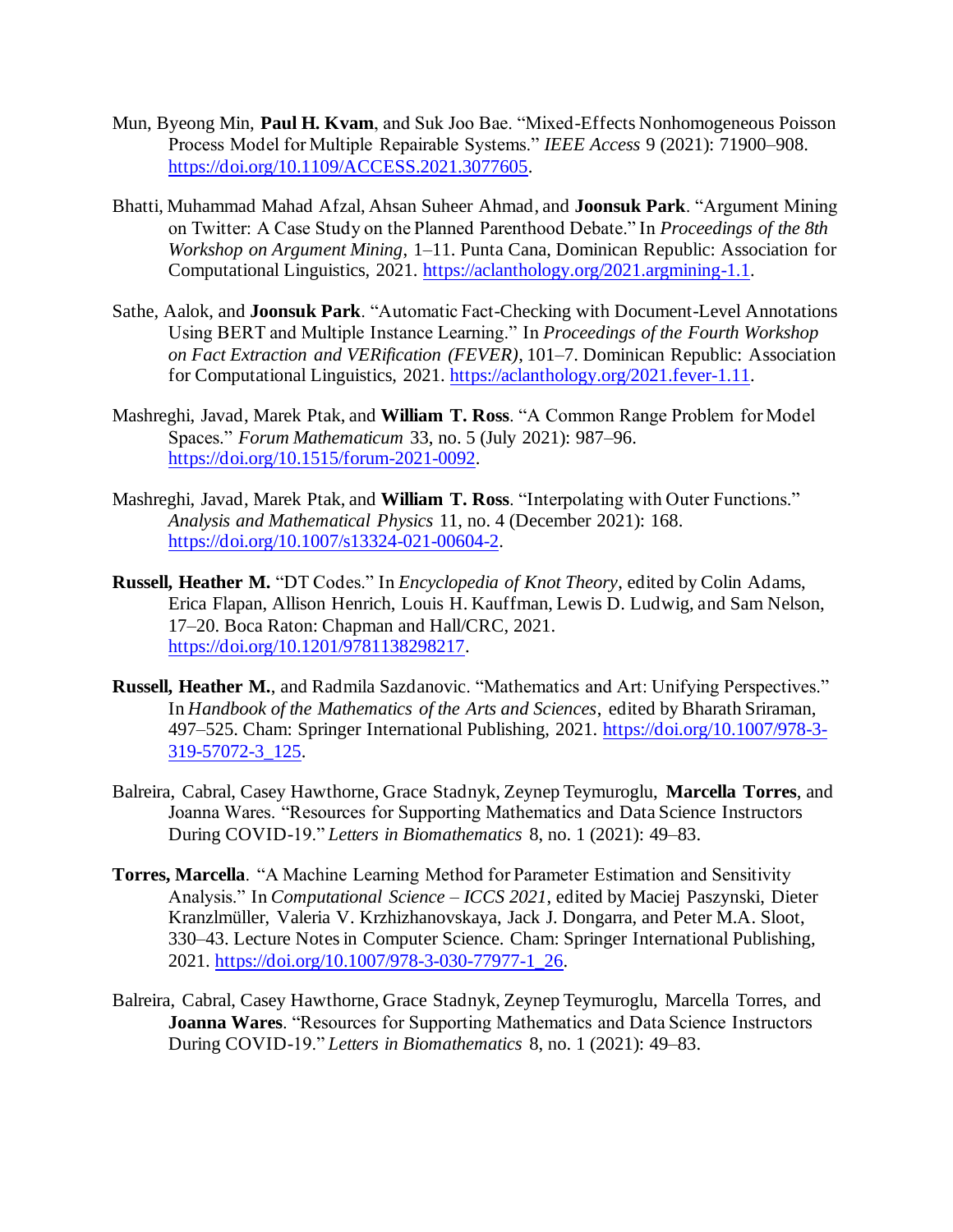**Wares, Joanna R.**, Jing Dong, Jana L. Gevertz, Ami Radunskaya, Kendra Vine, Doug Wiebe, and Sara Solomon. "Predicting the Impact of Placing an Overdose Prevention Site in Philadelphia: A Mathematical Modeling Approach." *Harm Reduction Journal* 18, no. 1 (October 30, 2021): 110. https://doi.org/10.1186/s12954-021-00559-4.

### **Department of Music**

- **Fillerup, Jessie**. *Magician of Sound: Ravel and the Aesthetics of Illusion*. California Studies in 20th-Century Music 29. Oakland, CA: University of California Press, 2021.
- **Kong, Joanne**, ed. *Vegan Voices: Essays by Inspiring Changemakers*. Brooklyn, NY: Lantern Publishing & Media, 2021.
- **Love, Joanna**. "'Pushin' It': Sounding Difference Through Humor in Geico's 2014 Salt-N-Pepa Spot." In *The Oxford Handbook of Music and Advertising*, edited by James Deaville, Siu-Lan Tan, and Ron Rodman, 505–22. New York, NY: Oxford University Press, 2021.
- **Love, Joanna K.** "Coke and the Hilltop." In *Decoding Coca-Cola: A Biography of a Global Brand*, edited by Robert Crawford, Linda Brennan, and Susie Khamis, 33–46. Milton Park, England: Taylor & Francis Group, 2021. http://ebookcentral.proquest.com/lib/richmond/detail.action?docID=6376111.
- **McGraw, Andy**. "Feeling the Feels: Spinozist Ethics and Musical Feeling in an American Jail." *Culture Theory and Critique* 61, no. 2–3 (2020): 267–82. https://doi.org/10.1080/14735784.2020.1858126.

### **Department of Philosophy**

- **Goddu, Geoff**. "A Simple Theory of Argument Schemes." *Informal Logic* 41, no. 4 (2021): 539–78. https://doi.org/10.22329/il.v41i4.6671.
- **Goddu, Geoff**. "Changing, Annulling and Otherwising the Past." *Philosophies* 6, no. 3 (September 2021): 71. https://doi.org/10.3390/philosophies6030071.
- **Lefkowitz, David**. "Civil Disobedience by States?" In *The Cambridge Companion to Civil Disobedience*, edited by William E. Scheuerman, 338–58. Cambridge, United Kingdom: Cambridge University Press, 2021.
- **Schauber, Nancy E.** "Mind Your Own Business: Reflective Aretaic Responsibility." *Ethical Theory and Moral Practice* 24 (2021): 699–715. https://doi.org/10.1007/s10677-021- 10211-6.
- Moran, Kate, and **Jeppe von Platz**. "Perfect Duties." In *The Cambridge Kant Lexicon*, edited by Julian Wuerth, 328. Cambridge, United Kingdom: Cambridge University Press, 2021.
- Moran, Kate, and **Jeppe von Platz**. "The Metaphysics of Morals." In *The Cambridge Kant Lexicon*, edited by Julian Wuerth, 680. Cambridge, United Kingdom: Cambridge University Press, 2021.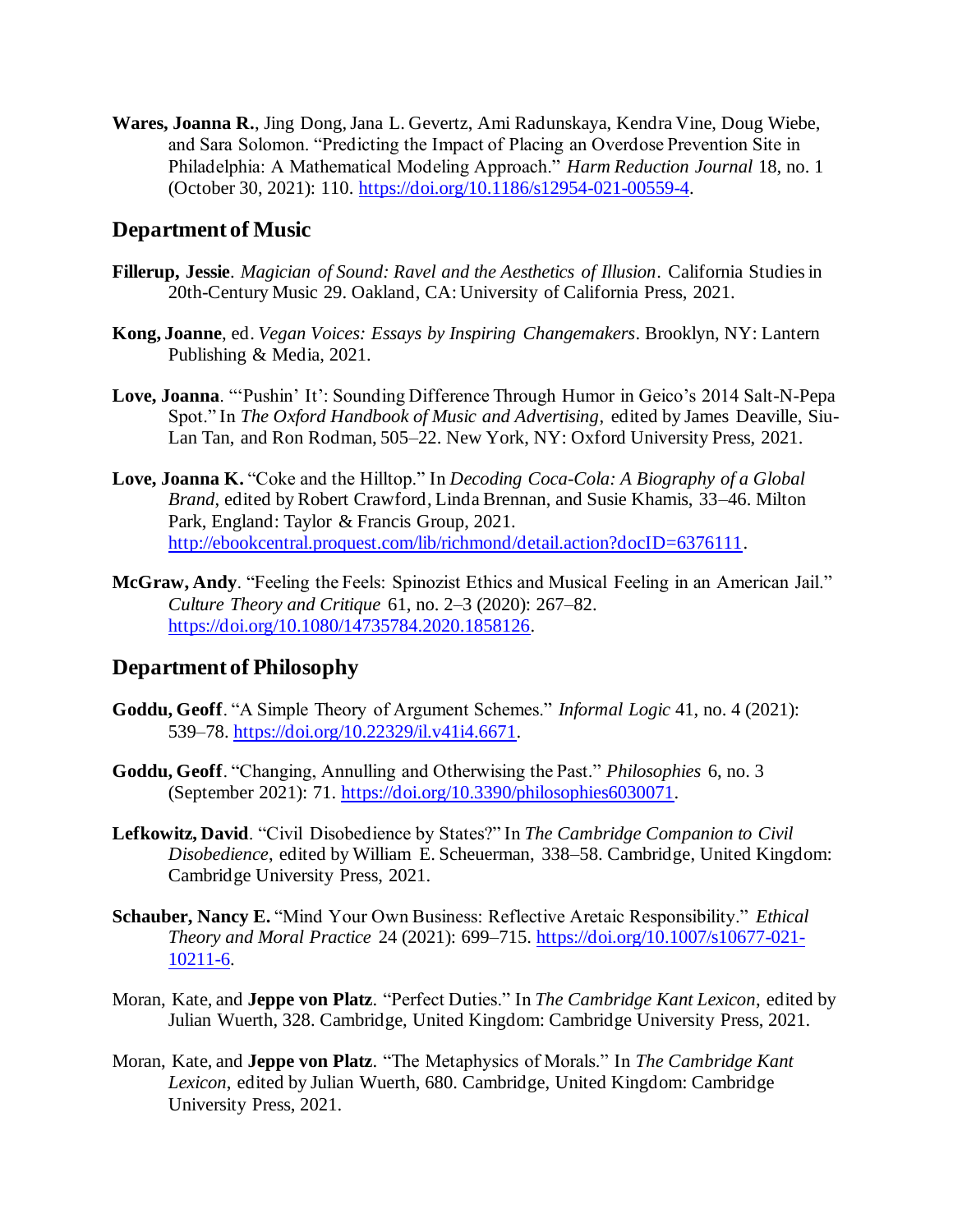- **von Platz, Jeppe.** "Despotism." In *The Cambridge Kant Lexicon*, edited by Julian Wuerth, 145. Cambridge, United Kingdom: Cambridge University Press, 2021.
- **von Platz, Jeppe.** "On the Relation between Private and Public Right." In *The Court of Reason: Proceedings of the 13th International Kant Congress*, edited by Beatrix Himmelmann, Camilla Serck-Hanssen, and Walter de Gruyter & Co, 1855–66. Berlin: De Gruyter, 2022.
- **von Platz, Jeppe.** "Sovereign." In *The Cambridge Kant Lexicon*, edited by Julian Wuerth, 408. Cambridge, United Kingdom: Cambridge University Press, 2021.
- **von Platz, Jeppe.** "The Injustice of Alienation." *Social Theory & Practice* 47, no. 2 (April 2021): 397–424. https://doi.org/10.5840/soctheorpract2021419127.
- **von Platz, Jeppe.** "Tyrant." In *The Cambridge Kant Lexicon*, edited by Julian Wuerth, 500. Cambridge, United Kingdom: Cambridge University Press, 2021.

## **Department of Physics**

- Srivastava, Meghna, John M. Howard, Tao Gong, **Mariama Rebello Sousa Dias**, and Marina S. Leite. "Machine Learning Roadmap for Perovskite Photovoltaics." *Journal of Physical Chemistry Letters* 12, no. 32 (August 19, 2021): 7866–77. https://doi.org/10.1021/acs.jpclett.1c01961.
- CLAS Collaboration, Carver, M., A. Celentano, K. Hicks, L. Marsicano, V. Mathieu, A. Pilloni, **G. P Gilfoyle**, et al. "Photoproduction of the F2(1270) Meson Using the CLAS Detector." *Physical Review Letters* 126, no. 8 (February 25, 2021): 082002. https://doi.org/10.1103/PhysRevLett.126.082002.
- CLAS Collaboration, Chatagnon, P., S. Niccolai, S. Stepanyan, M. J. Amaryan, G. Angelini, W. R. Armstrong, **G. P Gilfoyle**, et al. "First Measurement of Timelike Compton Scattering." *Physical Review Letters* 127, no. 26 (December 22, 2021): 262501. https://doi.org/10.1103/PhysRevLett.127.262501.
- CLAS Collaboration, Dupre, R., M. Hattawy, N. A. Baltzell, S. Bultmann, R. De Vita, A. El Alaoui, **G. P Gilfoyle**, et al. "Measurement of Deeply Virtual Compton Scattering off He-4 with the CEBAF Large Acceptance Spectrometer at Jefferson Lab." *Physical Review C* 104, no. 2 (August 11, 2021): 025203. https://doi.org/10.1103/PhysRevC.104.025203.
- CLAS Collaboration, Hayward, T. B., C. Dilks, A. Vossen, H. Avakian, S. Adhikari, G. Angelini, **G. P Gilfoyle**, et al. "Observation of Beam Spin Asymmetries in the Process Ep→e′π+π−X with CLAS12." *Physical Review Letters* 126, no. 15 (April 12, 2021): 152501. https://doi.org/10.1103/PhysRevLett.126.152501.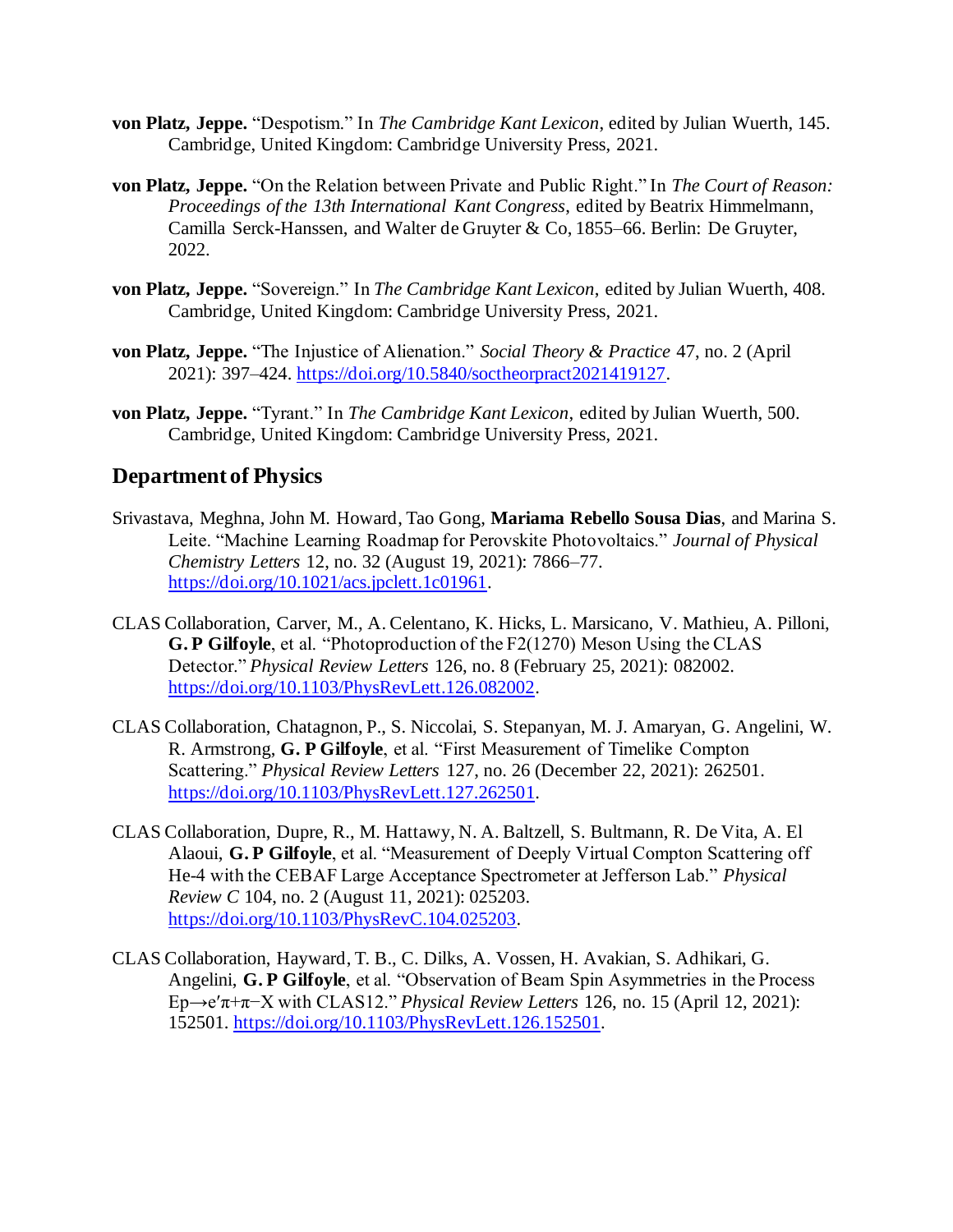- CLAS Collaboration, Mirazita, M., H. Avakian, A. Courtoy, S. Pisano, S. Adhikari, M. J. Amaryan, **G. P Gilfoyle**, et al. "Beam Spin Asymmetry in Semi-Inclusive Electroproduction of Hadron Pairs." *Physical Review Letters* 126, no. 6 (February 12, 2021): 062002. https://doi.org/10.1103/PhysRevLett.126.062002.
- CLAS Collaboration, Shrestha, U., T. Chetry, C. Djalali, K. Hicks, S. Nam, K. P. Adhikari, **G. P Gilfoyle**, et al. "Differential Cross Sections for Lambda(1520) Using Photoproduction at CLAS." *Physical Review C* 103, no. 2 (February 24, 2021): 025206. https://doi.org/10.1103/PhysRevC.103.025206.
- CLAS Collaboration, Zachariou, N., D. P. Watts, J. McAndrew, L. Zana, M. Bashkanov, I. I. Strakovsky, **G. P Gilfoyle**, et al. "Double Polarisation Observable G for Single Pion Photoproduction from the Proton." *Physics Letters B* 817 (June 10, 2021): 136304. https://doi.org/10.1016/j.physletb.2021.136304.
- CLAS Collaboration, Zheng, X., A. Deur, H. Kang, S. E. Kuhn, M. Ripani, J. Zhang, **G. P Gilfoyle**, et al. "Measurement of the Proton Spin Structure at Long Distances." *Nature Physics* 17, no. 6 (2021): 736–41. https://doi.org/10.1038/s41567-021-01198-z.
- Wyatt, M., and **J. Singal**. "Outlier Prediction and Training Set Modification to Reduce Catastrophic Outlier Redshift Estimates in Large-Scale Surveys." *Publications of the Astronomical Society of the Pacific* 133, no. 1022 (April 2021): 044504. https://doi.org/10.1088/1538-3873/abe5fb.

## **Department of Political Science**

- **Bowie, Jennifer**. "Kelly v. US on Public Fraud and the Bridgegate Controversy." In *SCOTUS 2020: Major Decisions and Developments of the U.S. Supreme Court*, edited by Morgan Marietta, 101–9. Cham, Switzerland: Palgrave Macmillan, 2021. https://doi.org/10.1007/978-3-030-53851-4.
- **Chen, Dan**, and Gengsong Gao. "The Transgressive Rhetoric of Standup Comedy in China." *Critical Discourse Studies* (August 17, 2021). https://doi.org/10.1080/17405904.2021.1968450.
- Ashour, Omar, and **Dana El Kurd**. "The 'Arab Spring' and the Challenges of Security Sector Reform." In *After the Arab Revolutions: Decentring Democratic Transition Theory*, edited by Abdelwahab El-Affendi and Khalil Al-Anani, 251–73. Edinburgh: Edinburgh University Press, 2021.
- **El Kurd, Dana**. "The Effect of International Involvement on Collective Action: Comparative Analysis of Bolivia and Egypt." In *International Intervention in the Arab World*, edited by Abedelfattah Mady, 419–50. Doha, Qatar: Arab Center for Research and Policy Studies, 2021.
- Hummel, Calla, and **Dana El Kurd**. "Mental Health and Fieldwork." *PS: Political Science & Politics* 54, no. 1 (January 2021): 121–25. https://doi.org/10.1017/S1049096520001055.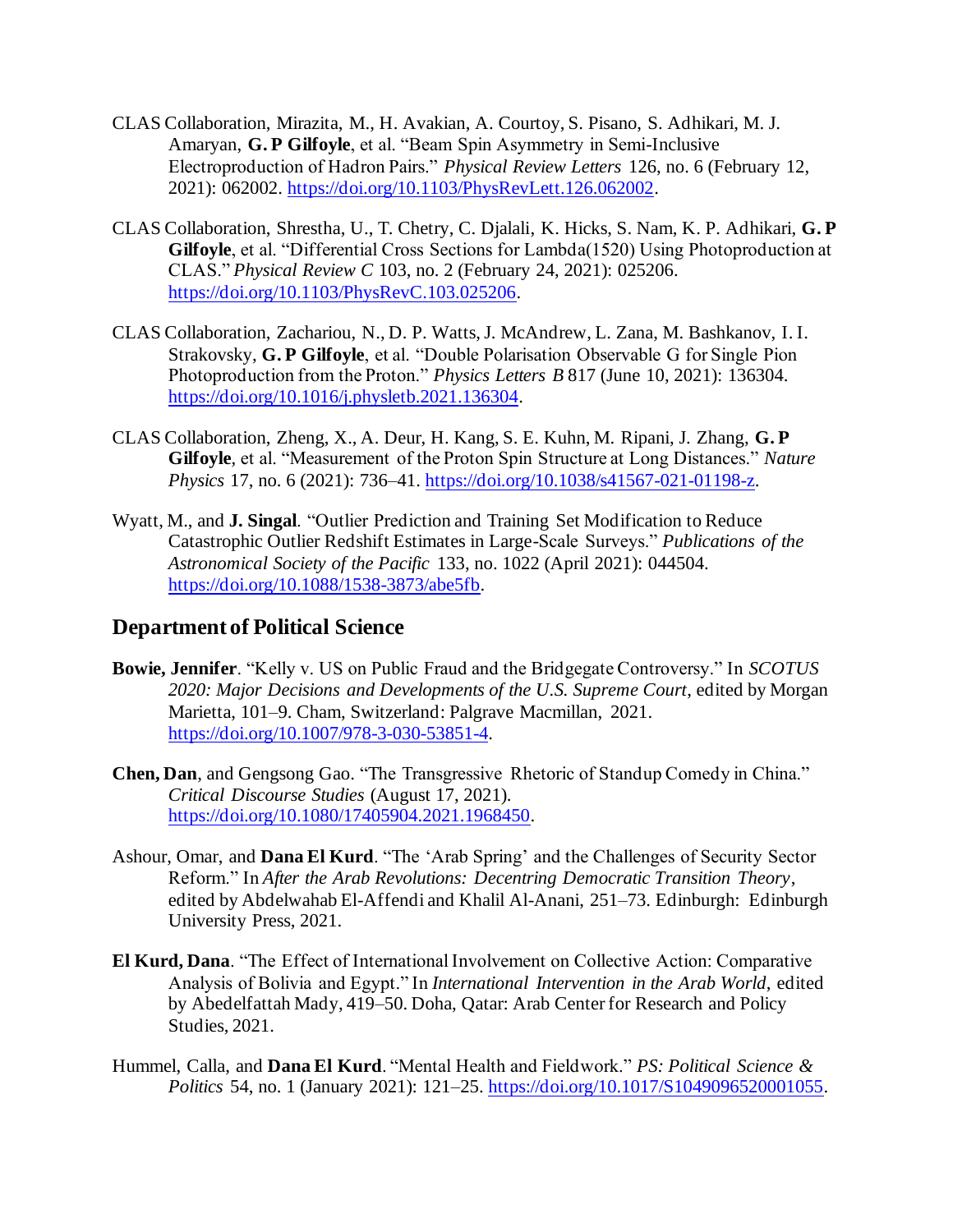Boone, Catherine, Fibian Lukalo, and **Sandra F. Joireman**. "Promised Land: Settlement Schemes in Kenya, 1962 to 2016." *Political Geography* 89 (August 2021): 102393. https://doi.org/10.1016/j.polgeo.2021.102393.

## **Department of Psychology**

- **Bukach, Cindy M.**, Nadia Bukach, Catherine L. Reed, and Jane W. Couperus. "Open Science as a Path to Education of New Psychophysiologists." *International Journal of Psychophysiology* 165 (July 2021): 76–83. https://doi.org/10.1016/j.ijpsycho.2021.04.001.
- Burns, Edwin J., and **Cindy M. Bukach**. "Face Processing Predicts Reading Ability: Evidence from Prosopagnosia." *Cortex* 145 (December 2021): 67–78. https://doi.org/10.1016/j.cortex.2021.03.039.
- Couperus, Jane W., Kirsten O. Lydic, Juniper E. Hollis, Jessica L. Roy, Amy R. Lowe, **Cindy M. Bukach**, and Catherine L. Reed. "Individual Differences in Working Memory and the N2pc." *Frontiers in Human Neuroscience* 15 (March 11, 2021). https://doi.org/10.3389/fnhum.2021.620413.
- Reed, Catherine L., Emilia Hagen, **Cindy M. Bukach**, and Jane W. Couperus. "Effectiveness of Undergraduate-Generated Animations: Increasing Comprehension and Engagement for Neuroscience Majors and Non-Majors." *Teaching of Psychology* (July 1, 2021). https://doi.org/10.1177/00986283211023061.
- Hardt, Madeleine M., Joah L. Williams, and **Lisa Jobe-Shields**. "The Role of Experiential Avoidance in the Relationship between Traumatic Distress and Yearning in Sudden and Unexpected Bereavement." *Journal of Clinical Psychology* (August 4, 2021). https://doi.org/10.1002/jclp.23233.
- Jacob, Joanna, Molly Kent, Sarah Benson-Amram, Suzana Herculano-Houzel, Mary Ann Raghanti, Emily Ploppert, **Kelly Lambert**, et al. "Cytoarchitectural Characteristics Associated with Cognitive Flexibility in Raccoons." *Journal of Comparative Neurology* 529, no. 14 (October 2021): 3375–88. https://doi.org/10.1002/cne.25197.
- Natale, Nick R., Molly Kent, Nathan Fox, Dylan Vavra, and **Kelly Lambert**. "Neurobiological Effects of a Probiotic-Supplemented Diet in Chronically Stressed Male Long-Evans Rats: Evidence of Enhanced Resilience." *Ibro Neuroscience Reports* 11 (December 2021): 207–15. https://doi.org/10.1016/j.ibneur.2021.10.004.
- Kim, Dahyeon, **Matthew W. Lowder**, and Wonil Choi. "Effects of Print Exposure on an Online Lexical Decision Task: A Direct Replication Using a Web-Based Experimental Procedure." *Frontiers in Psychology* 12 (August 11, 2021): 710663. https://doi.org/10.3389/fpsyg.2021.710663.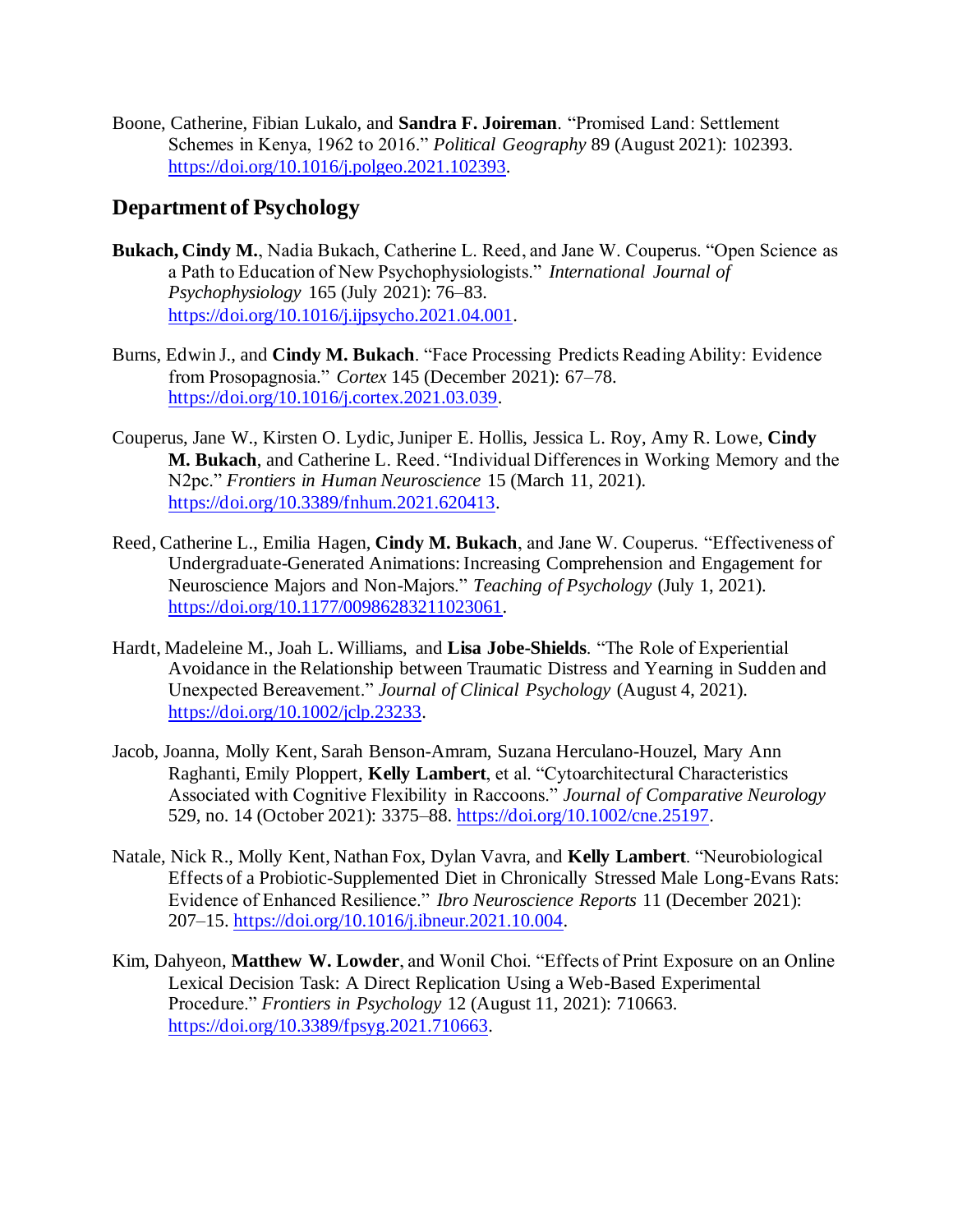- **Lowder, Matthew**, Gwynna Ryan, Jaclyn Opie, and Emily Kaminsky. "Effects of Contrastive Focus on Lexical Predictability during Sentence Reading: The Case of *Not Only...but Also* Constructions." *Quarterly Journal of Experimental Psychology* 74, no. 1 (2021): 179–86. https://doi.org/10.1177/1747021820949155.
- **Lowder, Matthew W.**, and Peter C. Gordon. "Relative Clause Effects at the Matrix Verb Depend on Type of Intervening Material." *Cognitive Science* 45, no. 9 (September 2021): e13039. https://doi.org/10.1111/cogs.13039.
- Brown-Iannuzzi, Jazmin L., **Kristjen B. Lundberg**, Aaron C. Kay, and B. Keith Payne. "A Privileged Point of View: Effects of Subjective Socioeconomic Status on Naïve Realism and Political Division:" *Personality and Social Psychology Bulletin* 47, no. 2 (2021): 241–56. https://doi.org/10.1177/0146167220921043.
- Brown-Iannuzzi, Jazmin L., **Kristjen B. Lundberg**, and Stephanie E. McKee. "Economic Inequality and Socioeconomic Ranking Inform Attitudes toward Redistribution." *Journal of Experimental Social Psychology* 96 (September 2021): 104180. https://doi.org/10.1016/j.jesp.2021.104180.
- Payne, B. Keith, Heidi Vuletich, and **Kristjen B. Lundberg**. "Critique of the Bias-of-Crowds Model Simply Restates the Model: Reply to Connor and Evers (2020)." *Perspectives on Psychological Science* Online First (September 15, 2021). https://doi.org/10.1177/1745691621997394.
- Coleman, Jennifer A., **Camilla W. Nonterah**, Jennifer A. Joy-Gaba, Curtis Phills, and Kristen C. Jacobson. "A Cross-Species Examination of Pro-White Color Bias Using a Novel Implicit Association Test." *Anthrozoos* Online First (November 12, 2021). https://doi.org/10.1080/08927936.2021.1996024.
- **Peifer, Janelle S.**, Elaine Meyer-Lee, and Gita Taasoobshirazi. "Developmental Pathways to Intercultural Competence in College Students." *Journal of Studies in International Education* (November 17, 2021). https://doi.org/10.1177/10283153211052778.

## **Department of Religious Studies**

**Cobb, L. Stephanie**, ed. *The Passion of Perpetua and Felicitas in Late Antiquity*. Translated by Andrew S. Jacobs and L. Stephanie Cobb. Oakland, CA: University of California Press, 2021.

### **Department of Rhetoric and Communication Studies**

- **Maurantonio, Nicole**. "Burning Karen's Headquarters: Gender, Race, and the United Daughters of the Confederacy." *Memory Studies* 14, no. 6 (2021): 1159–72. https://doi.org/10.1177/17506980211054273.
- **Maurantonio, Nicole**. "'Green Life Matters': Place and the Politics of Environmental and Commemorative Justice." *Communication, Culture and Critique* 14, no. 1 (March 2021): 166–81. https://doi.org/10.1093/ccc/tcaa032.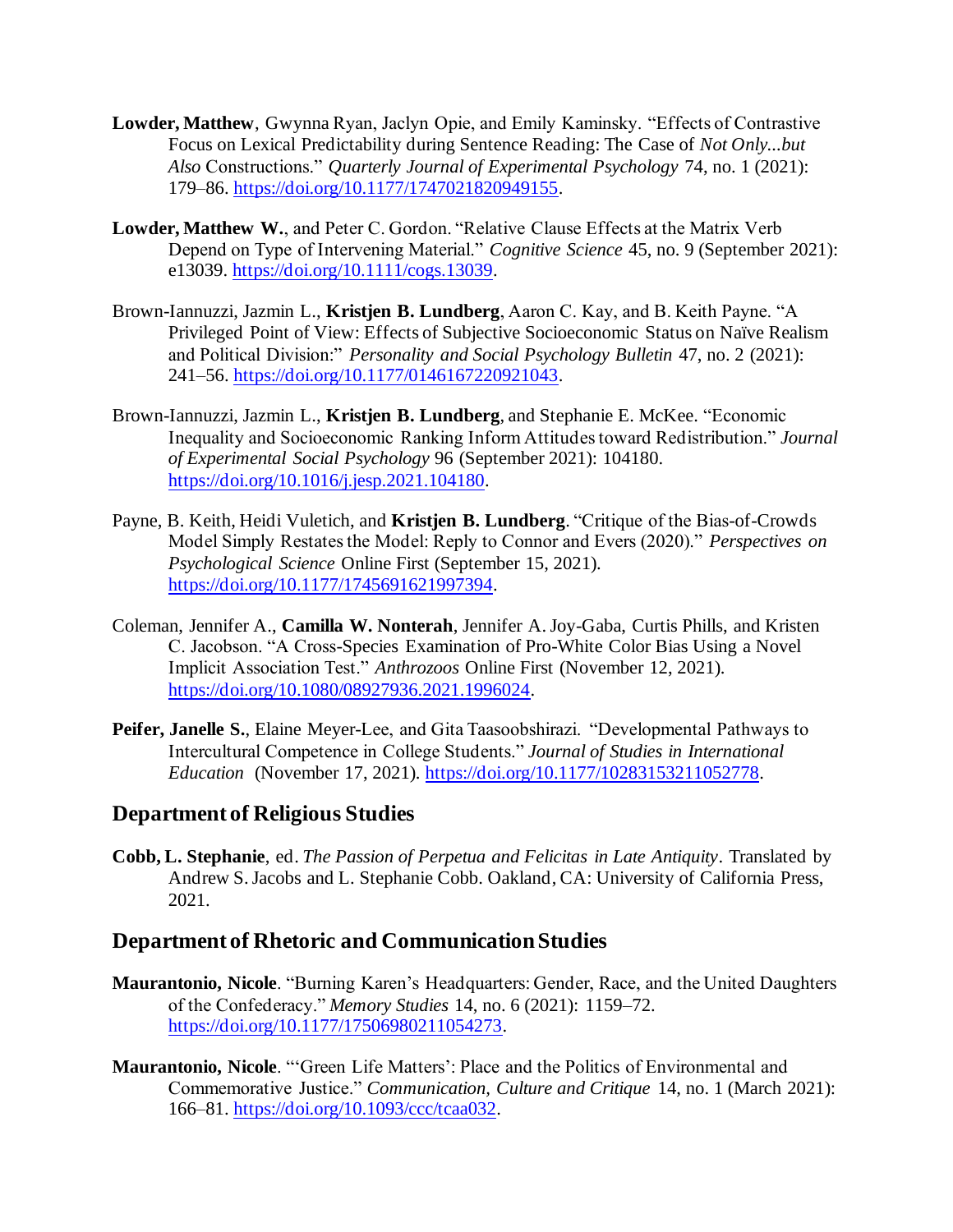- **Mifsud, Mari Lee**. "Atechnē." In *A New Handbook of Rhetoric: Inverting the Classical Vocabulary*, edited by Michele Kennerly, 25–37. University Park, Penn.: The Pennsylvania State University Press, 2021.
- Arnold, Taylor, Nathan Ayers, Justin Madron, **Lauren Tilton**, and Laura Wexler. "Photogrammar 3.0," 2021. https://photogrammar.org.
- Arnold, Taylor, Stefania Scagliola, **Lauren Tilton**, and Jasmijn Van Gorp. "Introduction: Special Issue on AudioVisual Data in DH." *Digital Humanities Quarterly* 15, no. 1 (2021). http://digitalhumanities.org:8081/dhq/vol/15/1/000541/000541.html
- Arnold, Taylor, and **Lauren Tilton**. "Depth in Deep Learning: Layered, Knowledgeable, and Distant Viewing Published Spring 2021 Impenetrable." In *Deep Mediations: Thinking Space in Cinema and Digital Cultures,* edited by Karen Redrobe and Jeff Scheible, 309– 28. Minneapolis, MN: University of Minnesota Press, 2021.

## **Department of Sociology and Anthropology**

- Dorsey, Margaret E., and **Miguel Díaz-Barriga**. "Boundaries." In *Introducing Anthropology: What Makes Us Human?* Edited by Laura Pountney and Tomislav Maric, 308–37. Cambridge, UK; Medford, MA: Polity Press, 2021.
- Dorsey, Margaret E., and **Miguel Díaz-Barriga**. "Militarized Borders and Digital Bridges: Ethnography, Art Exhibitions, and Archives." In *Bridging Cultures: Reflections on the Heritage Identity of the Texas-Mexico Borderlands,* edited by Harriett Romo and William Dupont, 229–48. Summerfield G. Roberts Texas History Series. College Station: Texas A&M University Press, 2021.
- **Dorsey, Margaret E.**, and Miguel Díaz-Barriga. "Boundaries." In *Introducing Anthropology: What Makes Us Human?* edited by Laura Pountney and Tomislav Maric, 308–37. Cambridge, UK ; Medford, MA: Polity Press, 2021.
- **Dorsey, Margaret E.**, and Miguel Díaz-Barriga. "Militarized Borders and Digital Bridges: Ethnography, Art Exhibitions, and Archives." In *Bridging Cultures: Reflections on the Heritage Identity of the Texas-Mexico Borderlands*, edited by Harriett Romo and William Dupont, First edition., 229–48. Summerfield G. Roberts Texas History Series. College Station: Texas A&M University Press, 2021.
- Sumerau, J. E., TehQuin D. Forbes, **Eric Anthony Grollman**, and Lain A. B. Mathers. "Constructing Allyship and the Persistence of Inequality." *Social Problems* 68, no. 2 (May 2021): 358–73. https://doi.org/10.1093/socpro/spaa003.
- Hass, J. K., and N. A. Lomagin. "Seeing like a Starving State: The Soviet Political Economy of Death in the Blockade of Leningrad." *Noveishaia istoriia Rossii* 11, no. 2 (2021): 324–38. https://doi.org/10.21638/11701/spbu24.2021.202.
- **Hass, Jeffrey Kenneth**. *Wartime Suffering and Survival: The Human Condition under Siege in the Blockade of Leningrad, 1941-1944*. New York, NY: Oxford University Press, 2021.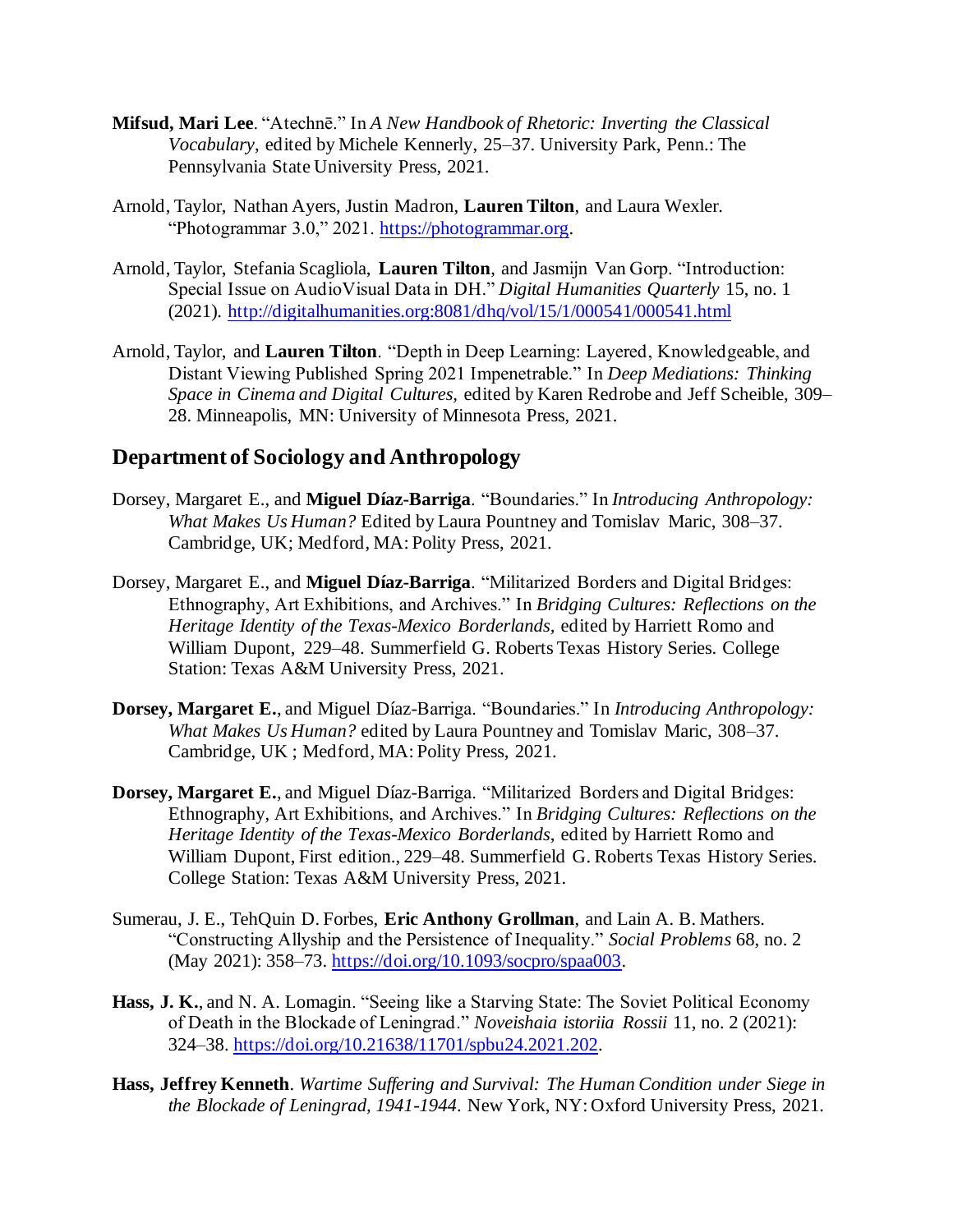- **Oware, Matthew**. "'Your Racist Ass Did Too Much': Hypermasculinity, Donald Trump, and Rap Music." In *Race, Gender, and Political Culture in the Trump Era: The Fascist Allure*, edited by Christine A. Kray and Uli Linke, 101–17. Abingdon, Oxon: Routledge, 2022.
- **Sweis, Rania Kassab**. *Paradoxes of Care: Children and Global Medical Aid in Egypt*. Stanford Studies in Middle Eastern and Islamic Societies and Cultures. Stanford, CA: Stanford University Press, 2021.
- **Sweis, Rania Kassab**. "The Matter of Child Lives: Police Violence and the Limits of Children's Rights." *NEOS: A Publication of the Anthropology of Children and Youth Interest Group* 13, no. 1 (Spring 2021). https://acyig.americananthro.org/neosvol13iss1sp21/sweis/.

## **Department of Theatre and Dance**

**Herrera, Patricia**. "*Hamilton*: *An American Musical*." *Theatre Journal* 73, no. 1 (March 2021): 83–85.

## **University Libraries**

- **Nelson, Robert K.** "Survival and Assimilation: Non-Elite Whites in Civil War-Era Southern Cities." *Journal of Urban History* (March 20, 2021). https://doi.org/10.1177/00961442211000054.
- Benjes-Small, Candice M., **Carol Wittig**, and Mary K. Oberlies, eds. *Teaching about Fake News: Lesson Plans for Different Disciplines and Audiences*. Chicago, Illinois: Association of College and Research Libraries, 2021.

## **Women, Gender and Sexuality Studies Program**

**McWhorter, Ladelle**. "Sodomites, Witches, and Indians: Another Look at Foucault's History of Sexuality, Volume One." *Philosophy & Social Criticism* 47, no. 8 (October 2021): 907– 20. https://doi.org/10.1177/01914537211042615.

## **Jepson School of Leadership Studies**

- **Bezio, Kristin M. S.** "Epilogue." In *Religion and the Medieval and Early Modern Global Marketplace*, edited by Scott K. Oldenburg and Kristin M. S. Bezio, 214–16. Abingdon, Oxon: Routledge, 2022.
- **Bezio, Kristin M. S.** "Introduction: Church, Coin, and Custom: Religious Conflict and the Marketplace." In *Religion and the Medieval and Early Modern Global Marketplace*, edited by Scott K. Oldenburg and Kristin M. S. Bezio, 1–13. Abingdon, Oxon: Routledge, 2022.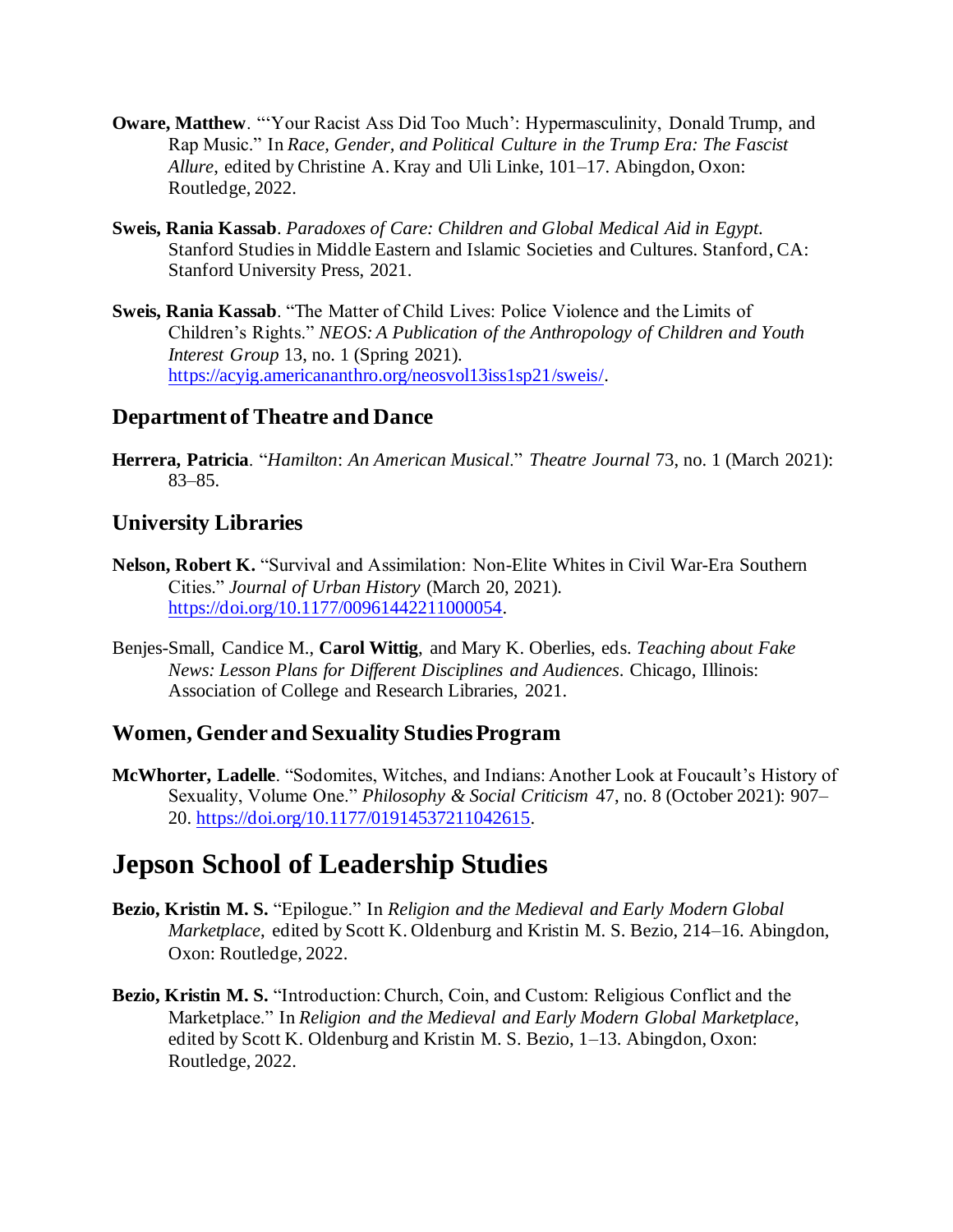- **Bezio, Kristin M. S.** "Markets, Machinations, and Martin Marprelate: The Marketplace of Publication and Espionage Surrounding the Marprelate Controversy." In *Religion and the Medieval and Early Modern Global Marketplace*, edited by Scott K. Oldenburg and Kristin M. S. Bezio, 149–70. Abingdon, Oxon: Routledge, 2022.
- **Bezio, Kristin M. S.** "'Mountainish Inhumanity': The Politics of Religion, Refugees, and Ego from Sir Thomas Moore to Donald Trump." In *William Shakespeare and 21st-Century Culture, Politics, and Leadership: Bard Bites*, edited by Kristin M. S. Bezio and Anthony Presti Russell, 183–201. New Horizons in Leadership Studies Series. Northampton, MA: Edward Elgar Publishing, 2021.
- **Bezio, Kristin M. S.**, and Scott K. Oldenburg, eds. *Religion and the Early Modern British Marketplace*. Routledge Research in Early Modern History. New York, NY: Routledge, 2022.
- **Bezio, Kristin M. S.**, and Anthony Presti Russell, eds. *William Shakespeare and 21st-Century Culture, Politics, and Leadership: Bard Bites*. New Horizons in Leadership Studies Series. Northampton, MA: Edward Elgar Publishing, 2021.
- Oldenburg, Scott K., and **Kristin M. S. Bezio**, eds. *Religion and the Medieval and Early Modern Global Marketplace*. Abingdon, Oxon: Routledge, 2022.
- Russell, Anthony Presti, and **Kristin M. S. Bezio**. "Introduction: 'I That Please Some, Try All': Shakespeare This Time." In *William Shakespeare and 21st-Century Culture, Politics, and Leadership: Bard Bites*, edited by Kristin M. S. Bezio and Anthony Presti Russell, 1–9. New Horizons in Leadership Studies Series. Northampton, MA: Edward Elgar Publishing, 2021.
- **Chykina, Volha**. "Trying to Excel in the Golden State: Anti-Immigrant Sentiment and Immigrant Educational Achievement in California." *Globalisation, Societies and Education* (September 19, 2021). https://doi.org/10.1080/14767724.2021.1981252.
- **Coetsee, Marilie**. "Between Mysticism and Philosophical Rationality: Al-Ghazali on the Reasons of the Heart." *Comparative Philosophy-an International Journal of Constructive Engagement of Distinct Approaches Toward World Philosophy* 12, no. 2 (July 2021): 32– 57. https://doi.org/10.31979/2151-6014(2021).120205.
- Blumenthal-Barby, Jennifer, Sean Aas, Dan Brudney, **Jessica Flanigan**, S. Matthew Liao, Alex London, Wayne Sumner, and Julian Savulescu. "The Place of Philosophy in Bioethics Today." *American Journal of Bioethics* (June 30, 2021). https://doi.org/10.1080/15265161.2021.1940355.
- Earp, Brian D., Jonathan Lewis, Carl L. Hart, and Bioethicists and Allied Professionals for Drug Policy Reform (includes **Jessica Flanigan**). "Racial Justice Requires Ending the War on Drugs." *The American Journal of Bioethics* 21, no. 4 (2021): 4–19. https://doi.org/10.1080/15265161.2020.1861364.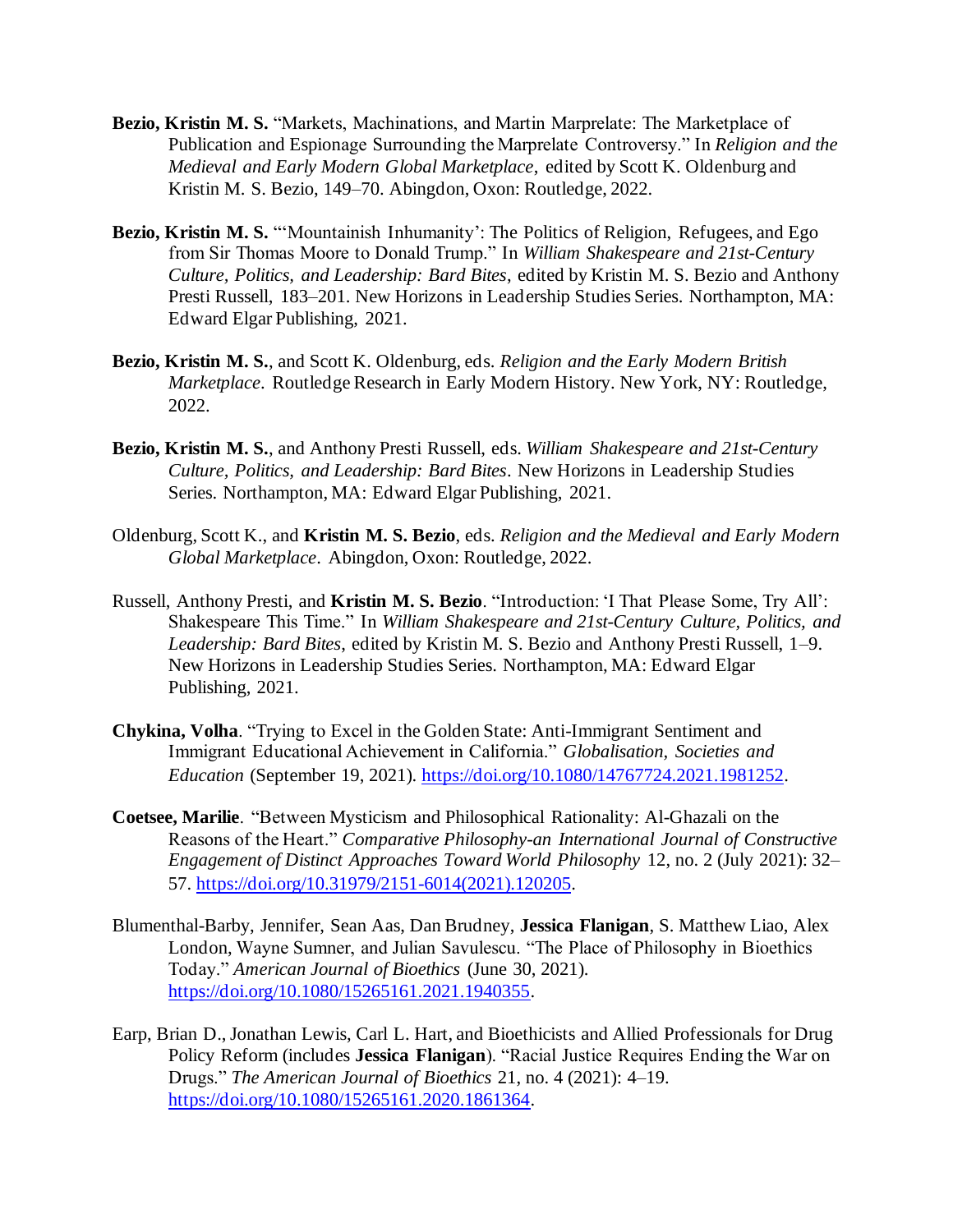- **Flanigan, Jessica**. "Ethical Failure and Leadership: Treatment and Selection." In *Debating Bad Leadership: Reasons and Remedies*, edited by Anders Örtenblad, 87–102. Palgrave Debates in Business and Management. Cham, Switzerland: Palgrave Macmillan, 2021. https://doi.org/10.1007/978-3-030-65025-4.
- **Flanigan, Jessica**. "The Case for Challenge Trials." *Cato Unbound: A Journal of Debate*, March 2021. https://www.cato-unbound.org/2021/03/09/jessica-flanigan/case-challenge-trials/.
- **Flanigan, Jessica**, and Alec Greven. "Speech and Campus Inclusivity." *Public Affairs Quarterly* 35, no. 3 (2021): 178–203. https://doi.org/10.2307/48628247.
- **Forsyth, Donelson R.** "Moral Relativists Resist Health Mandates during the COVID-19 Pandemic." *Personality and Individual Differences* 175 (June 2021): 110709. https://doi.org/10.1016/j.paid.2021.110709.
- **Forsyth, Donelson R.** "Recent Advances in the Study of Group Cohesion." *Group Dynamics-Theory Research and Practice* 25, no. 3 (September 2021): 213–28. https://doi.org/10.1037/gdn0000163.
- O'Boyle, Ernest H., and **Donelson R. Forsyth**. "Individual Differences in Ethics Positions: The EPQ-5." *PLOS ONE* 16, no. 6 (June 21, 2021): e0251989. https://doi.org/10.1371/journal.pone.0251989.
- **Goethals, George R.** "The 2020 Election and Its Aftermath: Love, Lies, and Ensorceling Leadership." *Leadership* 17, no. 2 (April 2021): 240–50. https://doi.org/10.1177/1742715021994352.
- **Henley, Lauren N.** "The Richest Black Girl in America." *Truly\*Adventurous*, February 16, 2021. https://medium.com/truly-adventurous/the-richest-black-girl-in-americaca8aebe054dc.
- **Hidalgo, Javier**. "An Abhidharmic Theory of Welfare." *Asian Philosophy* 31, no. 3 (2021): 254–70. https://doi.org/10.1080/09552367.2021.1899436.
- **Hidalgo, Javier**. "Buddhist Error Theory." *Journal of Value Inquiry* 55 (2021): 21–40. https://doi.org/10.1007/s10790-020-09736-3.
- **Hidalgo, Javier**. "Empty or Emergent Persons? A Critique of Buddhist Personalism." *Comparative Philosophy* 12, no. 1 (January 2021): 76–97. https://doi.org/10.31979/2151- 6014(2021).120108.
- **Hoyt, Crystal L.**, Jeni L. Burnette, Rachel B. Forsyth, Mitchell Parry, and Brenten H. DeShields. "Believing in the American Dream Sustains Negative Attitudes toward Those in Poverty." *Social Psychology Quarterly* 84, no. 3 (2021): 203–15. https://doi.org/10.1177/01902725211022319.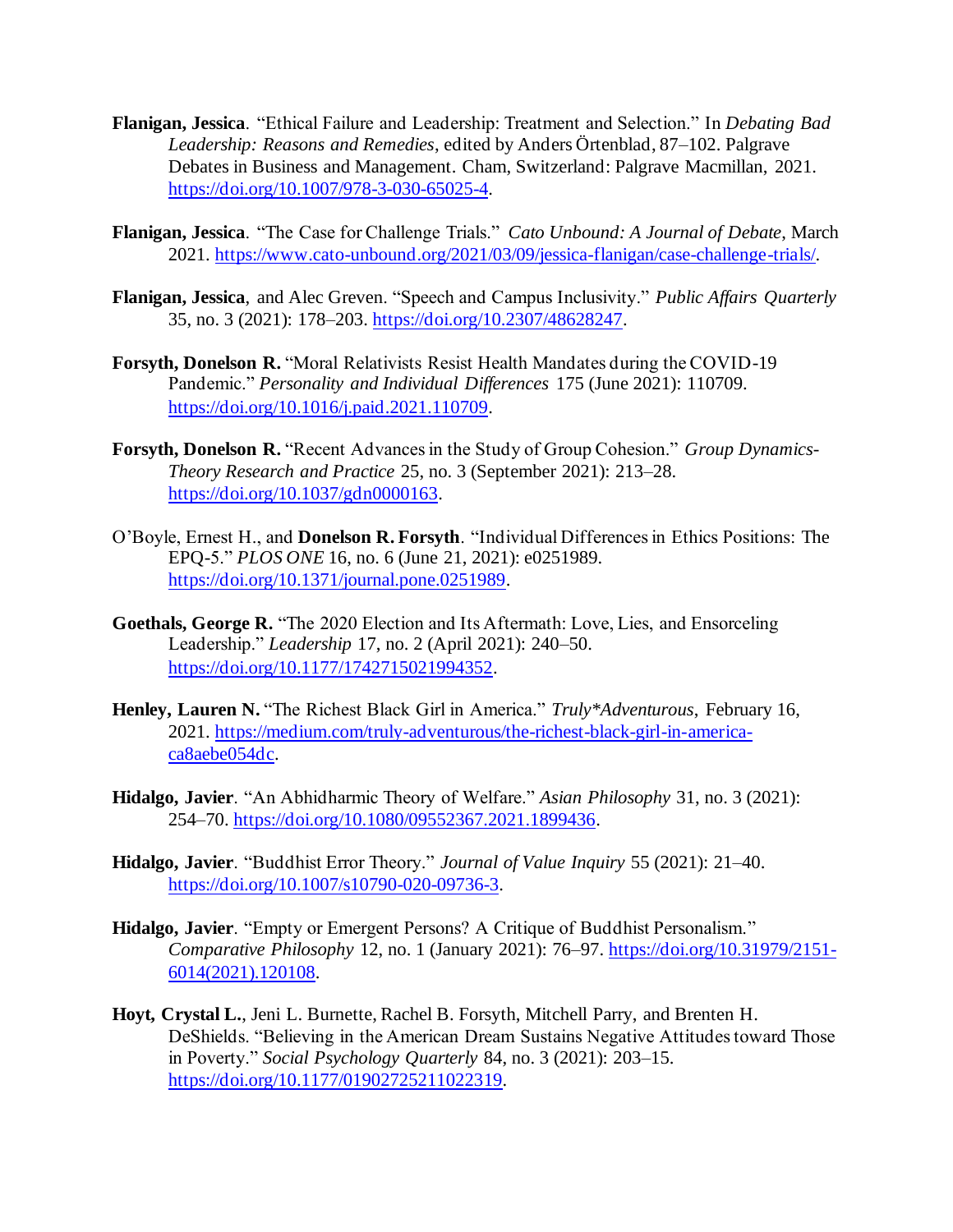- **Hoyt, Crystal L.**, Jeni L. Burnette, Emma Nash, Whitney Becker, and Joseph Billingsley. "Growth Mindsets of Anxiety: Do the Benefits to Individual Flourishing Come with Societal Costs?" *The Journal of Positive Psychology* (December 19, 2021). https://doi.org/10.1080/17439760.2021.2006762.
- **Kaufman, Peter Iver**. "Learning about Leadership from Coriolanus and Coriolanus." In *William Shakespeare and 21st-Century Culture, Politics, and Leadership: Bard Bites*, edited by Kristin M. S. Bezio and Anthony Presti Russell, 51–66. New Horizons in Leadership Studies Series. Northampton, MA: Edward Elgar Publishing, 2021.
- **Kaufman, Peter Iver**. *On Agamben, Donatism, Pelagianism, and the Missing Links*. Reading Augustine. Abingdon, Oxon: Bloomsbury Academic, 2021.
- Peart. Sandra J. "Economists on Private Incentives, Economic Models, and the Administrative State: The Clash Between Happiness and the So-Called Public Good." *Social Philosophy and Policy* 38, no. 1 (2021): 152–69. https://doi.org/10.1017/S0265052521000261.
- **Peart, Sandra J.** "On Making and Remaking Ourselves and Others: Mill to Jevons and Beyond on Rationality, Learning, and Paternalism." *Review of Behavioral Economics* 8, no. 3–4 (2021): 221–37. https://doi.org/10.1561/105.00000140.
- **Peart, Sandra J.** *The Essential John Stuart Mill*. Vancouver, BC: Frasier Institute, 2021. https://www.essentialscholars.org/mill.
- **Peart, Sandra J**. "The 'Improvement of Mankind': William Stanley Jevons and Carl Menger on Decision Making and Learning." In *Research in the History of Economic Thought and Methodology : Including a Symposium on Carl Menger at the Centenary of His Death*, edited by Luca Fiorito, Scott Scheall, Carlos Eduardo Suprinyak, and Felipe Almeida, 39A:9–22. Research in the History of Economic Thought and Methodology. Bingley, UK: Emerald Publishing, 2021.
- **Price, Terry L.** "Explaining Versus Responding to Ethical Failures in Leadership." In *Debating Bad Leadership: Reasons and Remedies*, edited by Anders Örtenblad, 319–33. Palgrave Debates in Business and Management. Cham, Switzerland: Palgrave Macmillan, 2021. https://doi.org/10.1007/978-3-030-65025-4.
- **Price, Terry L.** "Feeling and Dirty Hands: The Role of Regret Experienced by Responsible Agents." In *Judgment and Leadership: A Multidisciplinary Approach to Concepts, Practice, and Development*, edited by Anna Kayes and D. Christopher Kayes, 117–29. New Horizons in Leadership Studies. Cheltenham, United Kingdom: Edward Elgar Publishing, 2021.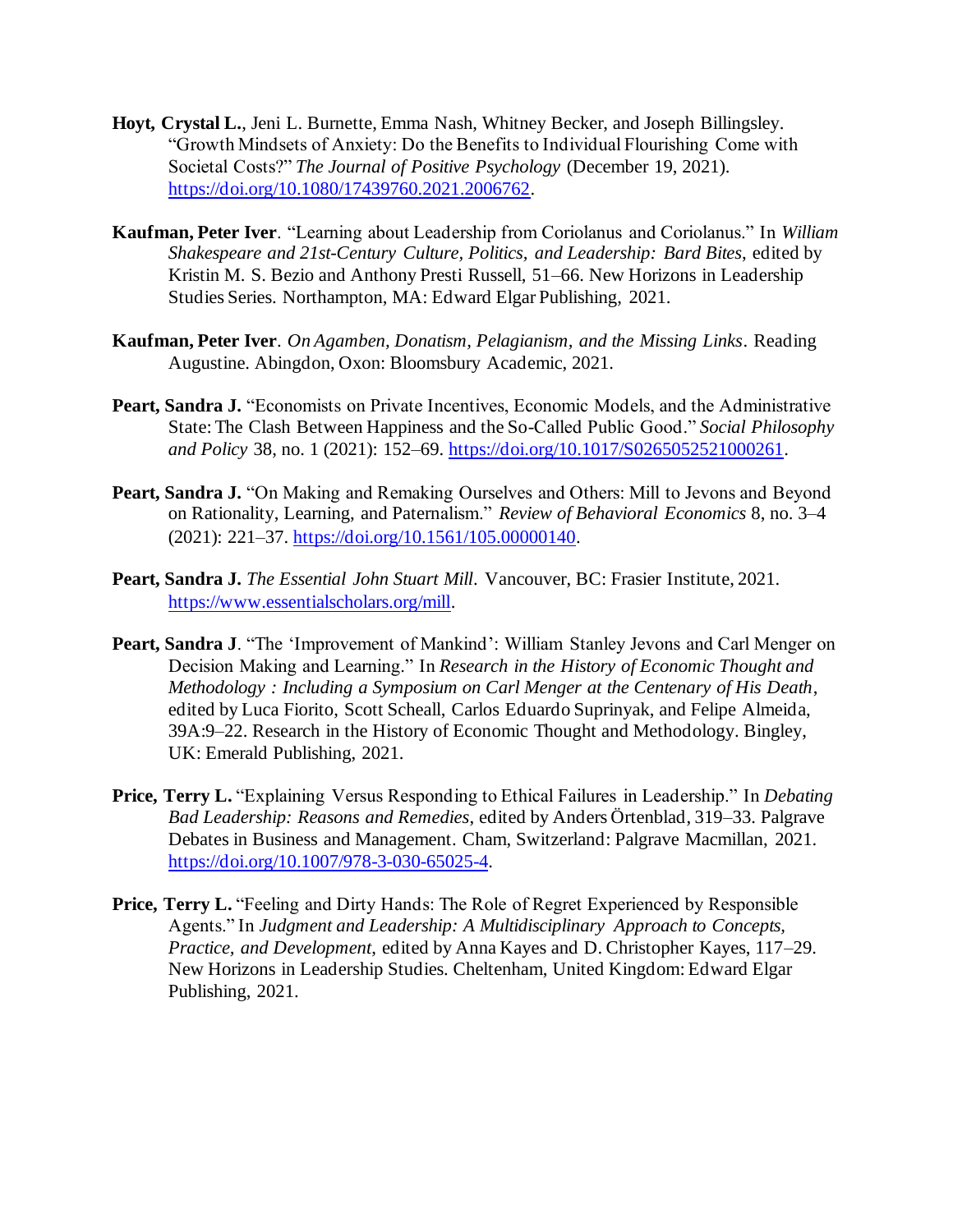- Broesch, Tanya, Patrick L. Carolan, Senay Cebioglu, **Christopher von Rueden**, Adam Boyette, Cristina Moya, Barry Hewlett, and Michelle A. Kline. "Opportunities for Interaction Natural Observations of Children's Social Behavior in Five Societies." *Human Nature-an Interdisciplinary Biosocial Perspective* 32 (2021): 208–38. https://doi.org/10.1007/s12110-021-09393-w.
- Jaeggi, Adrian, Aaron D. Blackwell, **Christopher von Rueden**, Benjamin C. Trumble, Jonathan Stieglitz, Angela R. Garcia, Thomas S. Kraft, et al. "Do Wealth and Inequality Associate with Health in a Small-Scale Subsistence Society?" *Elife* 10 (May 14, 2021): e59437. https://doi.org/10.7554/eLife.59437.
- Mattison, Siobhán M., Neil G. MacLaren, Ruizhe Liu, Adam Z. Reynolds, Gabrielle D. Baca, Peter M. Mattison, **Christopher von Rueden**, et al. "Gender Differences in Social Networks Based on Prevailing Kinship Norms in the Mosuo of China." *Social Sciences* 10, no. 7 (2021): 253. https://doi.org/10.3390/socsci10070253.
- Patel, Aniruddh D., and **Christopher von Rueden**. "Where They Sing Solo: Accounting for Cross-Cultural Variation in Collective Music-Making in Theories of Music Evolution." *Behavioral and Brain Sciences* 44 (September 30, 2021): e85. https://doi.org/10.1017/S0140525X20001089.
- Redhead, Daniel, and **Christopher R. von Rueden**. "Coalitions and Conflict: A Longitudinal Analysis of Men's Politics." *Evolutionary Human Sciences* 3 (2021): e31. https://doi.org/10.1017/ehs.2021.26.
- Smith, Jennifer E., **Christopher R. von Rueden**, Mark van Vugt, Claudia Fichtel, and Peter M. Kappeler. "An Evolutionary Explanation for the Female Leadership Paradox." *Frontiers in Ecology and Evolution* 9 (2021): 468. https://doi.org/10.3389/fevo.2021.676805.
- **Wilkins, David E.**, and Shelly H. Wilkins. "Indigenous Peoples in the USA: At the Crossroads of Race and Sovereignty in Trump's Divided States of America." In *Pravovoe Položenie Korennych Narodov v Rossii i Zarubežnych Stranach = Legal Status of Indigenous Peoples in Russia and Foreign Countries*, edited by A. F. Maly, S. V. Bukhmin, and R. Sh. Garipov. Moskva: Prospekt LLC., 2021.

## **Robins School of Business**

## **Department of Accounting**

**Austin, Ashley A.**, Tina D. Carpenter, Margaret H. Christ, and Christy S. Nielson. "The Data Analytics Journey: Interactions Among Auditors, Managers, Regulation, and Technology\*." *Contemporary Accounting Research* 38, no. 3 (Fall 2021): 1888–1924. https://doi.org/10.1111/1911-3846.12680.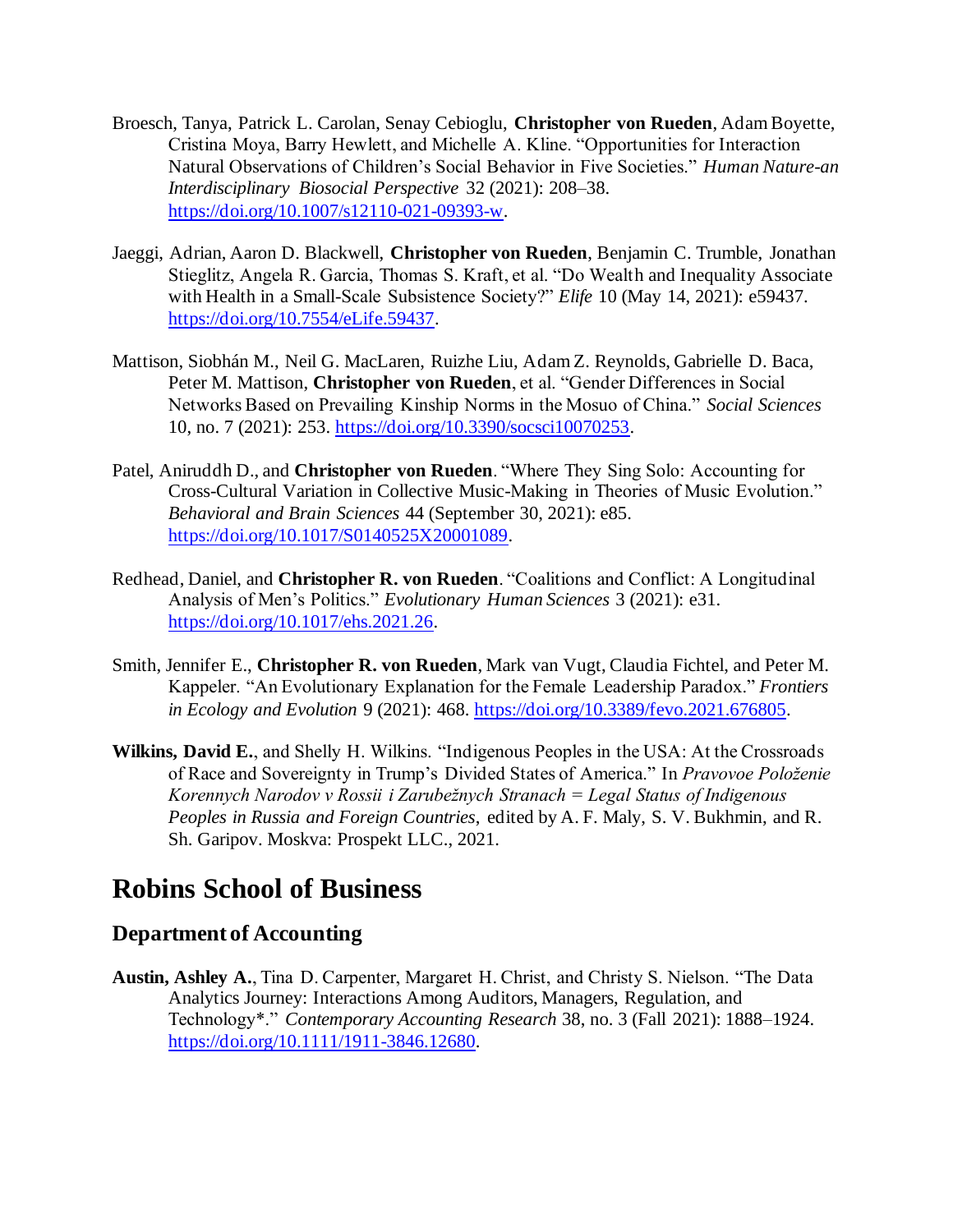- **Austin, Ashley A.**, and L. Tyler Williams. "Evaluating Company Adoptions of Blockchain Technology: How Do Management and Auditor Communications Affect Nonprofessional Investor Judgments?" *Journal of Accounting and Public Policy* 40, no. 5 (October 2021): 106882. https://doi.org/10.1016/j.jaccpubpol.2021.106882.
- Houghton, Keith A., **Nancy Bagranoff**, and Christine Jubb. "The Funding of Higher Education: An Empirical Examination of the Cost of Education in Business Schools." *Abacus: A Journal of Accounting Finance and Business Studies* 57, no. 4 (December 2021): 780– 809. https://doi.org/10.1111/abac.12230.
- **Geiger, Marshall A.** *Auditor Going Concern Reporting: A Review of Global Research and Future Research Opportunities*. Routledge Studies in Accounting. Abingdon, Oxon: Routledge, 2021.
- **Geiger, Marshall A.**, Rajib Hasan, Abdullah Kumas, and Joyce van der Laan Smith. "Information Search in Times of Market Uncertainty: An Examination of Aggregate and Disaggregate Uncertainty." *International Journal of Managerial Finance* (August 23, 2021). https://doi.org/10.1108/IJMF-05-2020-0230.
- **Hoyle, Joe Ben**, C. J. Skender, and Leah Kratz. *Financial Accounting*. 3.1. FlatWorld, 2021. https://catalog.flatworldknowledge.com/catalog/editions/financial-accounting-3-1.
- Geiger, Marshall A., Rajib Hasan, **Abdullah Kumas**, and Joyce van der Laan Smith. "Information Search in Times of Market Uncertainty: An Examination of Aggregate and Disaggregate Uncertainty." *International Journal of Managerial Finance* (August 23, 2021). https://doi.org/10.1108/IJMF-05-2020-0230.
- Downes, Jimmy F., Michelle A. Draeger, and **Abbie E. Sadler**. "Does Audit Committee Disclosure of Partner-Selection Involvement Signal Greater Audit Quality?" *Accounting Horizons* (March 21, 2021). https://doi.org/10.2308/HORIZONS-2020-080.
- Geiger, Marshall A., Rajib Hasan, Abdullah Kumas, and **Joyce van der Laan Smith**. "Information Search in Times of Market Uncertainty: An Examination of Aggregate and Disaggregate Uncertainty." *International Journal of Managerial Finance* Online First (August 23, 2021). https://doi.org/10.1108/IJMF-05-2020-0230.

## **Department of Analytics and Operations**

- Chenavaz, Regis Y., and **Amit Eynan**. "Advertising, Goodwill, and the Veblen Effect." *European Journal of Operational Research* 289, no. 2 (March 2021): 676–82. https://doi.org/10.1016/j.ejor.2020.07.043.
- Tatar, Unal, Joost R. Santos, and **Shital A. Thekdi**. "Managing Physical and Economic Risk for Systems with Multidirectional Network Interdependencies." *Risk Analysis* Online First (September 28, 2021). https://doi.org/10.1111/risa.13824.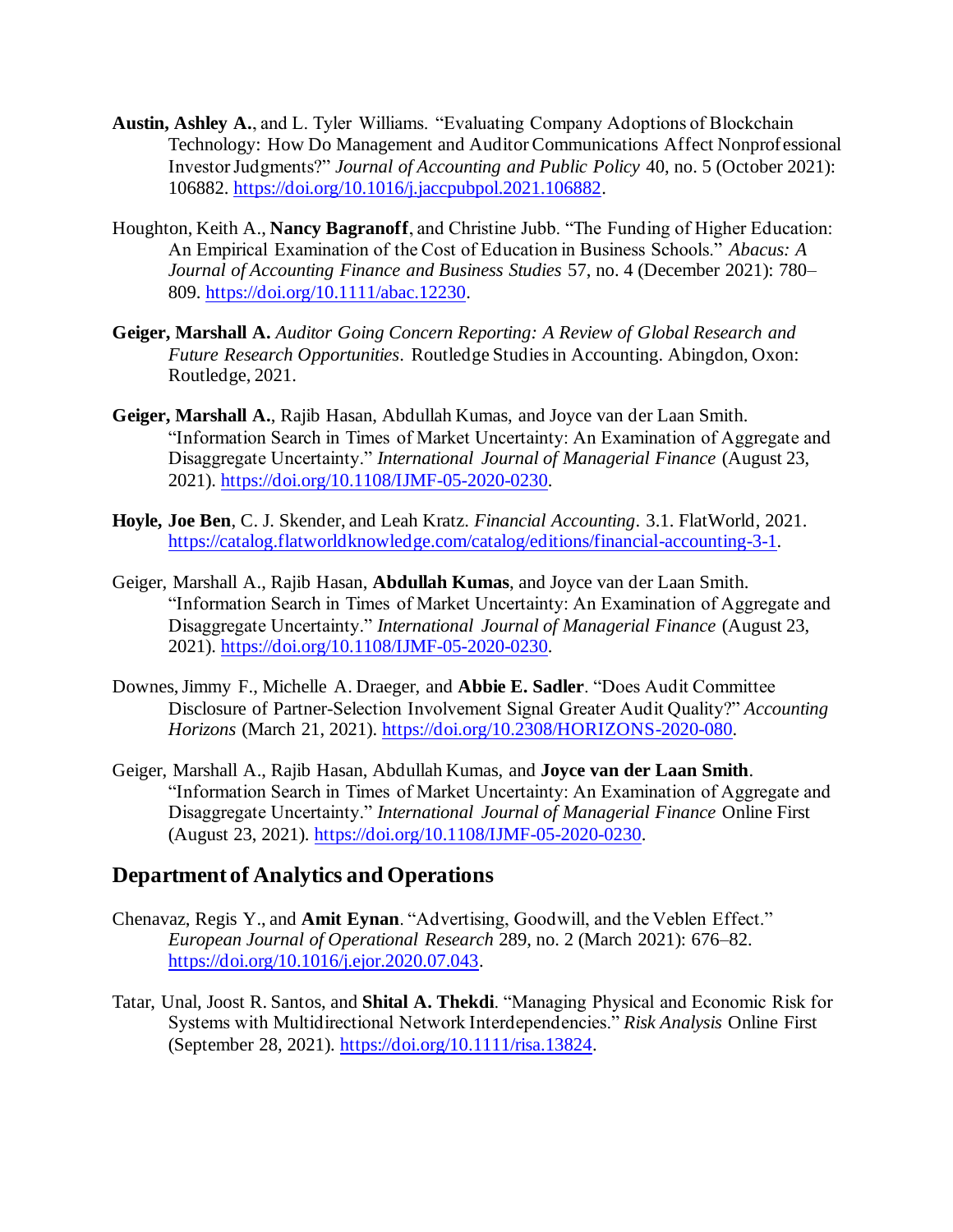- **Thekdi, Shital A.,** and Terje Aven. "Risk Science in Higher Education: The Current and Future Role of Risk Science in the University Curriculum." *Risk Analysis* 41, no. 12 (December 2021): 2322–35. https://doi.org/10.1111/risa.13748.
- Ekman, Peter, Jimmie G. Rondell, Elena Anastasiadou, Christian Kowalkowski, Randle D. Raggio, and **Steven M. Thompson**. "Business Actor Engagement: Exploring Its Antecedents and Types." *Industrial Marketing Management* 98 (October 2021): 179–92. https://doi.org/10.1016/j.indmarman.2021.08.009.
- Ekman, Peter, Jimmie Röndell, Christian Kowalkowski, Randle D. Raggio, and **Steven M. Thompson**. "Emergent Market Innovation: A Longitudinal Study of Technology-Driven Capability Development and Institutional Work." *Journal of Business Research* 124 (January 2021): 469–82. https://doi.org/10.1016/j.jbusres.2020.10.061.

### **Department of Economics**

- Berg, Kimberly A., **Chadwick C. Curtis**, Steven Lugauer, and Nelson C. Mark. "Demographics and Monetary Policy Shocks." *Journal of Money Credit and Banking* 53, no. 6 (September 2021): 1229–66. https://doi.org/10.1111/jmcb.12825.
- Smith, Robert Stewart, Ronald G. Ehrenberg, and **Kevin F. Hallock**. *Modern Labor Economics: Theory and Public Policy*. 14th edition. New York, NY: Routledge, 2021.
- Allgood, Sam, and **KimMarie McGoldrick**. "How Can Economists Use the Cognitive Challenges Framework to Enhance Economic Education?" *The Journal of Economic Education* 52, no. 1 (2021): 41–52. https://doi.org/10.1080/00220485.2020.1845267.
- Allgood, Sam, and **KimMarie McGoldrick**. "Using Readings beyond the Textbook: A Survey." *Journal of Economic Education* 52, no. 4 (2021): 269–73. https://doi.org/10.1080/00220485.2021.1963375.
- Breinlich, Holger, Valentina Corradi, Nadia Rocha, Michele Ruta, João. M. C. Santos Silva, and **Tom Zylkin**. "Using Machine Learning to Assess the Impact of Deep Trade Agreements." In *The Economics of Deep Trade Agreements*, edited by Ana Margarida Fernandes, Nadia Rocha, and Michele Ruta, 25–34. London: CEPR Press, 2021. https://www.worldbank.org/en/research/brief/the-economics-of-deep-trade-agreementsebook.
- Weidner, Martin, and **Thomas Zylkin**. "Bias and Consistency in Three-Way Gravity Models." *Journal of International Economics* 132 (September 2021): 103513. https://doi.org/10.1016/j.jinteco.2021.103513.

#### **Department of Finance**

**Meng, Bo**, and Anand M. Vijh. "Stock Merger Activity and Industry Performance." *Journal of Banking & Finance* 129 (August 2021): 106160. https://doi.org/10.1016/j.jbankfin.2021.106160.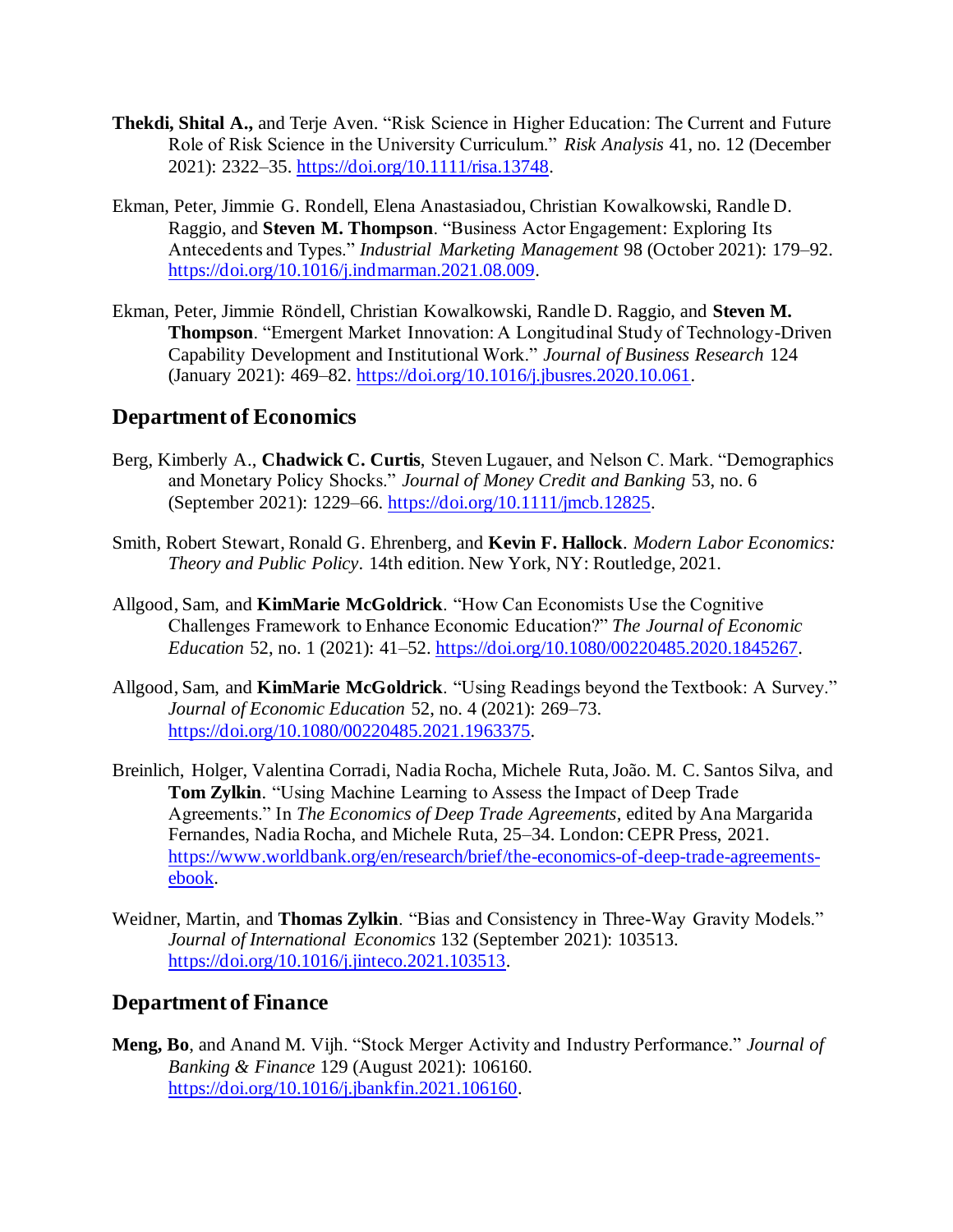- Liao, Rose, Xinjie Wang, and **Ge Wu**. "The Role of Media in Mergers and Acquisitions." *Journal of International Financial Markets Institutions & Money* 74 (September 2021): 101299. https://doi.org/10.1016/j.intfin.2021.101299.
- Ma, Wenbo, Xinjie Wang, Yuan Wang, and **Ge Wu**. "Measuring Misleading Information in IPO Prospectuses." *Review of Quantitative Finance and Accounting* 57 (2021): 819–43. https://doi.org/10.1007/s11156-021-00964-7.
- Pan, Wei-Fong, Xinjie Wang, **Ge Wu**, and Weike Xu. "The COVID-19 Pandemic and Sovereign Credit Risk." *China Finance Review International* 11, no. 3 (2021): 287–301. https://doi.org/10.1108/CFRI-01-2021-0010.
- Schweizer, Denis, and **Ge Wu**. "Law Firm Expertise and Shareholder Wealth." *Financial Markets, Institutions & Instruments* 30, no. 4 (2021): 129–63. https://doi.org/10.1111/fmii.12152.
- Wang, Xinjie, **Ge Wu**, Zhiqiang Xiang, and Jianyu Zhang. "Air Pollution and Media Slant: Evidence from Chinese Corporate News." *Emerging Markets Finance and Trade* (December 16, 2021). https://doi.org/10.1080/1540496X.2021.2013196.

## **Department of Management**

- Hoskisson, Robert E., and **Jeffrey S. Harrison**. "Keep the Conversation Going: Theory and Method in Strategic Management." In *Strategic Management: State of the Field and Its Future*, edited by Irene M. Duhaime, Michael A. Hitt, and Marjorie A. Lyles, 19–40. Oxford Scholarship Online. New York, NY: Oxford University Press, 2021.
- Laplume, André O., **Jeffrey S. Harrison**, Zhou Zhang, Xin Yu, and Kent Walker. "Evidence of an Inverted U–Shaped Relationship between Stakeholder Management Performance Variation and Firm Performance." *Business Ethics Quarterly* (August 6, 2021). https://doi.org/10.1017/beq.2021.19.
- **Ho, Violet T.**, Sargam Garg, and Steven G. Rogelberg. "Passion Contagion at Work: Investigating Formal and Informal Social Influences on Work Passion." *Journal of Vocational Behavior* 131 (December 2021): 103642. https://doi.org/10.1016/j.jvb.2021.103642.
- **Sutton, Trey**, Richard A. Devine, Bruce T. Lamont, and R. Michael Holmes. "Resource Dependence, Uncertainty, and the Allocation of Corporate Political Activity across Multiple Jurisdictions." *Academy of Management Journal* 64, no. 1 (February 2021): 38– 62. https://doi.org/10.5465/amj.2017.1258.
- **Tallman, Stephen**, and Alvaro Cuervo-Cazurra. "Global Strategy." In *Strategic Management: State of the Field and Its Future*, edited by Irene M. Duhaime, Michael A. Hitt, and Marjorie A. Lyles, 279–300. Oxford Scholarship Online. New York, NY: Oxford University Press, 2021.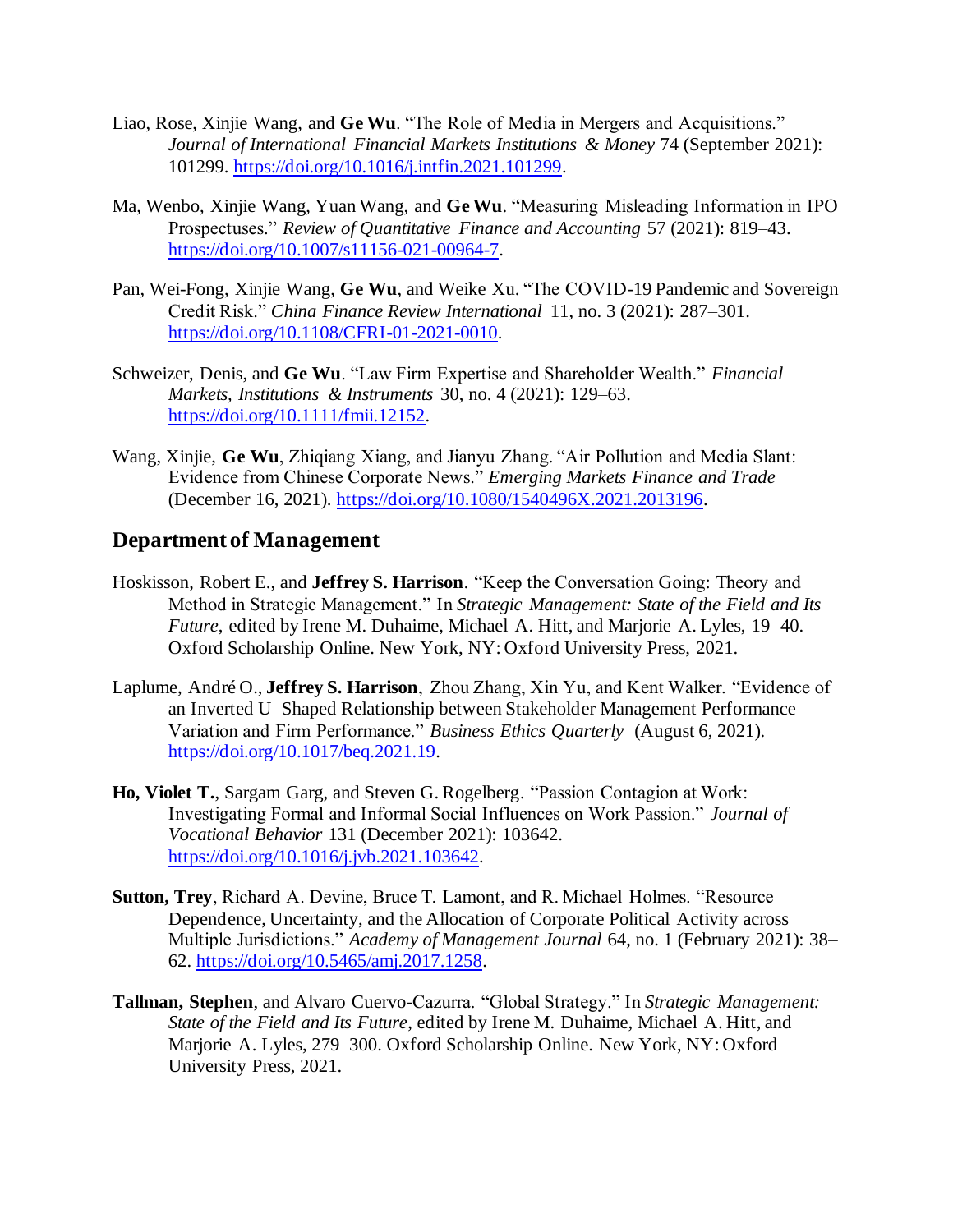## **Department of Marketing**

- Armstrong Soule, Catherine A., and **Sara Hanson**. "Counting Monopoly Money Twice: Resale Discounting in Consumer-to-Consumer Exchange." *Journal of the Association for Consumer Research* 6, no. 4 (October 2021): 447–61. https://doi.org/10.1086/715546.
- Carlson, Jeffrey R., **Sara Hanson**, Joseph Pancras, William T. Ross, and Jacqueline Rousseau-Anderson. "Social Media Advertising: How Online Motivations and Congruency Influence Perceptions of Trust." *Journal of Consumer Behaviour* (October 12, 2021). https://doi.org/10.1002/cb.1989.
- **Hanson, Sara**, Monika Kukar-Kinney, and Hong Yuan. "Understanding the Impact of Recipient Identification and Discount Structure on Social Coupon Sharing: The Role of Altruism and Market Mavenism." *Psychology & Marketing* 38, no. 11 (November 2021): 2102–21. https://doi.org/10.1002/mar.21555.
- Warren, Nathan, **Sara Hanson**, and Hong Yuan. "Feeling Manipulated: How Tip Request Sequence Impacts Customers and Service Providers?" *Journal of Service Research* 24, no. 1 (2021): 68–83. https://doi.org/10.1177/1094670519900553.
- Hanson, Sara, **Monika Kukar-Kinney**, and Hong Yuan. "Understanding the Impact of Recipient Identification and Discount Structure on Social Coupon Sharing: The Role of Altruism and Market Mavenism." *Psychology & Marketing* 38, no. 11 (November 2021): 2102–21. https://doi.org/10.1002/mar.21555.
- **Lascu, Dana-Nicoleta**. *Marketing: Essentials 7e*. 7th ed. Textbook Media Press, 2021.
- Sengabira Ndereyimana, Charmant, Antonio K. W. Lau, **Dana-Nicoleta Lascu**, and Ajay K. Manrai. "Luxury Goods and Their Counterfeits in Sub-Saharan Africa: A Conceptual Model of Counterfeit Luxury Purchase Intentions and Empirical Test." *Asia Pacific Journal of Marketing and Logistics* (September 22, 2021). https://doi.org/10.1108/APJML-03-2021-0184.
- **Mier, Joel**, and Ajay K. Kohli. "Netflix: Reinvention across Multiple Time Periods, Reflections and Directions for Future Research." *AMS Review* 11, no. 1 (2021): 194–205. https://doi.org/10.1007/s13162-021-00197-w.
- Ekman, Peter, Jimmie G. Rondell, Elena Anastasiadou, Christian Kowalkowski, **Randle D. Raggio**, and Steven M. Thompson. "Business Actor Engagement: Exploring Its Antecedents and Types." *Industrial Marketing Management* 98 (October 2021): 179–92. https://doi.org/10.1016/j.indmarman.2021.08.009.
- Ekman, Peter, Jimmie Röndell, Christian Kowalkowski, **Randle D. Raggio**, and Steven M. Thompson. "Emergent Market Innovation: A Longitudinal Study of Technology-Driven Capability Development and Institutional Work." *Journal of Business Research* 124 (January 2021): 469–82. https://doi.org/10.1016/j.jbusres.2020.10.061.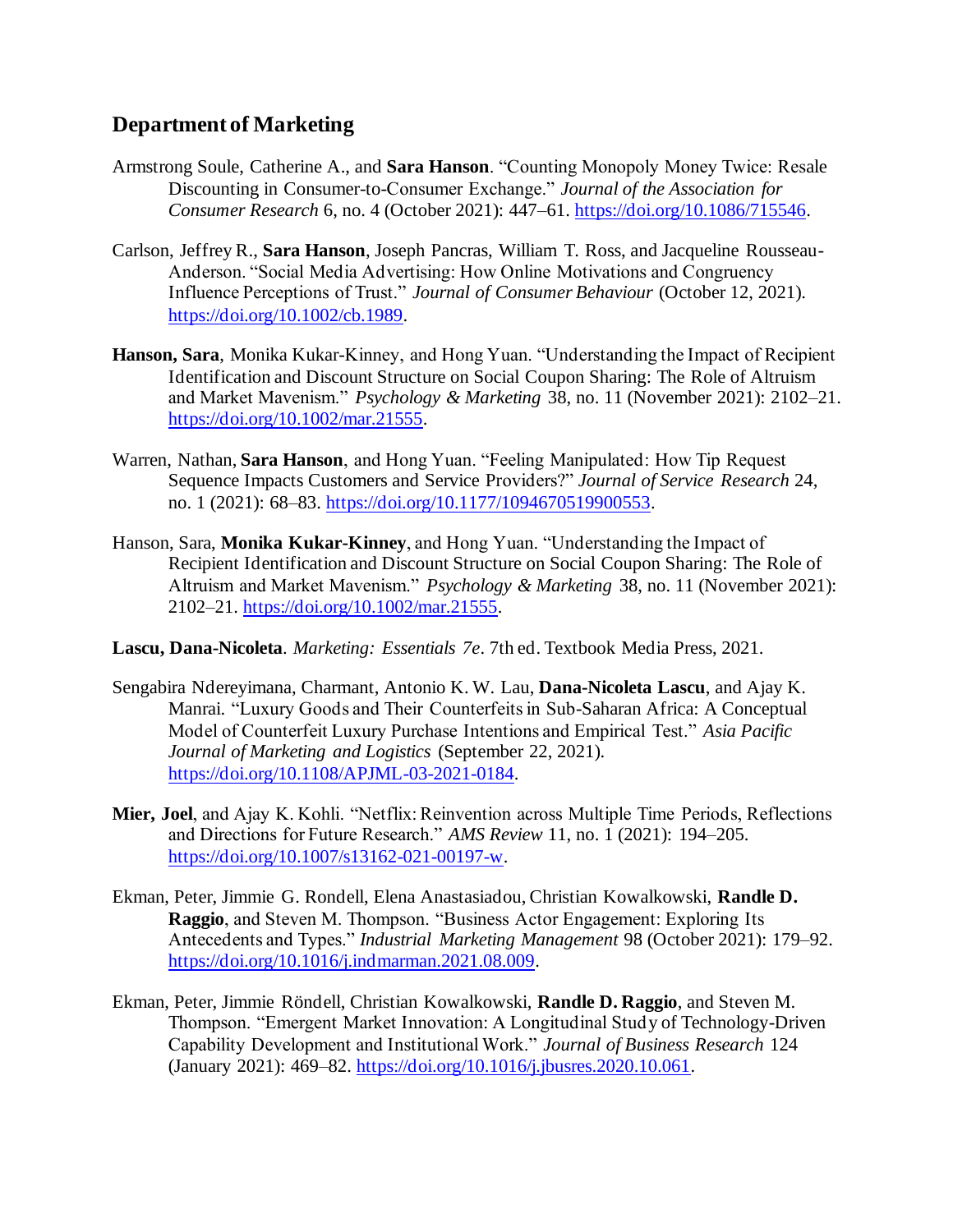- Moulard, Julie Guidry, **Randle D. Raggio**, and Judith Anne Garretson Folse. "Disentangling the Meanings of Brand Authenticity: The Entity-Referent Correspondence Framework of Authenticity." *Journal of the Academy of Marketing Science* 49 (2021): 96–118. https://doi.org/10.1007/s11747-020-00735-1.
- Cook, Laurel Aynne, M. Paula Fitzgerald, and **Raika Sadeghein**. "Consumer Effort in Service Encounters: The Overlooked Impact of Surface Acting." *Journal of Services Marketing* Online First (October 22, 2021). https://doi.org/10.1108/JSM-12-2020-0504.

## **School of Professional & Continuing Studies**

- Shuai, Xiaobing, **Christine Chmura**, and James Stinchcomb. "COVID-19, Labor Demand, and Government Responses: Evidence from Job Posting Data." *Business Economics* 56 (2021): 29–42. https://doi.org/10.1057/s11369-020-00192-2.
- Davis, Katlynne, Danielle Stambler, Saveena (Chakrika) Veeramoothoo, Nupoor Ranade, **Daniel Hocutt**, Jason Tham, John Misak, Ann Hill Duin, and Isabel Pedersen. "Fostering Student Digital Literacy through the Fabric of Digital Life." *Journal of Interactive Technology & Pedagogy*, August 25, 2021.
- **Hocutt, Daniel L.** "Interrogating Alexa: Holding Voice Assistants Accountable for Their Answers." In *Proceedings of the 39th ACM International Conference on the Design of Communication*, 142–50. Virtual Event USA: Association for Computing Machinery, 2021.
- Tham, Jason Chew Kit, Kenyan Degles Burnham, **Daniel L. Hocutt**, Nupoor Ranade, John Misak, Ann Hill Duin, Isabel Pedersen, and Jessica Lynn Campbell. "Metaphors, Mental Models, and Multiplicity: Understanding Student Perception of Digital Literacy." *Computers and Composition* 59 (March 2021): 102628. https://doi.org/10.1016/j.compcom.2021.102628.
- **Hodges, Ann C.** "The U.S. Labor Relations System after Janus v. AFSCME: An Early Assessment." *Employee Responsibilities and Rights Journal* 33, no. 1 (2021): 49–60. https://doi.org/10.1007/s10672-020-09362-y.
- Xu, Yaoying, and **Laura Kuti**. "Accommodating Students with Exceptional Needs by Aligning Classroom Assessment with IEP Goals." *International Journal of Inclusive Education* Online First (November 8, 2021). https://doi.org/10.1080/13603116.2021.1994662.
- Bringewatt, Rachel, Meredith L. P. Bram, Ebonee Henry, and **Erik K. Laursen**. "Teacher Relational Competence and Behavior Management Implementation." *Journal of Education & Social Policy*, December 2020, 7, no. 4 (2021): 24–34. https://doi.org/10.30845/jesp.v7n4p4.
- Poe, Laura, and **Lionel Mew**. "The Effects of Using the Agile Methodology as an Instructional Format for Software Development Courses." *Industry and Higher Education* Online First (December 2, 2021). https://doi.org/10.1177/09504222211058658.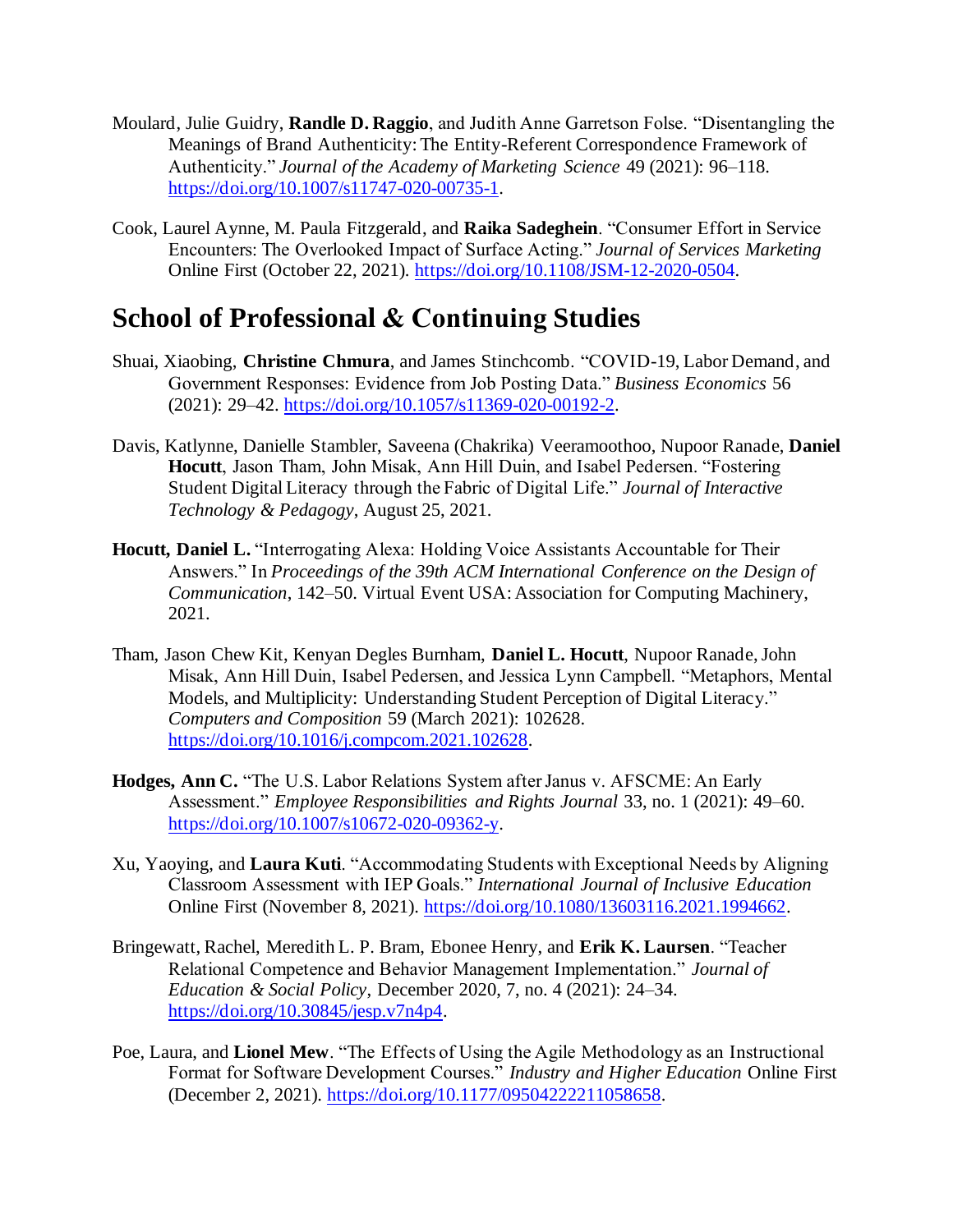- **Poe, Laura**, and Lionel Mew. "The Effects of Using the Agile Methodology as an Instructional Format for Software Development Courses." *Industry and Higher Education* (December 2, 2021). https://doi.org/10.1177/09504222211058658.
- **Shuai, Xiaobing**, Christine Chmura, and James Stinchcomb. "COVID-19, Labor Demand, and Government Responses: Evidence from Job Posting Data." *Business Economics* 56 (2021): 29–42. https://doi.org/10.1057/s11369-020-00192-2.
- **Spires, Robert**. "Human Trafficking, Antitrafficking, and Contemporary Theory." In *Human Trafficking: Global History and Perspectives*, edited by Elisha Jasper Dung and Augustine Avwunudiogba. Lanham: Lexington Books, 2021.
- **Spires, Robert**. "The Philosophical Foundations of Enslavement and Exploitation: Setting the Stage for Modern Human Trafficking." *European Journal of Social Sciences Studies* 6, no. 4 (2021): 23–40. https://doi.org/10.46827/ejsss.v6i4.1067.

## **School of Law**

#### **Ronald J. Bacigal**

- Ronald J. Bacigal, Margaret Ivey & Corinna Barrett Lain, *Virginia Practice: Jury Instructions 2021-2022 Edition* (2021).
- Ronald J. Bacigal & Corinna Barrett Lain, *Virginia Practice: Criminal Procedure, 2021- 2022 Edition* (2021).
- Ronald J. Bacigal & Corinna Barrett Lain, *Virginia Practice: Criminal Procedure Forms, 2021-2022 Edition* (2021).
- Ronald J. Bacigal & Corinna Barrett Lain, *Virginia Practice: Criminal Offenses and Defenses in Virginia, 2020-2021 Edition* (2021).

#### **William Hamilton Bryson**

106-107 *Virginia Circuit Court Opinions* (William Hamilton Bryson ed., 2021).

*Reports of Cases in the Court of Chancery in the Time of Queen Anne (1702 to 1714)* (William Hamilton Bryson ed. 2021).

#### **Henry L. Chambers Jr.**

- Henry L. Chambers, Jr., *The Fight over the Virginia Redistricting Commission*, 24 Rich. Pub. Int. L. Rev*.* 81 (2021).
- Henry L. Chambers, Jr., *Who's the Bigot? The Book Matters but the Question Does Not*, 36 J.L. & Religion 334 (2021) (book review)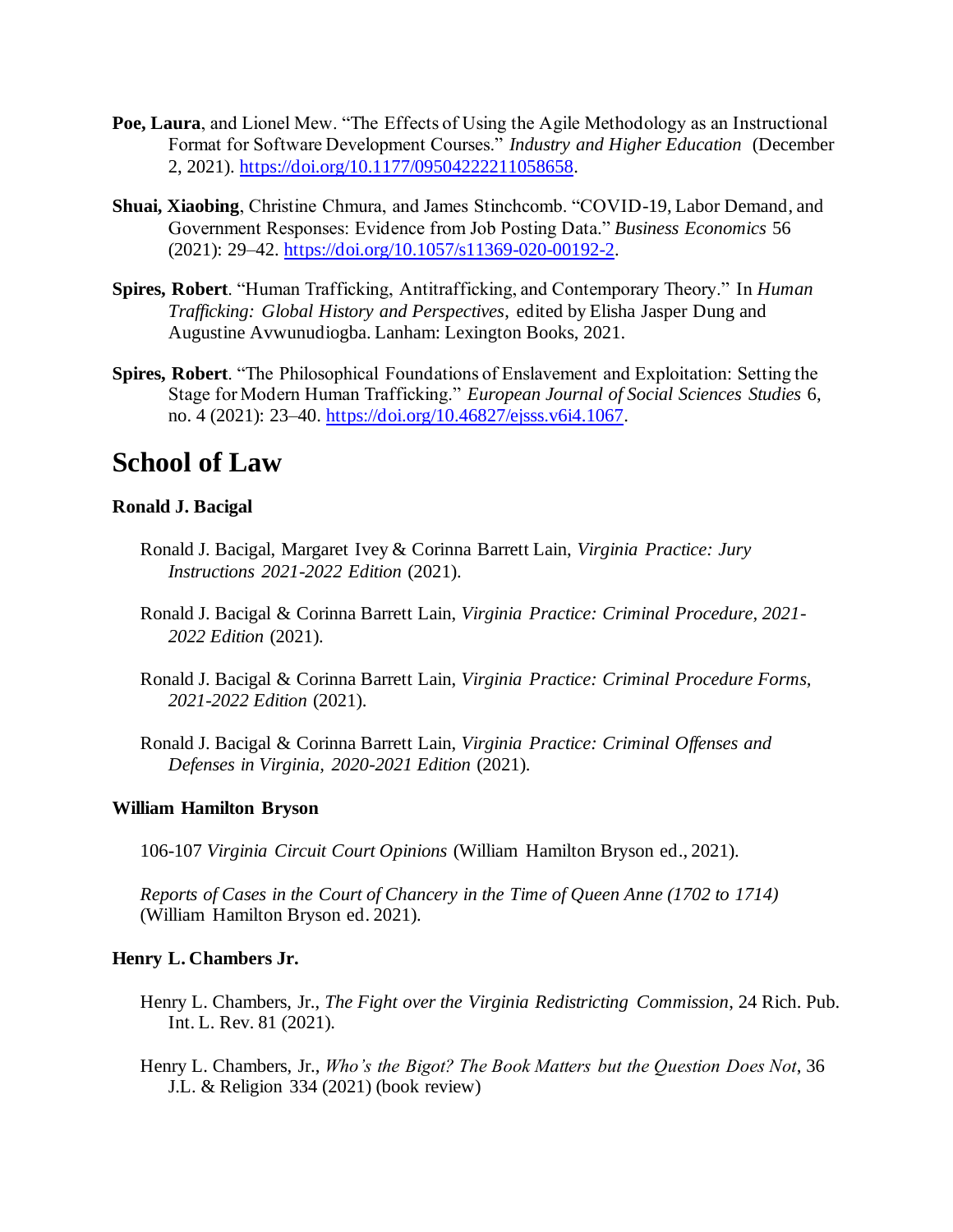#### **Erin R. Collins**

Erin R. Collins, *The Problem of Problem-Solving Courts*, 54 UC Davis L. Rev. 1573 (2021).

#### **Christopher A. Cotropia**

- Christopher A. Cotropia, *Crowdfunding and Intellectual Property Protection*, *in* The EU Crowdfunding Regulation (Pietro Ortolani & Marije Louisse ed. 2021)
- Christopher A. Cotropia, *Law's Ability to Further the "Menstrual Movement",* 41 Colum. J. Gender & L. 53 (2021).
- Christopher A. Cotropia, *Patents as Signals of Quality in Crowdfunding*, 2021 U. Ill. L. Rev. 193 (2021).

#### **Rebecca L. Crootof**

Rebecca Crootof & B.J. Ard, *Structuring Techlaw*, 34 Harv. J. L. & Tech. 347 (2021).

#### **Joel B. Eisen**

Joel B. Eisen, *Advanced Introduction to Law and Renewable Energy* (2021).

Joel B. Eisen & Kristen Jakobsen Osenga, *Smart Grid Standards Development and Patent Protection in the United States: Striking the Balance Between Dramatic Overhaul of the Electric Grid and Encouragement of Innovation*, *in* Intellectual Property and Sustainable Markets (Ole-Andreas Rognstad & Inger B. Ørstavik eds. 2021).

Joel B. Eisen, *COVID-19's Impact on Renewable Energy*, 69 U. Kan. L. Rev. 775 (2021).

#### **David G. Epstein**

David G. Epstein, *Bankruptcy in a Nutshell* (10th ed. 2021)

#### **David J. Frisch**

7B *Lawrence's Anderson on the Uniform Commercial Code* (David Frisch ed., 2021).

#### **Chiara Giorgetti**

*Whither The West? International Law in Europe and The United States* (Chiara Giorgetti & Guglielmo Verdirame eds. 2021).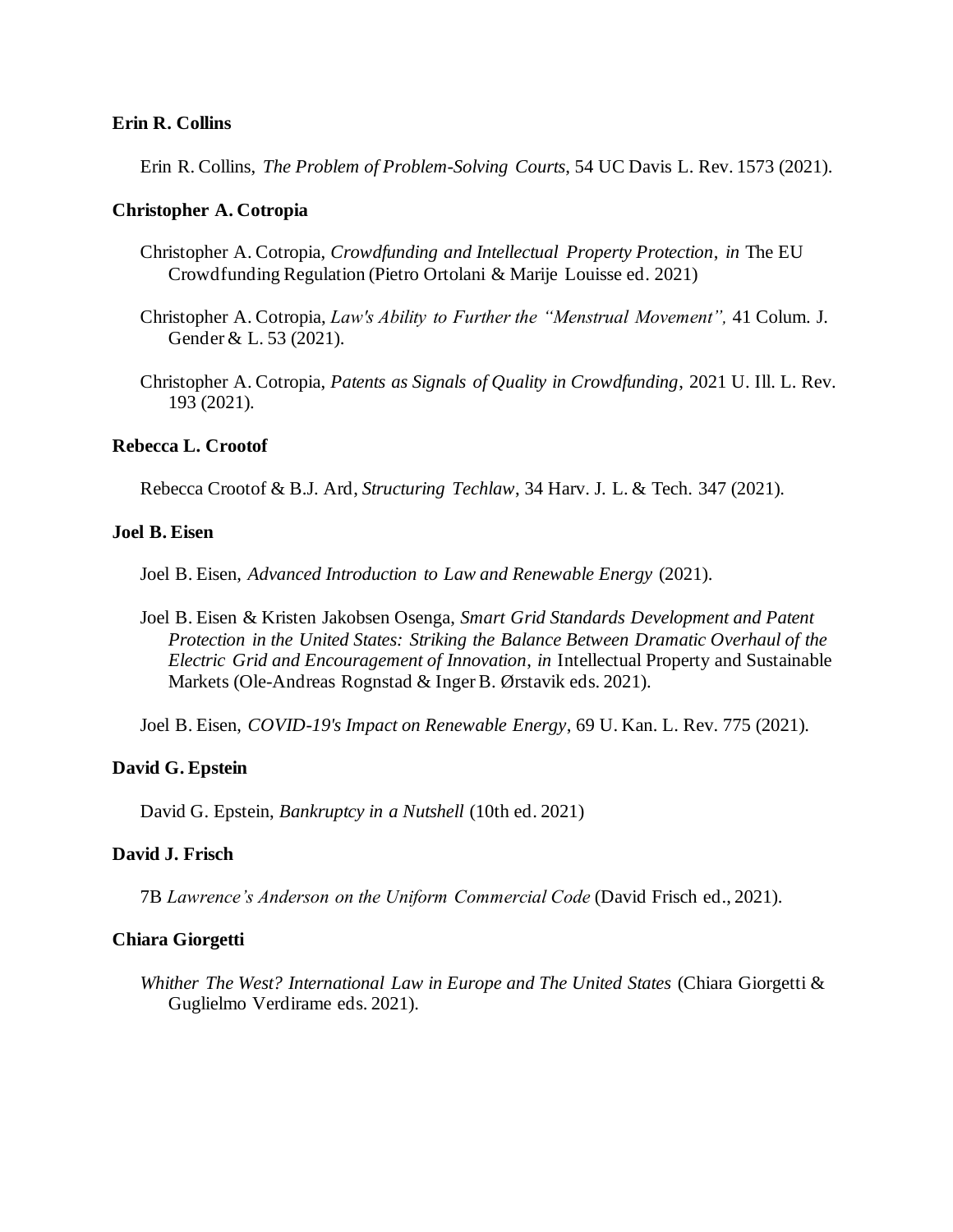- Chiara Giorgetti, *International Courts and Tribunals in the USA and in Europe – The Increasingly Divided West, in* Whither The West? Debates on Concepts of International Law in Europe and The United States (Chiara Giorgetti & Guglielmo Verdirame eds. 2021).
- Chiara Giorgetti, *The Draft Code of Conduct for Adjudicators in Investor-State Dispute Settlement: A Low-Hanging Fruit in the ISDS Reform Process*, 22 J. Int'l Disp. Settlement (2021) *https://doi.org/10.1093/jnlids/idab032*
- Chiara Giorgetti, *International Claims Commissions: Salient Procedural Issues,* in Max Planck Encyclopedia of International Law (H. Ruiz-Fabri ed.) (Oxford University Press, 2021)

#### **Hayes R. Holderness**

Hayes R. Holderness, *Changing Lanes: Tax Relief for Commuters*, 40 Va. Tax Rev. 453 (2021).

#### **Alex Clay Hutchings**

Alex Clay Hutchings, *The Importance of Images,* The CRIV Sheet, Feb. 2021, at 14.

#### **Margaret E. Ivey**

Margaret Ivey, Ronald J. Bacigal & Corinna Barrett Lain, *Virginia Practice: Jury Instructions 2021-2022 Edition* (2021).

#### **Joyce Manna Janto**

- *Guide to Legal Research in Virginia* (9th ed., Joyce Manna Janto ed. 2021).
- Joyce Manna Janto, *Legal Ethics, in* Guide to Legal Research in Virginia (9th ed., Joyce Manna Janto ed. 2021).
- Joyce Manna Janto, *Where There's a Will: Researching Wills, Trust, and Estate Issues*, Va. Law., June 2021, at 36.

#### **Josh Kubicki**

Josh Kubicki, *Designing the Future of Law*, Forum (May 25, 2021) https://www.thomsonreuters.com/en-us/posts/legal/forum-designing-future-law/

#### **Corinna B. Lain**

Corinna Barrett Lain, Ronald J. Bacigal & Margaret Ivey, *Virginia Practice: Jury Instructions 2021-2022 Edition* (2021).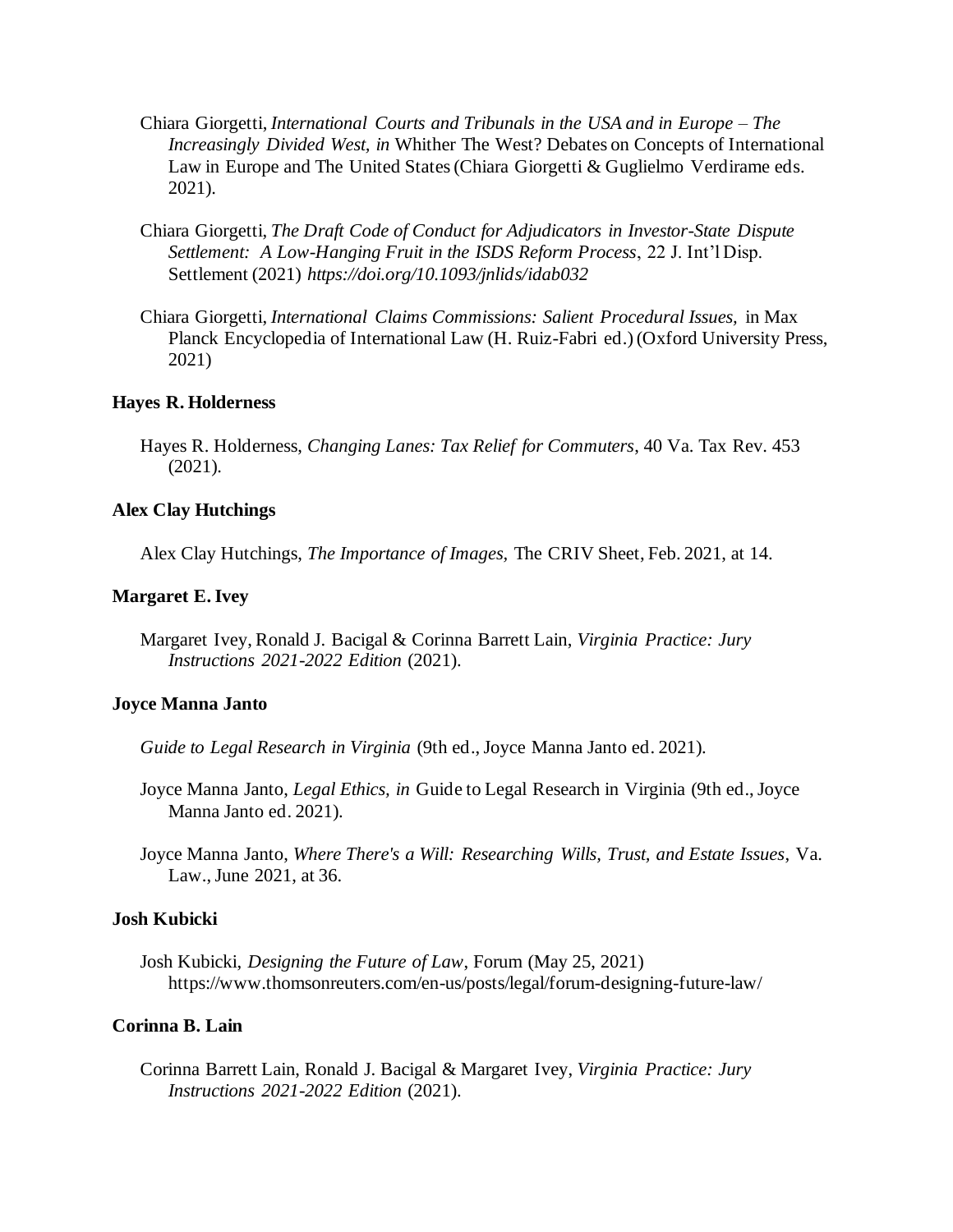- Corinna Barrett Lain & Ronald J. Bacigal, *Virginia Practice: Criminal Procedure, 2021- 2022 Edition* (2021).
- Corinna Barrett Lain & Ronald J. Bacigal, *Virginia Practice: Criminal Procedure Forms, 2021-2022 Edition* (2021).
- Corinna Barrett Lain & Ronald J. Bacigal, *Virginia Practice: Criminal Offenses and Defenses in Virginia, 2020-2021 Edition* (2021).
- Corinna Barrett Lain, *Distorting Death, in* Painting Constitutional Law (Matthew C. Mirow & Howard M. Wasserman eds. 2021).
- Corinna Barrett Lain, *Death Penalty Exceptionalism and Administrative Law*, 8 Belmont L. Rev. 522 (2021).
- Corinna Barrett Lain, *Disrupting Death: How Specialized Capital Defenders Ground Virginia's Machinery of Death to a Halt*, 56 U. Rich. L. Rev. 183 (2021).
- Corinna Barrett Lain, *Three Observations About the Worst of the Worst, Virginia-Style*, 77 Wash. & Lee L. Rev. Online 469 (2021)

#### **Kurt T. Lash**

Kurt T. Lash, *The Reconstruction Amendments: Essential Documents, Vols. 1 & 2* (2021).

#### **Julie E. McConnell**

- Juvenile *Law and Practice in Virginia* (6th ed. Julie E. McConnell & Crystal Shin eds. 2021).
- Julie E. McConnell, *An Introduction to the Juvenile and Domestic Relations District Court, in Juvenile Law and Practice in Virginia (6th ed. Julie E. McConnell & Crystal Shin eds.* 2021).
- Julie E. McConnell, *Post-Disposition and Appeals, in* Juvenile Law and Practice in Virginia (6th ed. Julie E. McConnell & Crystal Shin eds. 2021).
- Julie E. McConnell, *Transfer of Juveniles from the Juvenile Court and Handling Juvenile Cases in the Circuit Court, in* Juvenile Law and Practice in Virginia (6th ed. Julie E. McConnell & Crystal Shin eds. 2021).
- Julie E. McConnell & Hon. Jerrauld C. Jones, *Virginia Renews its Faith in Second Chances,*  Juvenile Justice Update*,* Fall 2021 at 3.